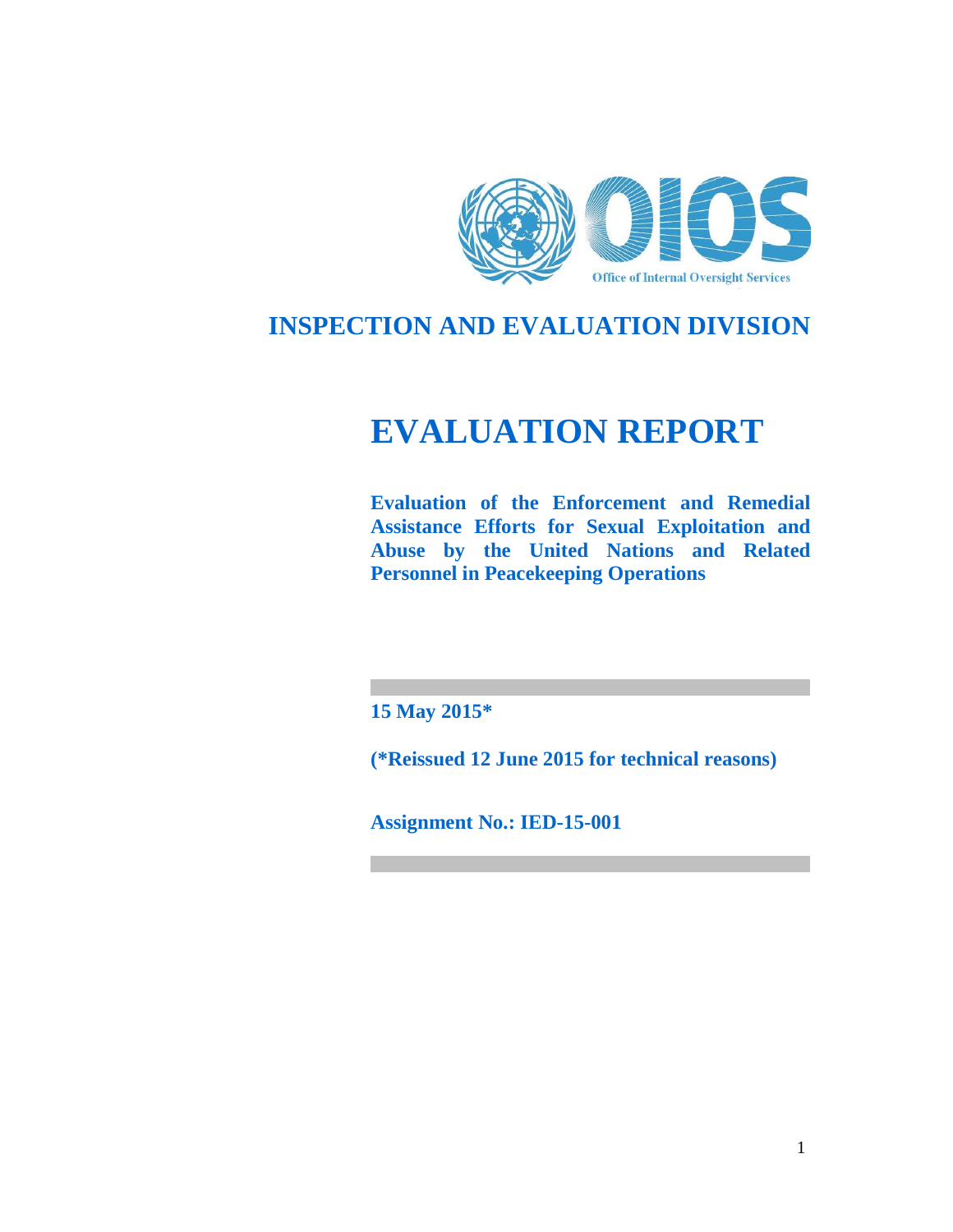# INSPECTION AND EVALUATION DIVISION

FUNCTION *"The Office shall evaluate the efficiency and effectiveness of the implementation of the programmes and legislative mandates of the Organization. It shall conduct programme evaluations with the purpose of establishing analytical and critical evaluations of the implementation of programmes and legislative mandates, examining whether changes therein require review of the methods of delivery, the continued relevance of administrative procedures and whether the activities correspond to the mandates as they may be reflected in the approved budgets and the medium-term plan of the Organization;" (General Assembly Resolution 48/218 B).* 

#### **Project team members include:**

RAHUL SUR, CHIEF, PEACEKEEPING EVALUATION **SECTION** EMILY HAMPTON-MANLEY, PROJECT LEADER

**CONTACT INFORMATION** OIOS/IED Contact Information: phone: +1 212-963-8148; fax: +1 212-963-1211; email: ied@un.org

RAHUL SUR, CHIEF, PEACEKEEPING EVALUATION **SECTION** Tel: +1 212-963-0495, Fax: +1 212-963-1211 e-mail: sur@un.org

(EDDIE) YEE WOO GUO, DIRECTOR, INSPECTION AND EVALUATION DIVISION Tel: +1 917-367-3674, Fax: +1 212-963-1211 e-mail: guoy@un.org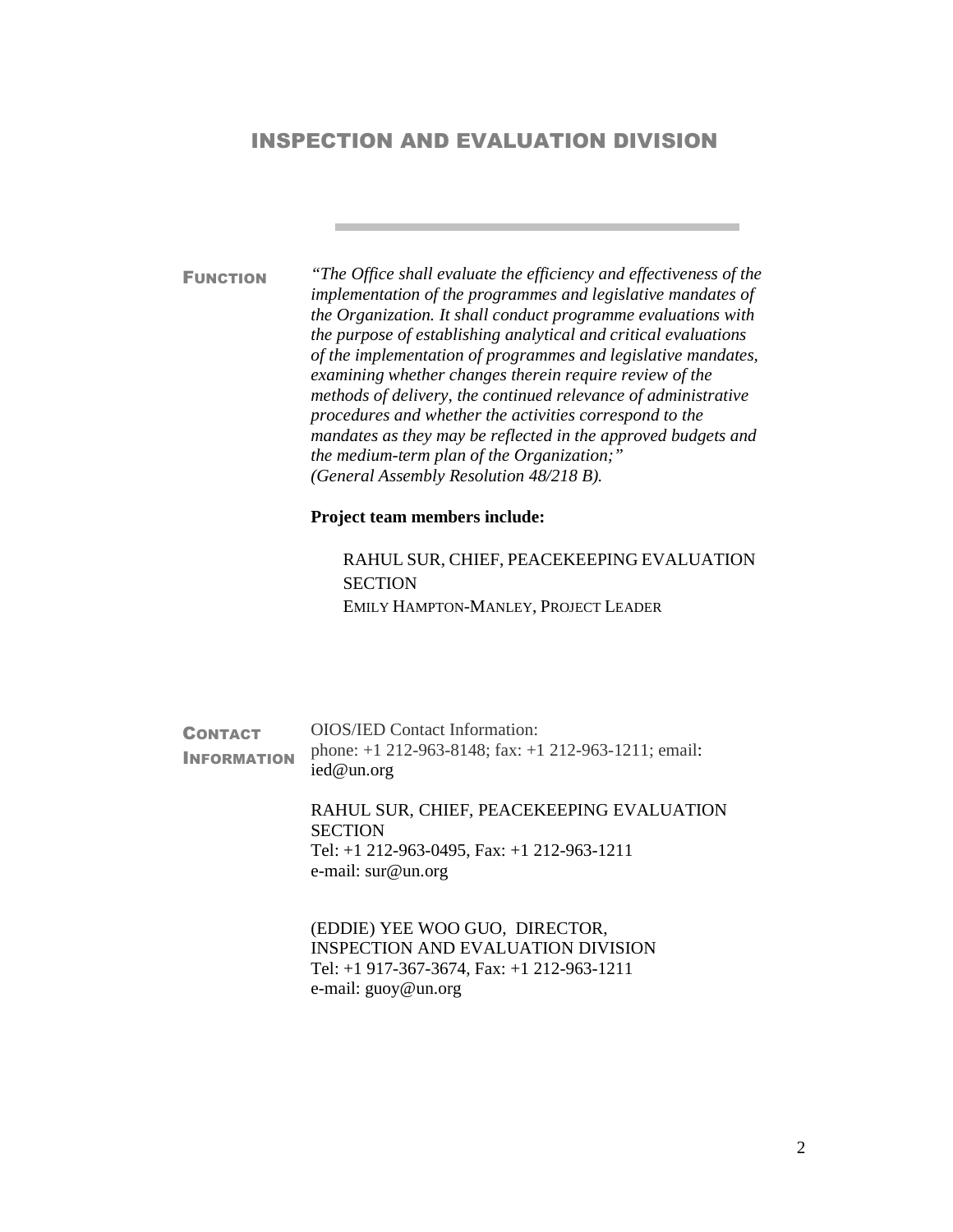# **Abbreviations**

| <b>CDT</b>      | Conduct and Discipline Team                                |
|-----------------|------------------------------------------------------------|
| <b>CDU</b>      | Conduct and Discipline Unit                                |
| <b>DPKO</b>     | Department of Peacekeeping Operations                      |
| <b>DFS</b>      | Department of Field Support                                |
| <b>FPU</b>      | <b>Formed Police Unit</b>                                  |
| <b>IED</b>      | <b>Inspection and Evaluation Division</b>                  |
| <b>MINUSRSO</b> | UN Mission for the Referendum in Western Sahara            |
| <b>MINUSMA</b>  | UN Stabilization Mission in Mali                           |
| <b>MINUSTAH</b> | UN Stabilization Mission in Haiti                          |
| <b>MONUSCO</b>  | UN Organization Stabilization Mission in the DRC           |
| <b>MOU</b>      | Memorandum of Understanding                                |
| NIO             | National Investigation Officer                             |
| <b>OIOS</b>     | Office of Internal Oversight Services                      |
| OIOS-ID         | Investigation Division of the Office of Internal Oversight |
|                 | <b>Services</b>                                            |
| <b>OLA</b>      | Office of Legal Affairs                                    |
| <b>PCCs</b>     | <b>Police Contributing Troops</b>                          |
| <b>SEA</b>      | <b>Sexual Exploitation and Abuse</b>                       |
| <b>SIU</b>      | Special Investigation Unit                                 |
| <b>TCCs</b>     | <b>Troop Contributing Countries</b>                        |
| <b>UNAMID</b>   | <b>UN Mission in Darfur</b>                                |
| <b>UNIFIL</b>   | UN Interim Force in Lebanon                                |
| <b>UNMIK</b>    | UN Interim Administration Mission in Kosovo                |
| <b>UNMIL</b>    | UN Mission in Liberia                                      |
| <b>UNMISS</b>   | UN Mission in the Republic of South Sudan                  |
| <b>UNMOGIP</b>  | UN Military Observer Group in India and Pakistan           |
| UNOCI           | UN Operation in Côte d'Ivoire                              |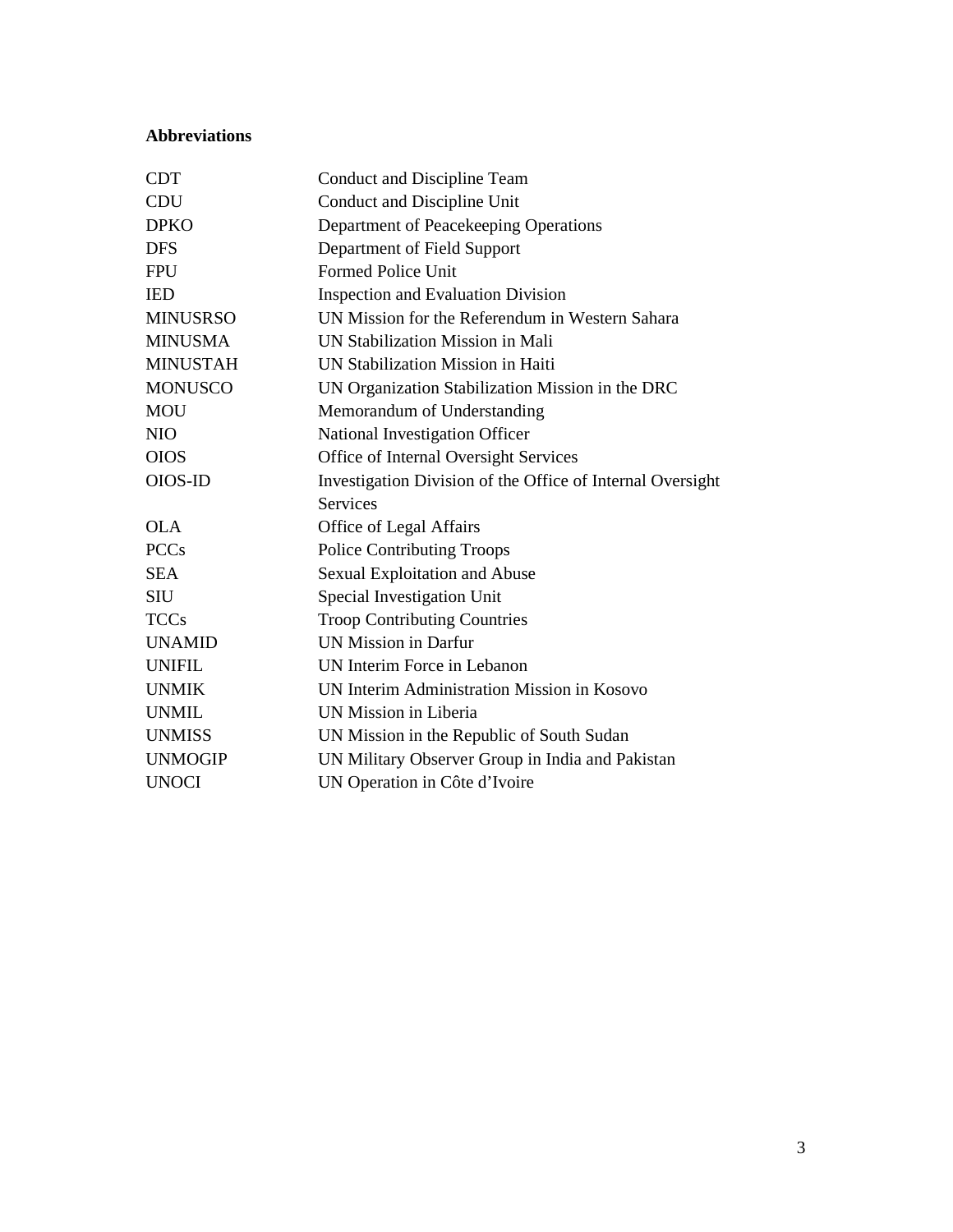#### **Report of the Office of Internal Oversight Services on the evaluation of enforcement and remedial assistance efforts for sexual exploitation and abuse by the United Nations and related personnel in Peacekeeping Operations**

**"***Despite continuing reductions in reported allegations, that are partly explained by underreporting, effectiveness of enforcement against sexual exploitation and abuse is hindered by a complex architecture, prolonged delays, unknown and varying outcomes, and severely deficient victim assistance*."

# **Executive Summary**

Since 2003, the United Nations has developed and implemented a three-pronged strategy of prevention, enforcement and remedial action to address sexual exploitation and abuse (henceforth SEA) by military, police and civilian personnel of peacekeeping missions. This evaluation assessed the results achieved in the enforcement and remedial assistance prongs of the above-mentioned strategy.

Despite an overall downward trend since 2009, SEA allegations persist. In 2013 they increased slightly to 66 from 60 the previous year. SEA allegations involving minors accounted for over one third (36 per cent) of all allegations from 2008-2013. Four missions have accounted for the highest number of allegations: the United Nations Stabilization Mission in Haiti (MINUSTAH), United Nations Organization Stabilization Mission in the Democratic Republic of the Congo (MONUSCO), United Nations Mission in Liberia (UNMIL) and United Nations Missions in Sudan and South Sudan (UNMIS and UNMISS). The largest number of allegations involved military personnel, followed by civilians and then the police. While civilians constituted 18 per cent of mission personnel, they accounted for 33 per cent of allegations.

The Organization's SEA enforcement architecture involves multiple actors having distributed responsibilities, with each considering the other as causing performance deficits. Enforcement delays are common and confusion is often apparent on the ground. The architecture is heavily process-oriented, requiring extensive referrals both within the United Nations and to Member States.

Under the 2007 Memorandum of Understanding (MOU), troop-contributing countries (TCCs) have the primary responsibility to investigate alleged misconduct by their military personnel.<sup>1</sup> Country-specific data shows higher number of substantiated allegations against uniformed personnel from some Member States. While overall response rates of TCCs to requests from the United Nations for information about SEA allegations are improving, some responses remain outstanding, and there have been attempts to weaken enforcement. Missions view TCCs' investigations as unreliable because of a perceived conflict of interest and concerns about quality in investigative standards. Within missions, senior leadership considers itself excluded and powerless in SEA enforcement.

Excessively long delays in completing investigations by the Investigations Division, Office

<sup>-</sup><sup>1</sup> A/61/19/Part III endorsed by the General Assembly A/RES/61/26 B.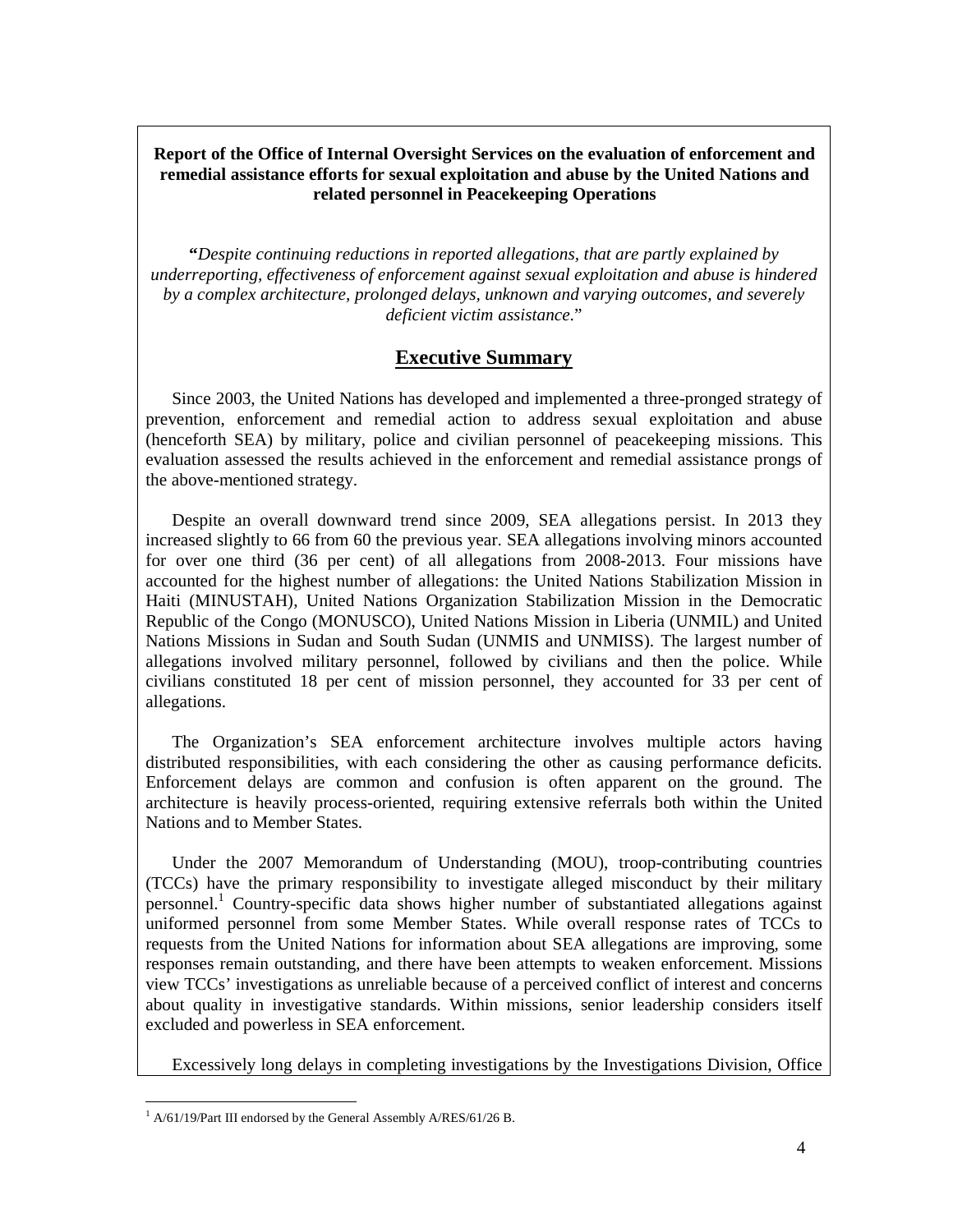of Internal Oversight Services (OIOS-ID) (average length 16 months) have severely undermined enforcement. A case study demonstrated that a joint OIOS-led investigation using mission resources successfully reduced the time taken. It also showed the difficulty the United Nations faced in trying to apply the provisions of the Status of Forces Agreement between it and the Host State of a peacekeeping mission.

Wide variations in sanctions weaken the commitment to zero tolerance. Civilian staff against whom allegations of SEA are substantiated are most commonly dismissed from service. Disciplinary repatriation has been the most common action of military and police along with disbarment of individuals involved from future peacekeeping operations. Prison terms are reported almost exclusively as imposed upon military personnel, though their duration is often unknown. The accountability of contingent commanders for SEA violations has been insufficiently emphasised, acknowledged or reported by both the TCCs and by the United Nations.

Evidence from two peacekeeping mission countries demonstrates that transactional sex is quite common but underreported in peacekeeping missions. There is also confusion and resistance to the 2003 bulletin of the Secretary-General with respect to its provision that strongly discourages sexual relations between United Nations personnel and beneficiaries of assistance.

Lastly, remedial assistance to victims is very weak. Very few victims have been assisted due to lack of dedicated funding and the slow enforcement process. Mapping of remedial assistance services has not been undertaken in all missions and informal immediate assistance has been required to partially bridge the gap.

OIOS made six recommendations including: revising the MOU to enhance its effectiveness; proposing a funded Comprehensive Strategy on Assistance and Support to Victims of SEA; analysing differences in discipline across uniformed contingents; strengthening follow-up protocols with TCCs and PCCs; reporting on whether contingent commanders have fulfilled their command responsibilities in preventing and addressing SEA; and clarifying certain provisions within the 2003 Secretary-General's bulletin relating to SEA.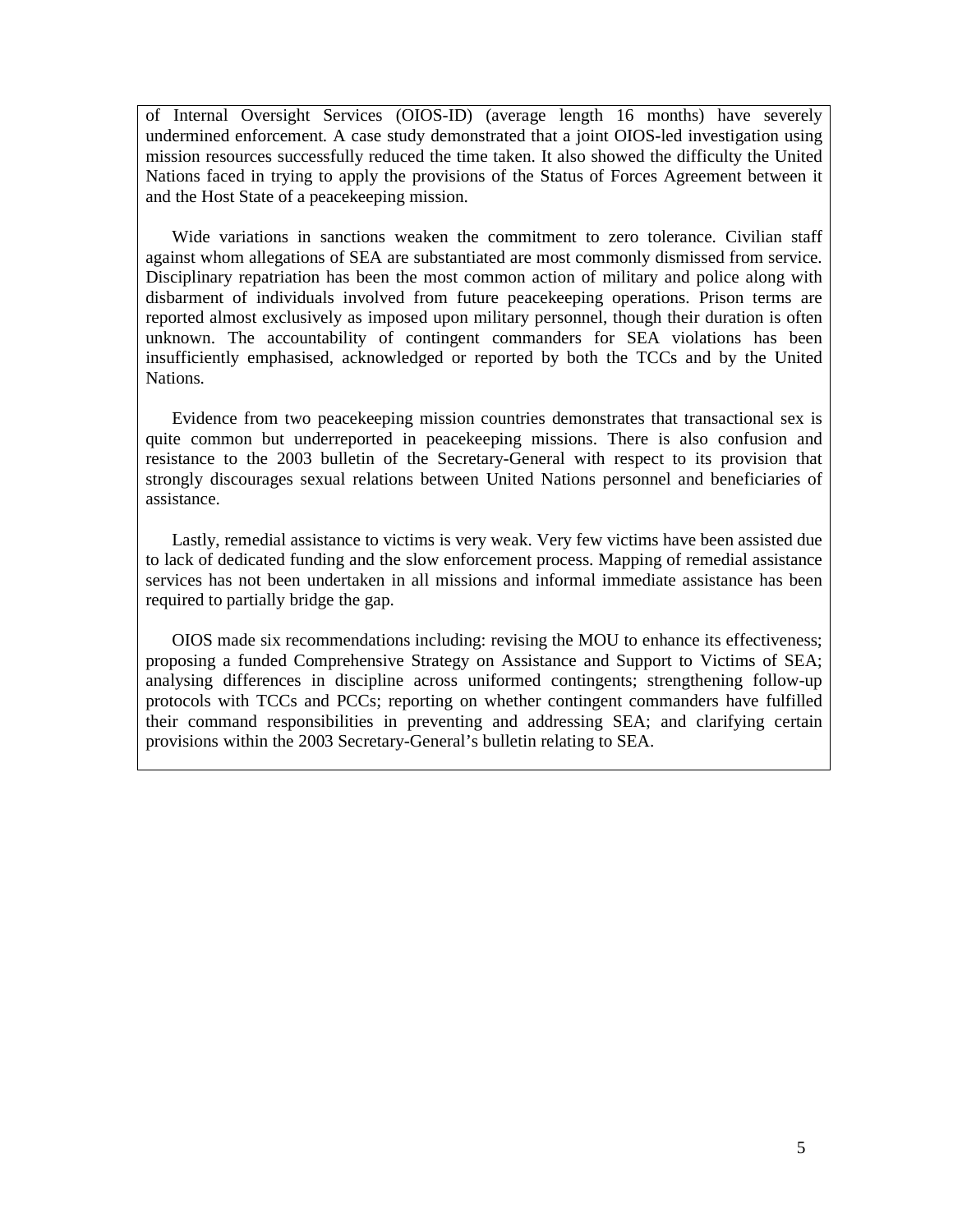| <b>Contents</b> |                                                                                                                                                                                                                                                | Paragraph | Page      |
|-----------------|------------------------------------------------------------------------------------------------------------------------------------------------------------------------------------------------------------------------------------------------|-----------|-----------|
| $\mathbf{I}$ .  |                                                                                                                                                                                                                                                | $1-6$     | $7 - 8$   |
| II.             |                                                                                                                                                                                                                                                | $7 - 65$  | $8-26$    |
|                 | A. Despite an overall decline since 2010, SEA allegations<br>persisted with a slight increase in 2013; four missions in<br>particular have consistently high numbers, and one third<br>of the allegations involve a minor (under 18 years old) | $7 - 8$   | $8 - 10$  |
|                 | B. Enforcement against SEA involves multiple actors with<br>distributed responsibilities; processes are lengthy,<br>delays common, and confusion often apparent in<br>implementation                                                           | $9 - 34$  | $10-19$   |
|                 | C. Wide variations in sanctions imposed in substantiated<br>cases of SEA weaken the commitment to zero tolerance                                                                                                                               | 35-45     | $19-21$   |
|                 | D. Transactional sex is hidden and under-reported in<br>missions, and the Organization's message on consensual<br>sex is ambiguous and contested                                                                                               | 46-56     | $21-23$   |
|                 | E. The United Nations has assisted very few of the victims<br>of SEA that have entered its victim assistance<br>architecture                                                                                                                   | 57-65     | $23 - 26$ |
| III.            |                                                                                                                                                                                                                                                | 66-72     | 27-28     |
| IV.<br>Annex 1  |                                                                                                                                                                                                                                                | 73        | 28        |
|                 | Comments received from the Department of Field Support                                                                                                                                                                                         |           | 29-31     |
|                 | Detailed comments of the Department of Field Support on the<br>report of the Office of Internal Oversight Services, Inspection                                                                                                                 |           | $31 - 37$ |
|                 |                                                                                                                                                                                                                                                |           | $38 - 50$ |
| Annex 2         |                                                                                                                                                                                                                                                |           |           |
|                 |                                                                                                                                                                                                                                                |           | 51-52     |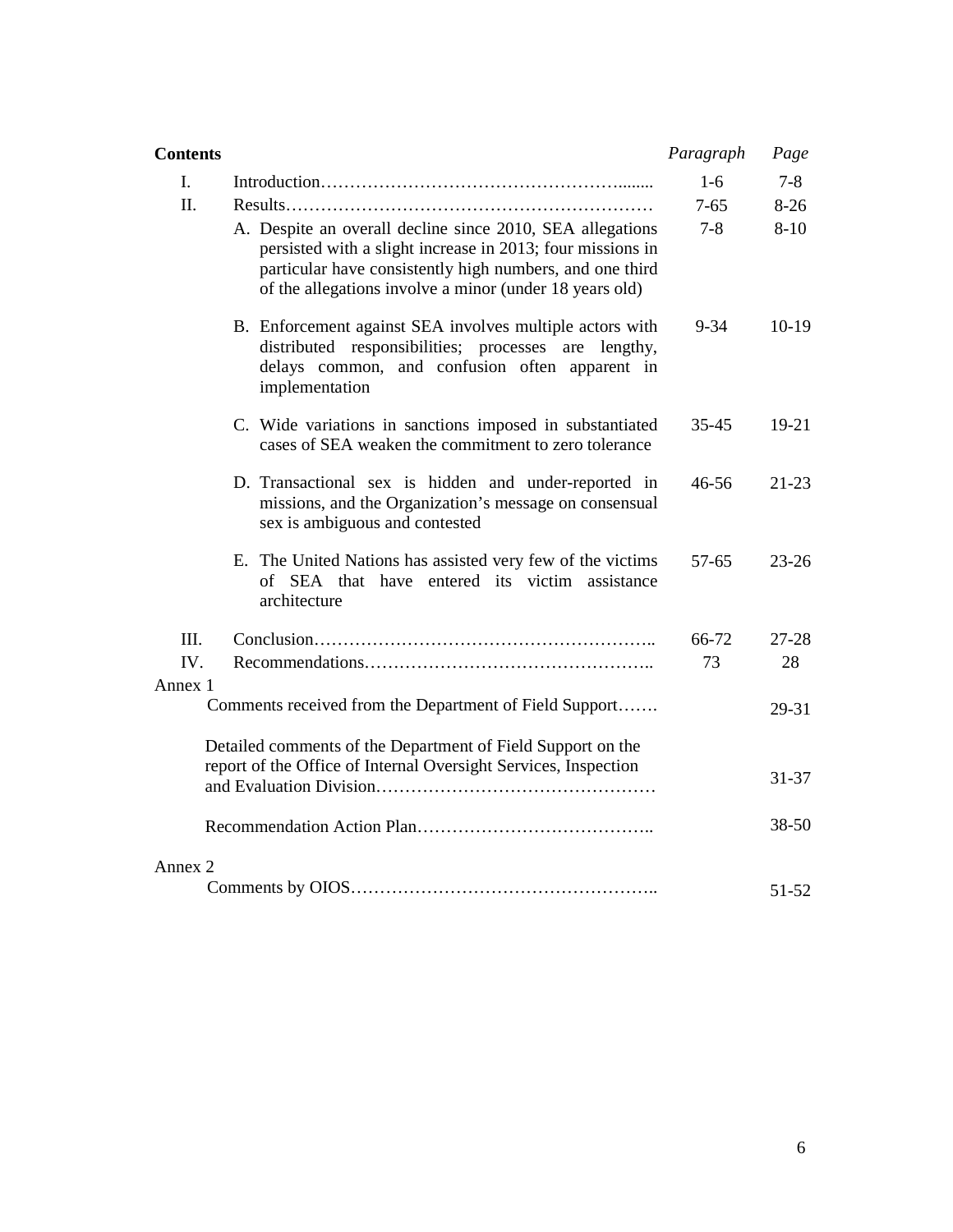#### **I. INTRODUCTION**

1. Sexual exploitation and abuse (henceforth SEA) by military, police and civilian personnel of peacekeeping missions is one of the most conspicuous and consequential departures from the ideals of the Organization. When it occurs – as it does regularly – it can not only damage and destroy the lives of victims, but also taint the reputations of individuals, even countries. Due to the high risk posed to the Organization's credibility and reputation by repeated incidents of SEA, and the continued focus on results, the Office of Internal Oversight Services, Inspection and Evaluation Division (OIOS-IED) assessed the results achieved and the effectiveness of United Nations in enforcing its rules prohibiting SEA by its peacekeeping personnel and the assistance provided to victims of SEA in 11 peacekeeping operations.<sup>2</sup>

2. The Organization's rules on addressing sexual exploitation and abuse are set out in a 2003 Secretary-General's bulletin (henceforth 'the  $2003$  bulletin').<sup>3</sup> These prohibit sexual exploitation and abuse, but by implication, also affect all types of sexual relationships in peacekeeping missions. The bulletin's rules can be represented as follows<sup>4</sup>:



3. In addition to the 2003 bulletin, a comprehensive strategy to eradicate SEA by United Nations peacekeeping personnel was developed following the 2005 report of the Secretary-General's Special Advisor on sexual exploitation and abuse by United Nations peacekeeping personnel.<sup>5</sup>

-

<sup>2</sup> MINURSO, United Nations Mission for the Referendum in Western Sahara; MINUSMA, United Nations Multidimensional Integrated Stabilization Mission in Mali; MONUSCO, United Nations Organization Stabilization Mission in the Democratic Republic of the Congo; MINUSTAH, United Nations Stabilization Mission in Haiti; UNAMID, African Union-United Nations Hybrid Operation in Darfur; UNIFIL, United Nations Interim Force in Lebanon; UNMIK, United Nations Interim Administration Mission in Kosovo; UNMISS, United Nations Mission in the Republic of South Sudan; UNMOGIP, United Nations Military Observer Group in India and Pakistan; UNOCI, United Nations Operation in Côte d'Ivoire; UNMIL, United Nations Mission in Liberia.

<sup>3</sup> ST/SGB/2003/13.

<sup>4</sup> Graphic adapted from a poster prepared by MINUSTAH and reproduced on the CDU website at https://cdu.unlb.org.

<sup>5</sup> A/59/710, also well known as 'the Zeid report.'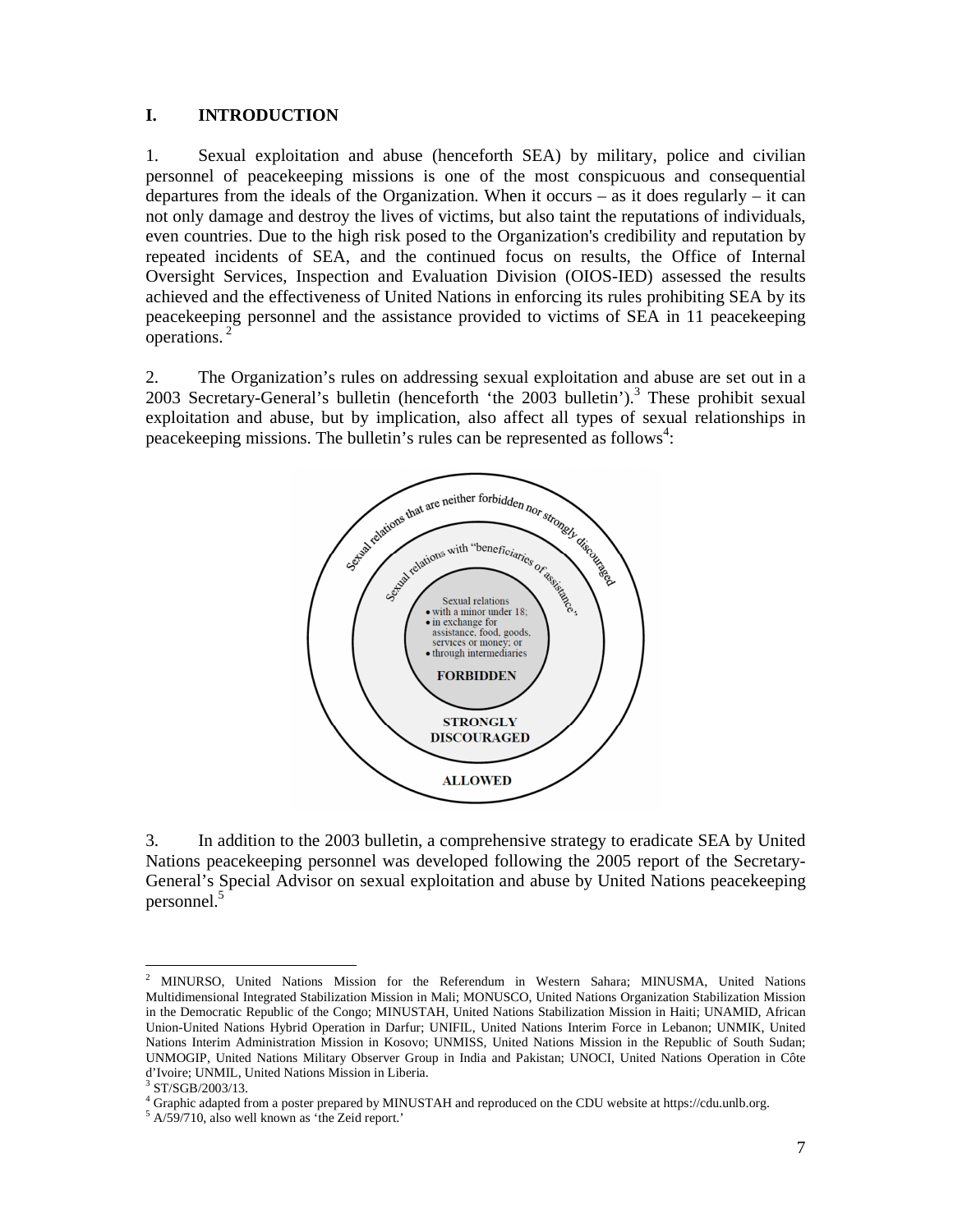4. Enforcement focuses on ensuring the applicable standards of conduct for all categories of peacekeeping personnel in relation to SEA in receiving and assessing complaints, conducting investigations and taking disciplinary measures for substantiated allegations. Remedial assistance focuses on the victims of SEA that can be referred to immediate material assistance, including medical, legal, psychological, social services, shelter and reintegration, economic and vocational programmes and facilitating paternity and child support claims.<sup>6</sup> Victim assistance does not include monetary compensation.

#### **Methodology and limitations**

5. The evaluation results are based on:

- a) Structured document and literature review of United Nations and mission-specific documents and a thematic impact pathway of the results chain for the strategy on protection from SEA;
- b) Official responses by missions to a questionnaire on their remedial assistance efforts with a 100 per cent response rate;  $<sup>7</sup>$ </sup>
- c) Review of SEA allegation data maintained by OIOS, Investigations Division (OIOS- $ID$ ;
- d) A case study;
- e) Visits to field missions in UNMIL and MINUSTAH;
- f) 103 semi-structured interviews with key stakeholders;
- g) 231 interviews with Haitians (229 women and two men) about their transactional sex relationships with peacekeepers; and
- h) Reports of team of experts engaged by the Department of Field Support (DFS) Conduct and Discipline Unit (CDU) in 2013 (henceforth DFS team of experts).<sup>8</sup>

6. Limitations include that military and police outcome data was not always received from troop-and police-contributing-countries (henceforth TCCs and PCCs). Reconciliation of OIOS-ID and DFS-CDU data was done only for 2010-2013 and reconciled data for 2008- 2009 was unavailable. The period of review for this evaluation was from 2008-2014.

# **II. RESULTS**

# **A. Despite an overall decline since 2010, SEA allegations persisted with a slight increase in 2013; four missions in particular had consistently high numbers, and one third of allegations involved a minor (under 18 years old)**

7. The principal result achieved in enforcement is that reported SEA allegations have declined. The Organization received 480 SEA allegations from 2008 to 2013 in field missions, comprising peacekeeping operations and special political missions.<sup>9</sup> The largest

<sup>-</sup>6 A/RES/62/214.

 $^7$  MINURSO, MINUSMA, MONUSCO, MINUSTAH, UNAMID, UNIFIL, UNMIK, UNMISS, UNMOGIP, UNOCI and UNMIL.

<sup>&</sup>lt;sup>8</sup> This panel was tasked to address the persistent risks and challenges in the implementation of the Secretary-General's zero tolerance policy on SEA in MONUSCO, UNMIL, UNMISS and MINUSTAH. The reports of the team of experts were considered by an interdepartmental and inter-agency working group (SEA Working Group), which brought on board critical expertise, best practices and lessons learned in relation to SEA. This working group process led to the proposals contained in the 2014 Special measures report of the Secretary-General.

<sup>&</sup>lt;sup>9</sup> This evaluation only focused on peacekeeping missions which have the largest amount of SEA allegations of the field missions, 473, compared to 7 from special political missions.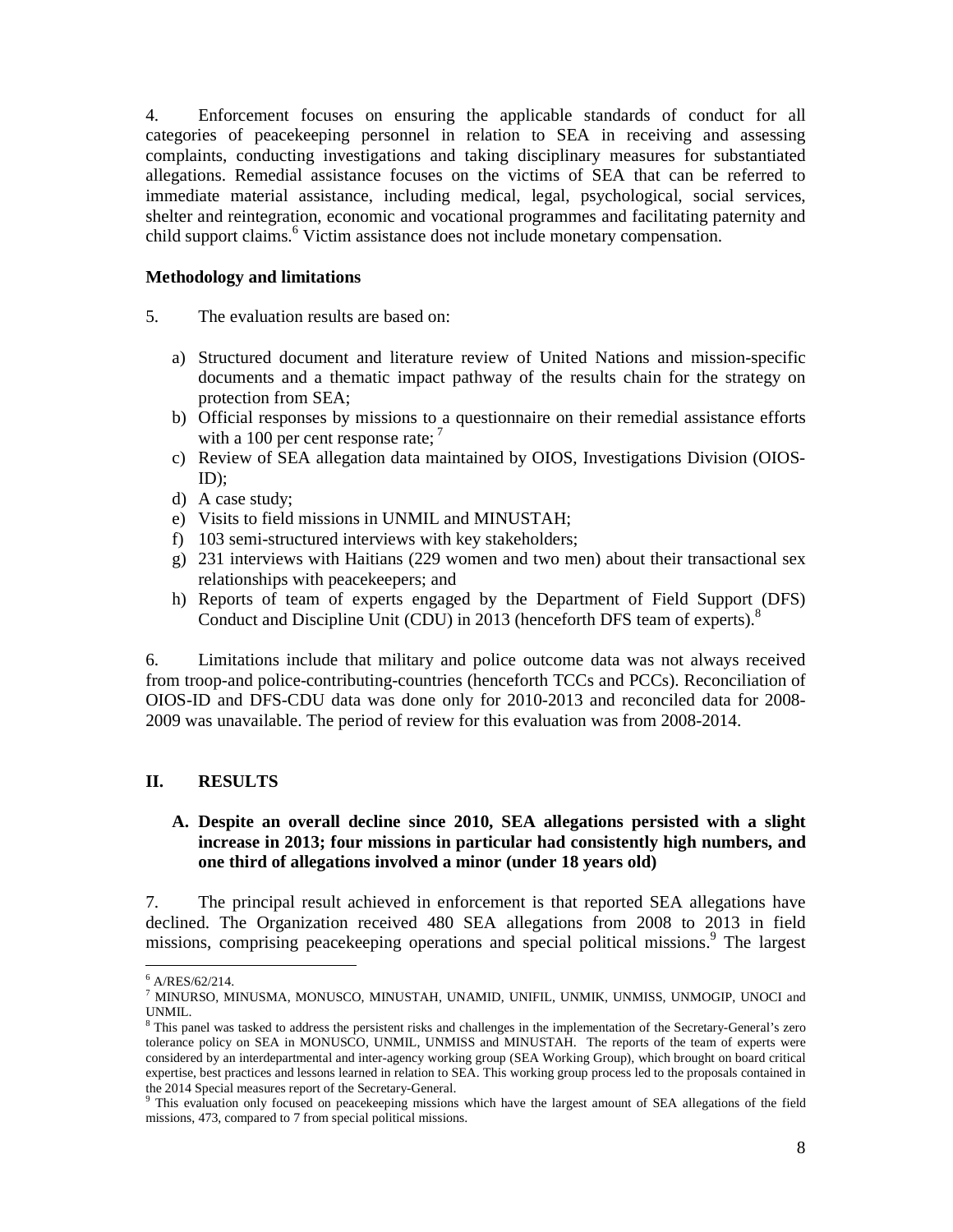missions - MONUSCO (and its predecessor MONUC), UNMIL, MINUSTAH and UNMIS and UNMISS - accounted for the largest numbers of allegations. The single largest source of SEA allegations has been MONUSCO. Taken cumulatively, the SEA allegations in MONUSCO and its predecessor MONUC (which totalled 214), accounted for 45 per cent of all peacekeeping-related SEA allegations between 2008 and 2013. SEA allegations overall declined each year from 2010 to 2012, with a slight increase in 2013. (Chart 1). In 2013, 33 SEA matters involved non-consensual SEA. Of the 480 reported allegations of SEA in peacekeeping operations, over one third involved a minor as victim (under 18 years old)<sup>10</sup>



\*Field missions include peacekeeping and special political missions. This evaluation only specifically evaluated peacekeeping missions. Source: OIOS-ID as reproduced at https://cdu.unlb.org.

#### **While the largest number of allegations is against military personnel, civilians account for a percentage disproportionate to their numbers**

8. The reported allegations involved all categories of peacekeeping personnel – military, police and civilians.<sup>11</sup> Civilians contributed a disproportionately large number of allegations. Between 2008 and 2013, civilians accounted for 17 per cent of all peacekeeping personnel, but for almost twice that percentage of SEA allegations (33 per cent).<sup>12</sup> (Table 1) DFS noted that whereas allegations against military personnel, in particular, and civilian personnel, to a lesser extent, have declined over that period, allegations involving police personnel have remained at similar levels.

-

<sup>&</sup>lt;sup>10</sup> As at 31 December 2014 as on the CDU website:

https://cdu.unlb.org/Statistics/SexualExploitationandAbuseAllegationsInvolvingMinors/SexualExploitationandAbuseAllegat ionsPerYearInvolvingMinors.aspx.

<sup>&</sup>lt;sup>11</sup> Military personnel: troops and military observers; Police: members of formed police units and UNPOL; Civilians: national and international staff, UN volunteers, vendors and contractors employed missions.

<sup>&</sup>lt;sup>12</sup> Personnel averages were calculated based on figures provided at the end of each calendar year for 2008-2013 on http://www.un.org/en/peacekeeping/resources/statistics/factsheet\_archive.shtml.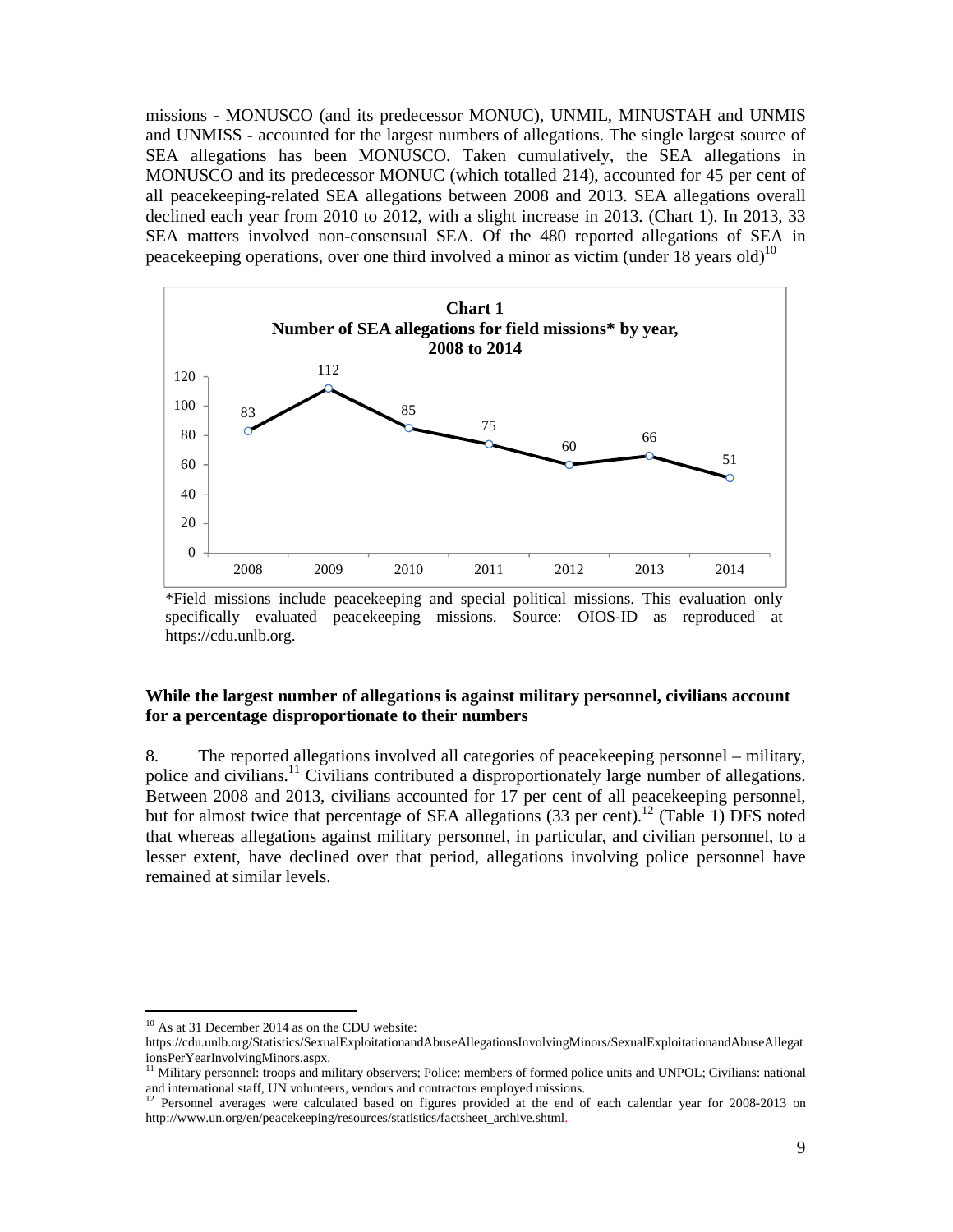#### **Table 1 Relationship between personnel numbers and SEA allegations by peacekeeping personnel category 2008 to 2013**

| (per cent) | <b>Share of SEA</b><br>allegations<br>(per cent) $*$ |  |  |
|------------|------------------------------------------------------|--|--|
|            | 50                                                   |  |  |
|            | 33                                                   |  |  |
|            |                                                      |  |  |
|            | personnel<br>$\sim$                                  |  |  |

\*The remaining 5 per cent come from unknown and unidentified alleged offenders. Source: Averages of categories of personnel as per Fact Sheets of United Nations Peacekeeping Personnel, 2008-2013,

http://www.un.org/en/peacekeeping/resources/statistics/factsheet\_archive.shtml.

#### **B. Enforcement against SEA involves multiple actors with distributed responsibilities; processes are lengthy, delays common, and confusion often apparent in implementation**

9. The SEA enforcement architecture involves many actors and is heavily processoriented, requiring extensive, time consuming referrals both within the United Nations, and to Member States. Depending on the category of personnel, a mosaic of entities investigates SEA allegations in peacekeeping missions. These include:

- Investigations conducted under the authority of the Head of Mission by the special investigative units (SIUs) belonging to the mission's security component, UNPOL's internal investigation units and by Military Police personnel;
- Investigations conducted by OIOS-ID mission and Headquarters investigators; and
- Investigations conducted by national investigation officers (NIOs) of the TCCs which can be done exclusively by them or assisted by the United Nations including by OIOS-ID.

10. The first challenge of the enforcement architecture is that decisions about investigations are undertaken at United Nations Headquarters or at the capitals of TCCs, and not at peacekeeping missions. The stipulated procedure for allegations against uniformed personnel requires a code cable to be sent from the Heads of Missions to DFS (with a copy to DPKO and OIOS); DFS communicates the matters formally to the permanent missions involving military contingent personnel (and through them to their capitals) of the concerned TCC. The United Nations must then await a decision for the stipulated period of 10 working days.

11. Interview data demonstrates that each part of the enforcement architecture, with distributed roles and partial responsibility, tends to see the others as responsible for performance shortfalls. Member States view the United Nations Secretariat as delaying notifications in cases to them; Conduct and Discipline Teams (CDTs) based in peacekeeping missions see OIOS-ID as delaying decisions on whether it will investigate SEA cases or delegate them to missions for investigation; and OIOS-ID provided evidence that CDTs in missions or TCCs have either not reported, delayed reporting, or conducted unauthorized investigations.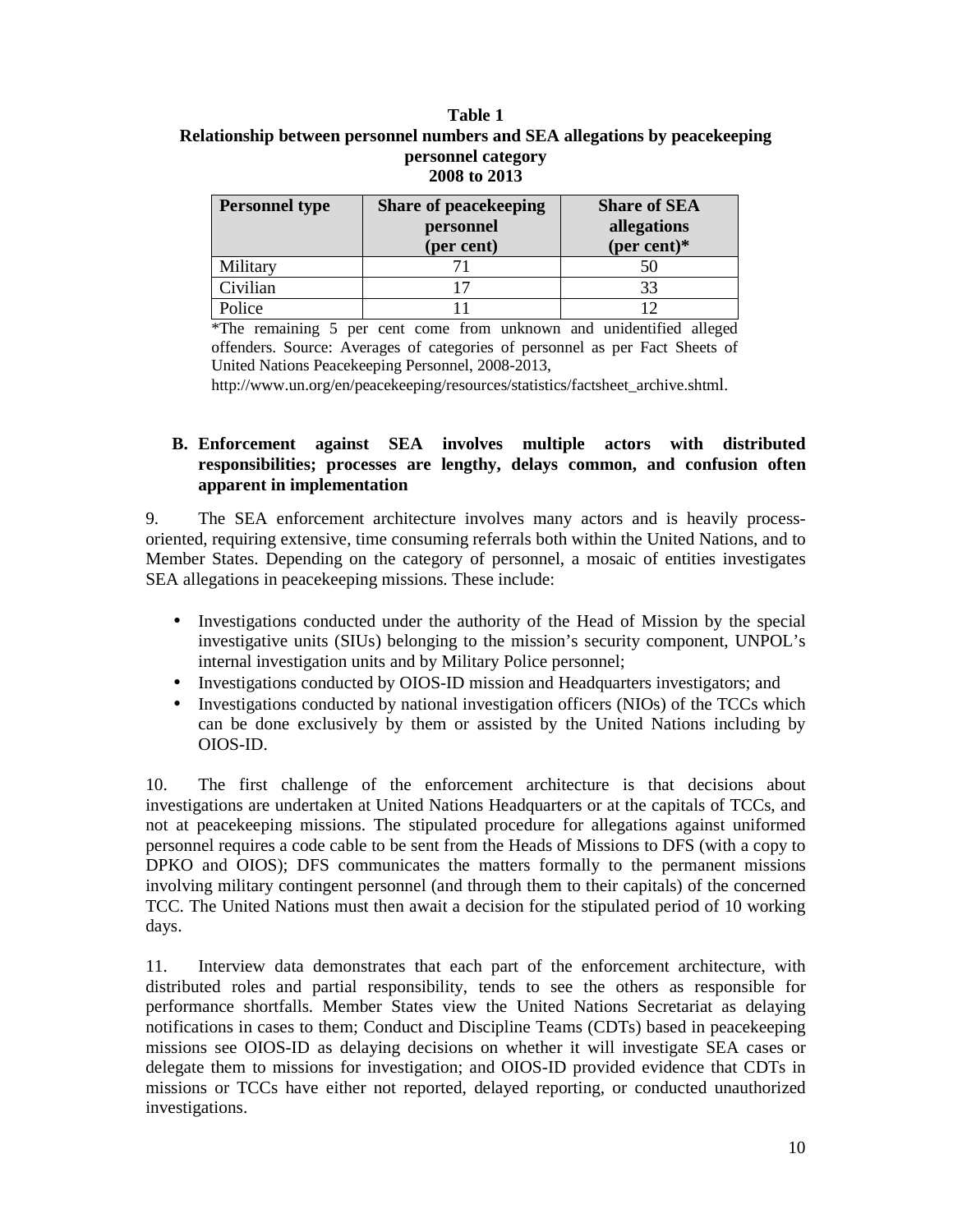12. Other examples of the challenges associated with the complexity in the Organization's SEA enforcement architecture were mentioned in an independent review of OIOS-ID in 2012. These challenges have been mentioned in various documents and are generically summarised in Table 2 as follows.

| <b>Category of personnel</b>                                                                                                               | <b>Challenges</b>                                                                                                                                                                                                                                                                                                                                                                                                                                                                                                                                                                                                         |
|--------------------------------------------------------------------------------------------------------------------------------------------|---------------------------------------------------------------------------------------------------------------------------------------------------------------------------------------------------------------------------------------------------------------------------------------------------------------------------------------------------------------------------------------------------------------------------------------------------------------------------------------------------------------------------------------------------------------------------------------------------------------------------|
| <b>Military</b>                                                                                                                            | Unauthorised investigative activity by missions prior to<br>$\bullet$<br>United Nations Secretariat notifying the TCC<br>Time consumed by following prescribed referral<br>$\bullet$<br>procedure<br>Delays in starting TCC investigations<br>Successive investigations by different investigative<br>bodies<br>Differing investigative standards used by TCCs<br>Risk of loss of evidence/witness tampering caused by<br>delay in starting investigation<br>Departure of personnel from mission against whom<br>allegations have been made<br>Unclear reporting of outcomes related to sanctions<br>٠<br>imposed by TCCs |
| <b>Police Officers and</b><br><b>Formed Police Units</b><br>(FPUs),<br><b>Military Observers but not</b><br><b>Military staff officers</b> | Delays in referrals between CDU/Mission and OIOS-<br>$\bullet$<br>ID<br>Delay in OIOS-ID investigations<br>$\bullet$<br>Inadequate investigative capacity in missions<br>$\bullet$<br>(primarily SIUs)<br>Departure of personnel from mission against whom<br>$\bullet$<br>allegations have been made<br>Unclear reporting of outcomes related to sanctions<br>$\bullet$<br>imposed by TCCs for Military Observers and PCCs                                                                                                                                                                                               |
| <b>Civilian</b>                                                                                                                            | Delay in referrals between CDTs and OIOS-ID<br>$\bullet$<br>Delay in OIOS-ID investigations<br>Inadequate investigative capacity in missions,<br>(primarily SIUs)<br>Enhanced standards of proof required by United<br><b>Nations Dispute Tribunal</b>                                                                                                                                                                                                                                                                                                                                                                    |

**Table 2 Some challenges in the SEA enforcement architecture**

Source: OIOS-IED analysis.

13. Confusion arising from the enforcement processes and delays in reporting and investigating SEA allegations was also evident in the instructions that DPKO/DFS issued to missions via a code cable in 2011.<sup>13</sup> This cable 'noted with grave concern' that a number of missions were not complying with established procedures concerning the handling of allegations of misconduct involving members of military deployed to field missions. Irregularities noted included:

<sup>-</sup><sup>13</sup> Code Cable 1156, 9 June 2011.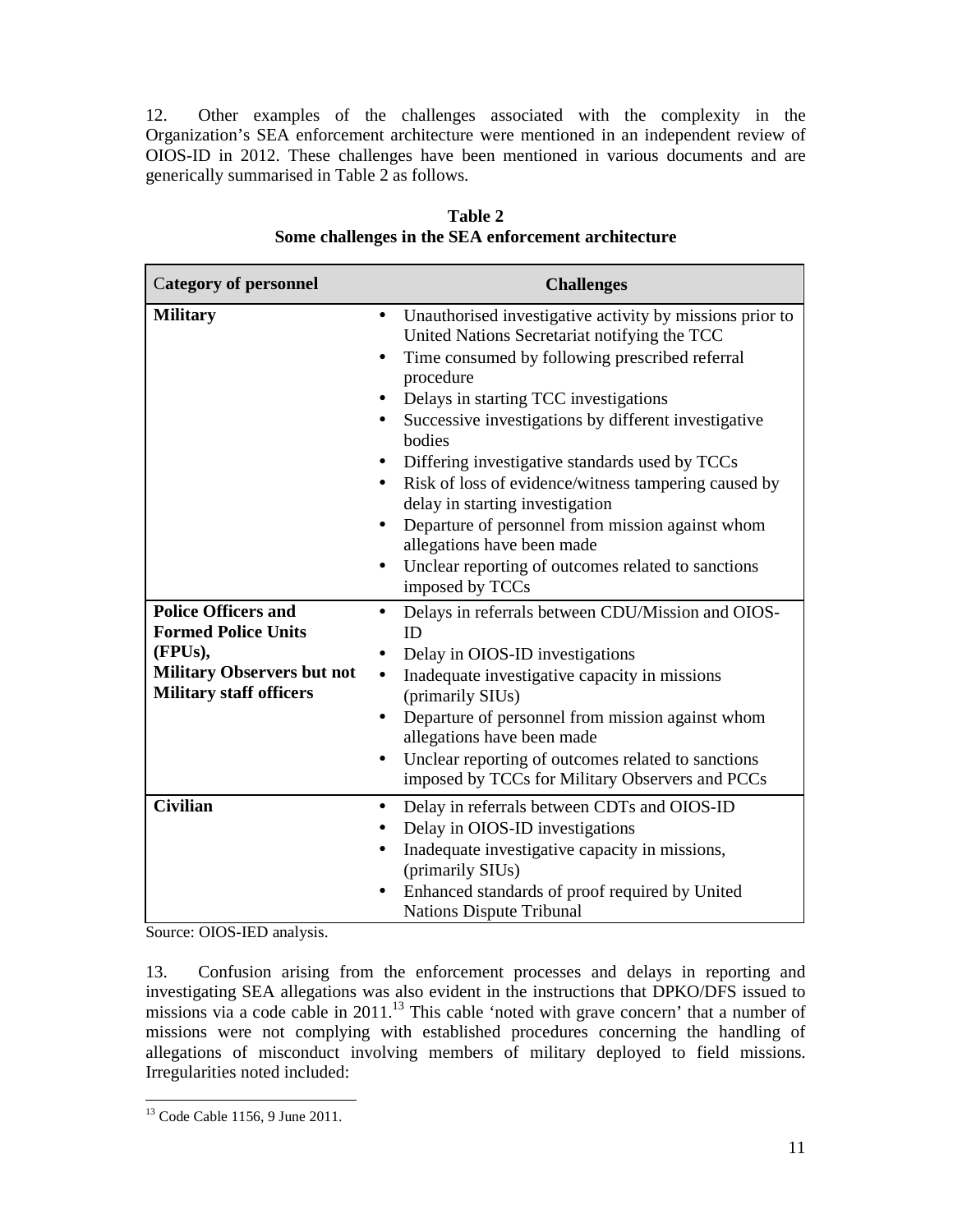- a) Mission investigation entities continued to carry out investigative activities prior to notification of TCCs;
- b) Very late reporting by missions of allegations led to TCCs being unable to conduct any investigation because evidence was no longer available or because the memories of material witnesses had faded; and
- c) Mission entities carried out additional investigative activities without including a representative of the military contingent concerned in the investigation team.

14. United Nations Headquarters directed, inter alia, that 'mission entities will not conduct any additional investigative activities, other than the immediate preservation of evidence, or preliminary investigations mandated under the policy and the standard operating procedure on Boards of Inquiry, without the prior approval from mission CDTs or OIOS.' The code cable noted that one TCC had been severely critical of the United Nations Secretariat for not complying with provisions of the MOU.

15. In this regard, even though a Standard Operating Procedure was issued in 2010 detailing activities that could be undertaken by field missions in order to safeguard evidence (article 12.1 of the SOP), confusion still exists as one large TCC and one important mission highlighted the issues of immediate response to allegations. The TCC was unclear about the division of investigative responsibility with OIOS-ID, seeing "two concurrent processes." While the MOU allows for preservation of evidence, a senior mission official stated that the mission was still unclear about "the extent to which they can go with their preliminary investigations to preserve the evidence." OIOS-ID provided two cases of this occurring: once in 2012 and 2013.<sup>14</sup> Mission interviewees also highlighted excessive delay by OIOS-ID in referring cases back to missions for investigation.

#### **Country-specific data shows a higher number of substantiated allegations against uniformed personnel from some Member States**

16. Member States have consistently supported the Organization's Zero-Tolerance Policy. However, in peacekeeping missions, there can be a perceived gap between the promise inherent in this policy and the actions of the United Nations. Local stakeholders, including the press, can often raise questions about how serious the United Nations and Member States are when SEA is committed by uniformed personnel. To strengthen the credibility of the Organization, the Secretary-General decided that with effect from the General Assembly's sixty-ninth session, he would provide it with, *inter-alia,* country-specific data on credible allegations and information on sanctions imposed.<sup>15</sup> Although this decision has not been implemented, OIOS believes that doing so would make it a timely and powerful accountability tool. Through their actions the United Nations and Member States would unquestionably demonstrate their willingness to hold themselves accountable despite the difficult nature of the issue.

17. DFS provided data from 2010 to 2013 showing substantiated SEA allegations against TCCs (Table 3). While many variables, including contingent size, could affect the numbers of substantiated allegations, it appears that the largest TCCs do not have the highest number of substantiated allegations against their personnel.<sup>16</sup> Further analysis on the issue by CDU, including whether different contingents exhibit higher or lower levels of discipline, may be

<sup>-</sup><sup>14</sup> 0062/12 (UNOCI), 0340/13 (UNOCI).

 $^{15}$  A/67/766.

<sup>16</sup> http://www.un.org/en/peacekeeping/resources/statistics/contributors.shtml.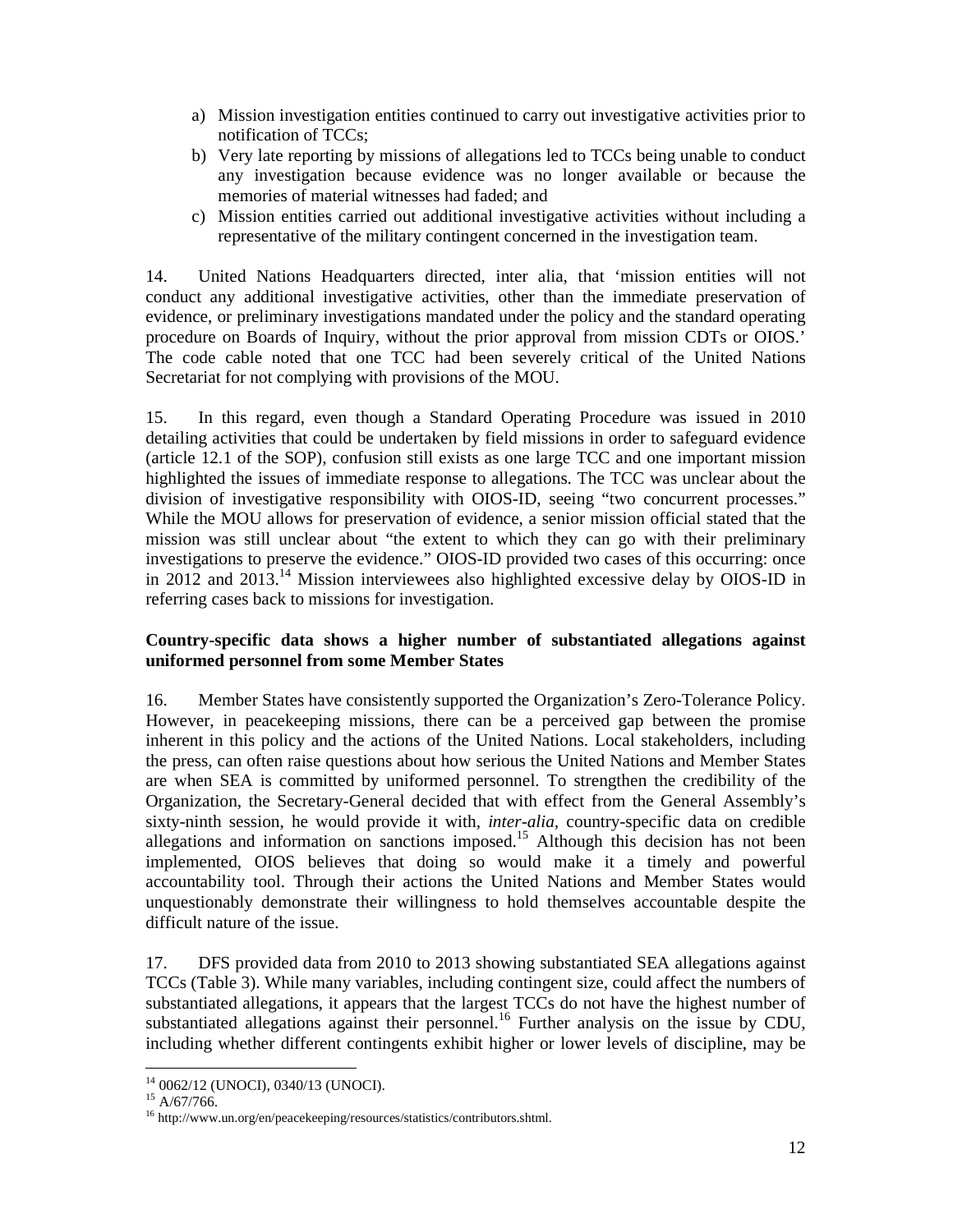necessary and useful in designing more effective preventive measures and pre-deployment training.

| Country       | Number of      | <b>Country</b>        | Number of      |
|---------------|----------------|-----------------------|----------------|
|               | substantiated  |                       | substantiated  |
|               | allegations*   |                       | allegations*   |
| Algeria       |                | Mali                  |                |
| Bangladesh    | 2              | Mauritania            |                |
| Benin         | $\overline{2}$ | Morocco               | $\overline{2}$ |
| Cameroon      |                | Nepal                 |                |
| Canada        | $\overline{2}$ | Niger                 |                |
| Chad          | $\overline{2}$ | Nigeria               |                |
| Chile         |                | Pakistan              | 4              |
| Djibouti      |                | Samoa                 |                |
| Egypt         |                | Senegal               |                |
| Gambia        |                | South Africa          | 9              |
| Ghana         | $\mathfrak{D}$ | Togo                  |                |
| Guatemala     |                | Tunisia               |                |
| Guinea Bissau |                | Turkey                |                |
| Guinea        |                | <b>United Kingdom</b> |                |
| India         | 3              | Uruguay               | 8              |
| Jordan        |                |                       |                |

**Table 3 Substantiated SEA allegations against uniformed personnel, by Member State 2010 to 2013** 

\* Allegations can include one or more personnel. Source: OIOS-IED compilation of DFS-CDU data.

## **TCCs' responses to requests for information have improved along with more TCC-led investigations**

18. Both the United Nations and TCCs have mutual legal obligations under the revised MOU, essential for the effective functioning of the zero-tolerance policy. (See Table 4)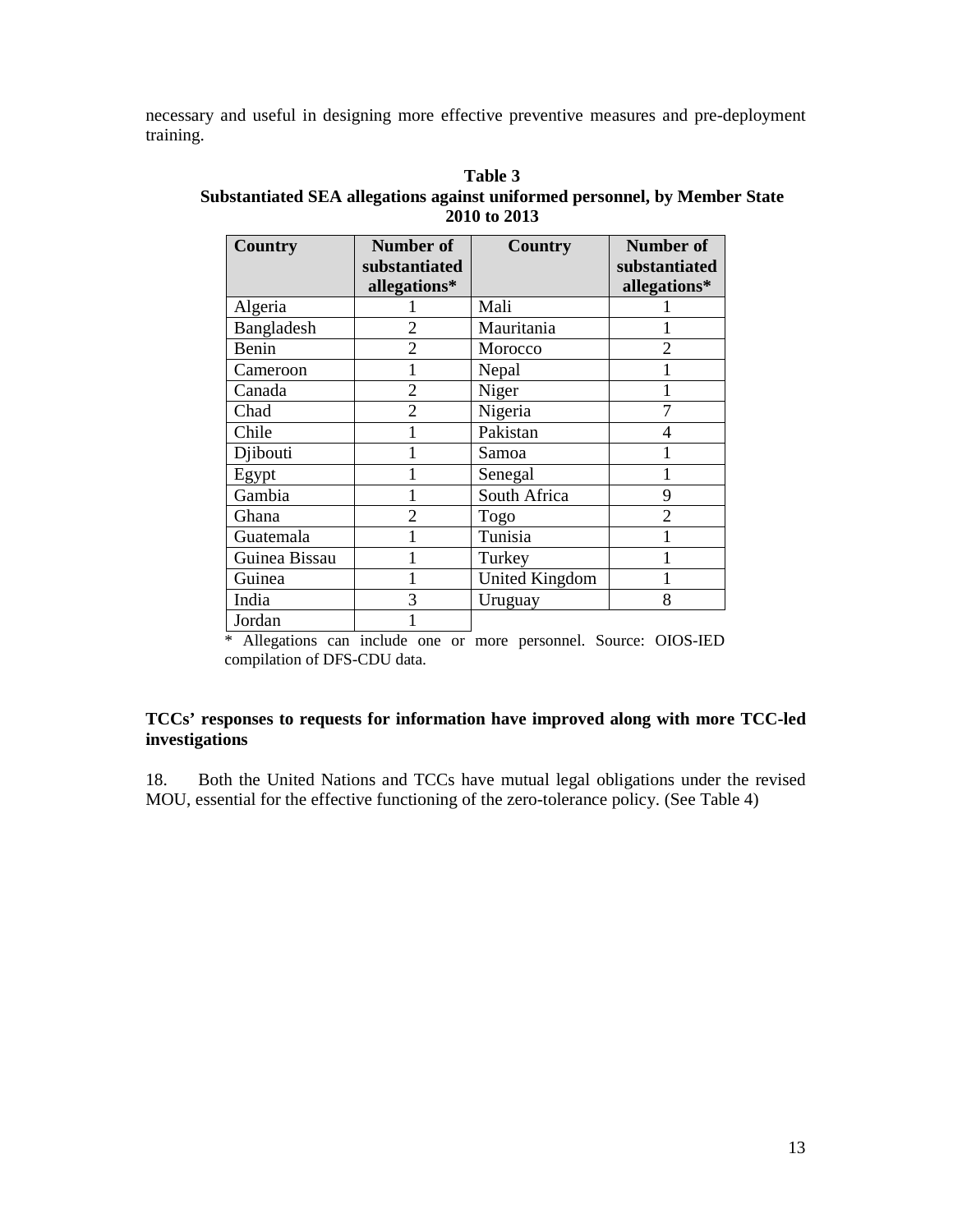**Table 4 Selected procedural requirements of the United Nations and TCCs** 

| <b>Event</b>                                                                                                        | <b>United Nations obligation</b>  | <b>TCC</b> obligation                                                                                                    |
|---------------------------------------------------------------------------------------------------------------------|-----------------------------------|--------------------------------------------------------------------------------------------------------------------------|
| The United Nations has<br>prima facie grounds<br>indicating SEA may have<br>been committed by military<br>personnel | Inform the TCC 'without<br>delay' | Notify United Nations within<br>10 working days if it will<br>conduct its own investigation                              |
| TCC decides to investigate                                                                                          |                                   | 'Immediately inform' the<br>United Nations of the identity<br>of its national investigation<br>officer(s)                |
| Investigation is being.<br>conducted by TCC                                                                         |                                   | Notify United Nations of<br>progress 'on a regular basis.'                                                               |
| Investigation is concluded<br>by TCC                                                                                |                                   | Notify United Nations of the<br>findings and outcome of<br>investigation subject to its<br>national laws and regulations |

Source: Summarised from MOU by OIOS-IED; A/61/19/Part III, paragraph 3 and A/RES/61/267B.

19. Interview and documentary data show two positive trends: the general response rate of TCCs to SEA allegation notifications improved between 2010 and 2013, but fell in 2014 (Chart 2), and TCCs are undertaking more national investigations, with a consequent decrease in OIOS-ID military investigations. With respect to response rates by Member States to *Notes verbales*, according to DFS, the slight decrease in 2014 can be attributed to DFS also sending *Notes verbales* to concerned Member States specifically on pending matters of paternity, including from cases dating several years back. Such responses seem to have a lower response rate.



These numbers pertain to SEA-related Notes Verbales sent to Member States. Source: CDU data, see https://cdu.unlb.org/Statistics/UNFollowupwithMemberStatesSexualExploitationandAbuse.aspx (18 July 2014).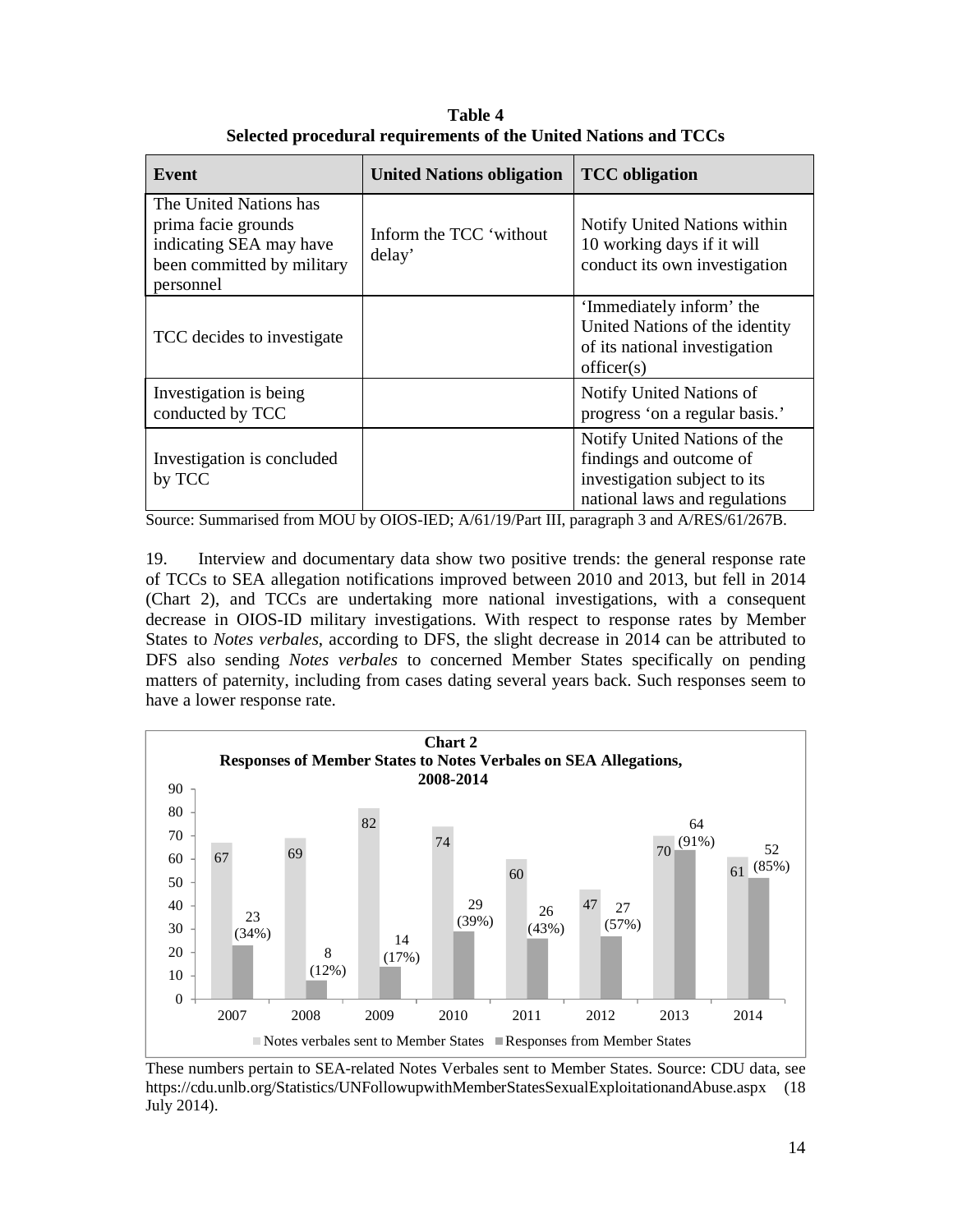20. With respect to investigations into SEA allegations against military personnel, according to DFS in 2010, seven out of the 31 allegations were investigated by TCCs; 15 out of 31 in 2011; nine out of 17 in 2012 and 25 out of 33 in 2013. Importantly, in 2013 none was investigated by OIOS.<sup>17</sup>

#### **Only a few TCCs comply with the 10-day deadline; some do not respond at all and timeliness and comprehensiveness of information provided remains an issue**

21. Timeliness of investigations is critically important if justice for victims of any SEA is to be both assured and seen to be so. This view has been expressed by Member States and was by key stakeholders during interviews.<sup>18</sup>

22. Despite the positive trends noted above, according to DFS-CDU, only a few Member States comply with the ten -day deadlines for informing the United Nations whether they will conduct their own investigations pertaining to military personnel.<sup>19</sup> While DFS-CDU does not currently track response time and could not provide precise information on compliance, documentation from 2011 to 2014 showed that 39 per cent of those Member States who were requested to conduct their own investigations had complied with the 10-day deadline. DFS noted that requests for information were sent to 53 Member States during 2011-2014; only 24 of those requests related to the appointment of NIOs.

23. According to DFS records, as at 22 March 2015, there were a total of 17 Member States who had information requests pending (14 had one request pending; three had two pending requests) even though DFS has a follow-up system with protocols in place. These 17 Member States had not responded to any of the requests from DFS. On 23 March 2015, OIOS-IED sent Note Verbales to the Member States to request verification of these records. Following this and other ongoing efforts by DFS, seven Member States responded to outstanding pending information requests. The following Member States did not respond and still have one information request pending: Cameroon, Ecuador, Gambia, Guinea-Bissau, Mali, Rwanda, Vanuatu, and Zambia. Guinea and Uganda each have two pending information requests.

24. The documentation provided by TCCs following investigations also varies considerably. Some TCCs provide investigation reports and/or other supplementary data on the outcomes/findings, while others provide only the overall outcome with no further details. $^{20}$ 

#### **Missions view investigations by TCCs as unreliable**

25. Senior mission officials expressed doubts about the functioning of the MOU and called for its revision. A majority of CDTs, senior leadership interviewees, and senior military interviewees also perceived a lack of independence and an inherent and irreconcilable conflict of interest in requesting national investigators to investigate their own

<sup>-</sup><sup>17</sup> It should be noted that investigations against military personnel are also undertaken by missions in addition to those undertaken by missions and OIOS.

<sup>&</sup>lt;sup>18</sup> See the Report of the Special Committee on Peacekeeping Operations and its Working Group, A/59/19/Rev.1, paragraph 53, interview data also highlighted this point.

If the TCC is non-responsive then the United Nations can undertake the investigation.

<sup>20</sup> A/61/10 (Part III), Article 7 sexiens, Accountability states: "The Government agrees to notify the Secretary-General of progress on a regular basis, including the outcome of the case."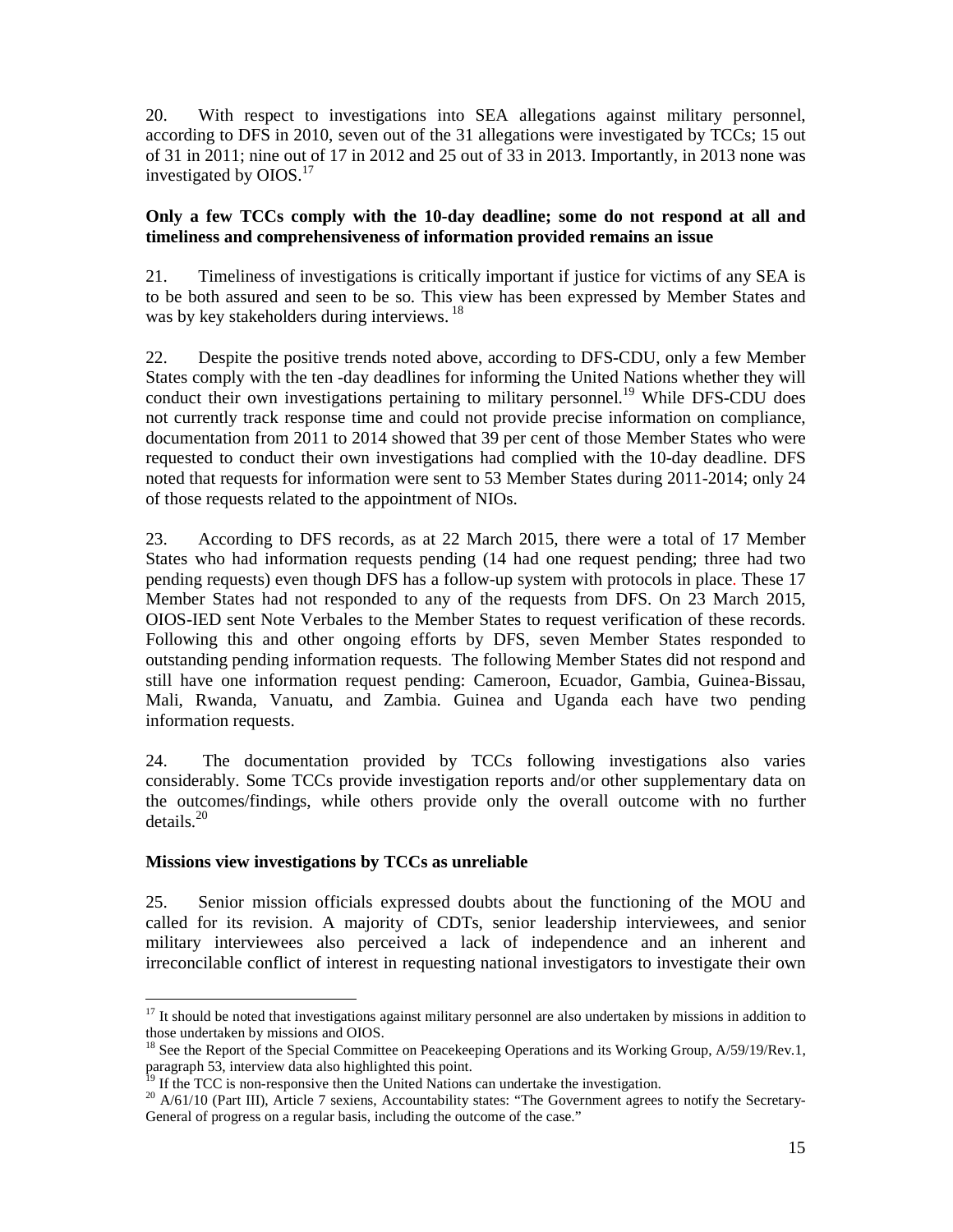troops. They viewed the TCCs as being strongly risk averse to the stigma of SEA allegations and powerfully motivated to exonerate their personnel. Interviewees also noted delays in initiating TCC investigations and the associated risk of loss of evidence. The investigation standards applied were seen as varying greatly, with some considered very poor. Military interviewees noted that a consequence of national investigations was that different military personnel in the same mission were subjected to different investigative standards and saw a need for the United Nations to develop such standards to fill this gap. Finally, there was concern that very little information about the outcomes of TCC investigations was received in missions, and that SEA victims, in particular, received no information about the outcomes of their cases.

26. To better understand TCC and PCC perspectives and challenges, OIOS-IED interacted with three permanent missions of Member States who responded to a request for information. One TCC underlined slow notification of cases by the Secretariat as a material issue. Another referred to potentially duplicative investigation procedures. One TCC expressed the view that naming countries against whose troops allegations of SEA were made would be welcome, because it might lead to "competition" among countries, to ensure the highest standard of compliance; another stated it would create divisions within the TCC community. A third felt that uniformed personnel were singled out for unjustified enforcement attention.

# **Some TCCs have tried to weaken enforcement actions**

27. Despite an overall encouraging trend of enhanced TCC responsiveness, OIOS-IED noted that some TCCs have tried to weaken enforcement and have taken actions inconsistent with investigative due process. In one example, a TCC requested that information about disciplinary sanctions imposed be kept confidential and not shared in whole or in part with any third party. DFS complied with the request and did not report on the case in the 2009 Special Measures report, even in the aggregate. Another example included a TCC requesting that one of its personnel not be barred from peacekeeping following repatriation.

28. By contrast, in a more positive case, one TCC not only appointed a high-level investigation panel following the SEA, but its Head of State apologized for the offence to the Head of the host State where the SEA took place.

29. The DFS team of experts concluded that revision of the MOU was necessary. OIOS-IED notes that internal United Nations discussions related to improving various facets of enforcement have been ongoing since 2013, including in the Task Force on Investigations Working Group and the inter-agency SEA Working Group.

# **Long delays in OIOS-ID investigations have severely undermined SEA enforcement**

30. From 2008 to 2013, OIOS-ID investigated 199 SEA allegations, including those against military personnel.<sup>21</sup> There was conclusive evidence on its slow investigations. All senior leadership interviewees from missions with SEA allegations, as well as all CDT staff interviewed, considered that OIOS investigations took too long to ensure effectiveness of enforcement. An independent review of OIOS-ID in 2012 also considered such delays as a

<sup>-</sup> $21$  Data available only on time taken for 157 cases out of the 199 cases for 2008-2013.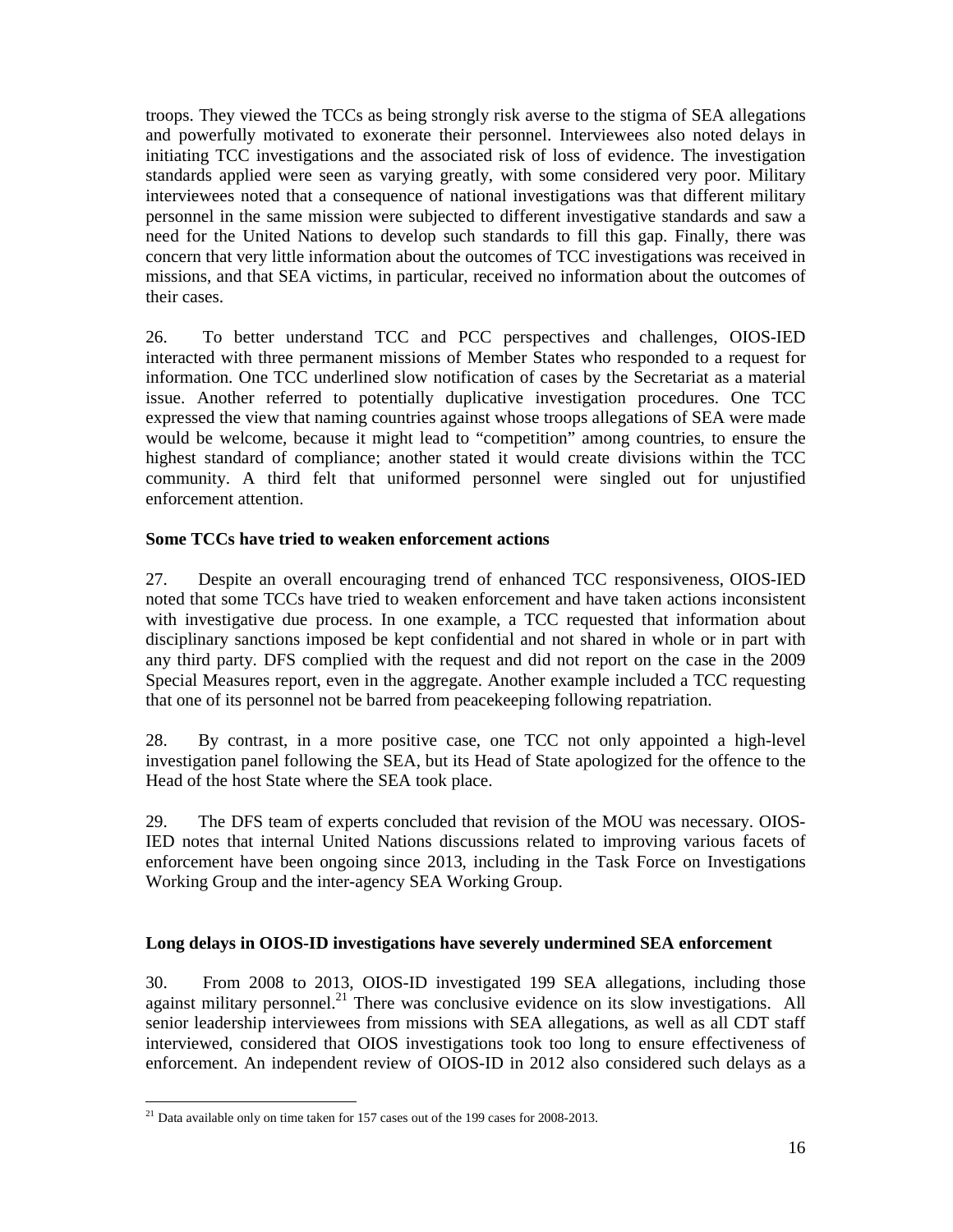'central and recurring theme' and concluded, 'the process of producing a report is neither rapid nor timely'.<sup>22</sup> The average investigation time of OIOS-ID investigations during 2008-2013 from the date the complaint was received to the issuance of the report was 16 months. The average was reduced to 12.9 months in 2014. The longest investigation took 62 months to complete; the shortest, one month.

31. While interviewees acknowledged the need for confidentiality in OIOS-ID investigations, they felt they lacked information about the progress of the investigation. This included, for example, notification of whether OIOS-ID had decided to investigate the case or to refer it to the mission, the progress of the investigation and the expected date a report would be issued. They filled their information gaps through informal means. Reasons for the length of OIOS-ID investigations included:

- Lack of OIOS-ID resources at mission level and internal reconfigurations;
- Slow intake procedures;
- Slow report drafting;
- Supervisory delays in reviewing investigative reports;
- Excessively long quality assurance processes;
- Inconsistent data maintained on the various phases of the investigation process; and
- Lack of monitoring of investigation progress.

32. OIOS-ID stated that it has implemented a monthly case status review and a new target for completion of all investigations within an average of six months and a maximum of twelve months. In addition, the restructuring of OIOS-ID's peacekeeping investigations resources was approved by the General Assembly in 2013 and will result in increased OIOS-ID presence in the largest missions. Implementation is nearing completion.

33. A new case management system for OIOS-ID is currently being implemented and will automate reporting of case status for complainants, subjects and senior management.

# **CASE STUDY**

This case study illustrates two issues: a joint investigation approach resulting in drastically shortened investigation time, and the difficulties of the United Nations in utilising the provisions of the Status of Forces Agreement (SOFA) in a peacekeeping operation. In 2012, an allegation of the rape and abduction of a 13-year-old Haitian male was made against the Pakistani Formed Police Unit (FPU) in MINUSTAH, in Gonaïves, Haiti (Haiti henceforth 'the Host State' and Pakistan 'henceforth 'the PCC').

On receipt of the allegation, and with no investigator in MINUSTAH, OIOS-ID departed from its usual practise of conducting investigations itself and formed a joint investigation team with the Police Division, DPKO (DPKO-PD). Management of both divisions agreed to this approach. The investigation team comprised a legal advisor from DPKO-PD and two police officers from MINUSTAH. One experienced investigator from OIOS-ID provided ongoing guidance from Headquarters and travelled to MINUSTAH. The Haitian National Police also initiated a criminal investigation and supported the United Nations investigation. As a result, the investigation was conducted, completed and a report issued in 34 days from the

<sup>-</sup><sup>22</sup> OIOS-ID Independent Review 2012 (unpublished).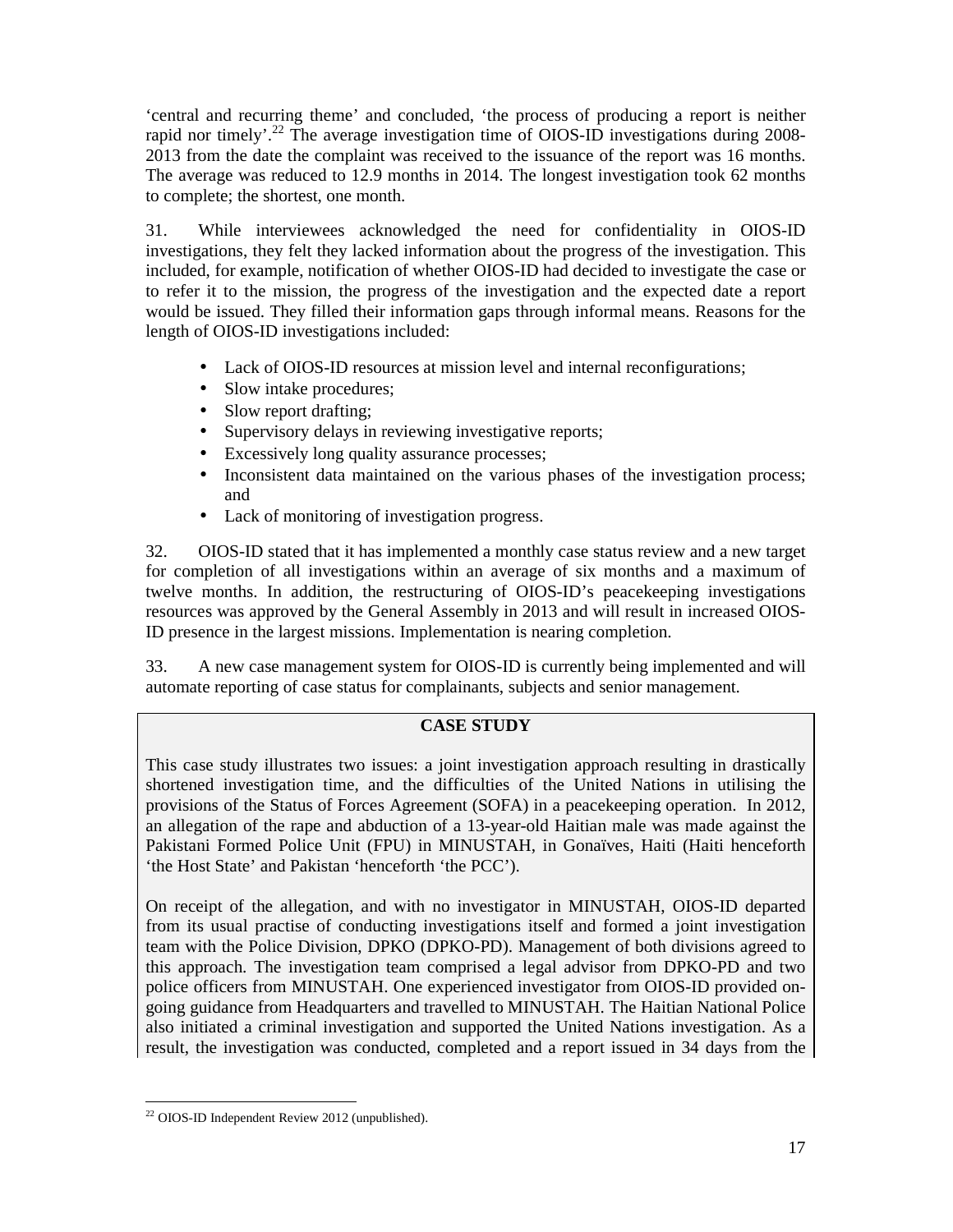date of first receipt of information by OIOS-ID. Preliminary results were available after two weeks. This constituted a drastic shortening of the investigation cycle.

While the investigation cycle was much faster, there were other problematic aspects to the case. Firstly, the legal status of the members of the FPU was 'experts on mission' and part of the mission's civilian component, and therefore liable to prosecution by the Host State. The Host State requested that their immunity be lifted. It also requested MINUSTAH to provide it with assistance, to ensure that the relevant provisions of the SOFA were followed. It was prepared, in case the FPU members were tried by its courts and sentenced, to guarantee that their detention facilities would be of the required standard and was also prepared to allow them to serve their sentences in the PCC's territory. MINUSTAH was ready to accommodate and transport the FPU members to and from the trial.

Instead, the PCC informed the United Nations Headquarters that following discussions with the Host State's government and the Department of Peacekeeping Operations, it had decided to initiate court martial proceedings against the FPU personnel. United Nations Headquarters agreed with the PCC's decision. The PCC also informed the United Nations that it would not accept any decision by the Host State's courts, and would not allow any of its observers to the court-martial proceedings, as to do so would contravene the PCC's law on court martial. In the quickly convened and concluded court martial, no observers were allowed. Two members of the FPU were found guilty and repatriated. However, none of the commanders was sanctioned by the PCC. It informed the United Nations that it considered the case closed. It remains unclear if verbal assurances from the PCC to the United Nations of compensation to the Haitian victim were honoured, as the victim's family had filed a claim of five million US dollars.

Within the United Nations, there were persistent reservations at various levels about the court martial and the repatriations. It was considered that it could give the impression of a scheme to get the FPU members out of the Host State; that it had increased the perception of impunity associated with United Nations personnel in Haiti; that the PCC's measures circumvented the possibility of prosecution by the Host State; that the court martial, followed by routine repatriation, was unlikely to serve the purpose that appropriate action be taken and seen to be so; and that it could create a precedent that might complicate the handling of similar cases in the future.

This difficult case deserves joint reflection by the United Nations and Member States on how to improve the robustness and reliability of the Organization's SEA enforcement mechanisms.

#### **Mission leadership considers itself excluded and powerless in SEA enforcement**

34. During interviews, senior mission leaders underlined their heavy responsibility regarding the zero tolerance policy for SEA, and that it was an issue they highlighted and raised whenever possible to personnel, such as during military medal-awarding parades and town hall events. However, four out of ten pointed out that they had accountability without authority [to take enforcement action]. Senior leaders of uniformed and civilian personnel expressed frustration over their inability to assist in enforcement overall and felt obliged to "chase" information on the status of cases. All Force Commanders interviewed felt excluded from the enforcement process: "We are just spectators", said one. Another called for CDTs to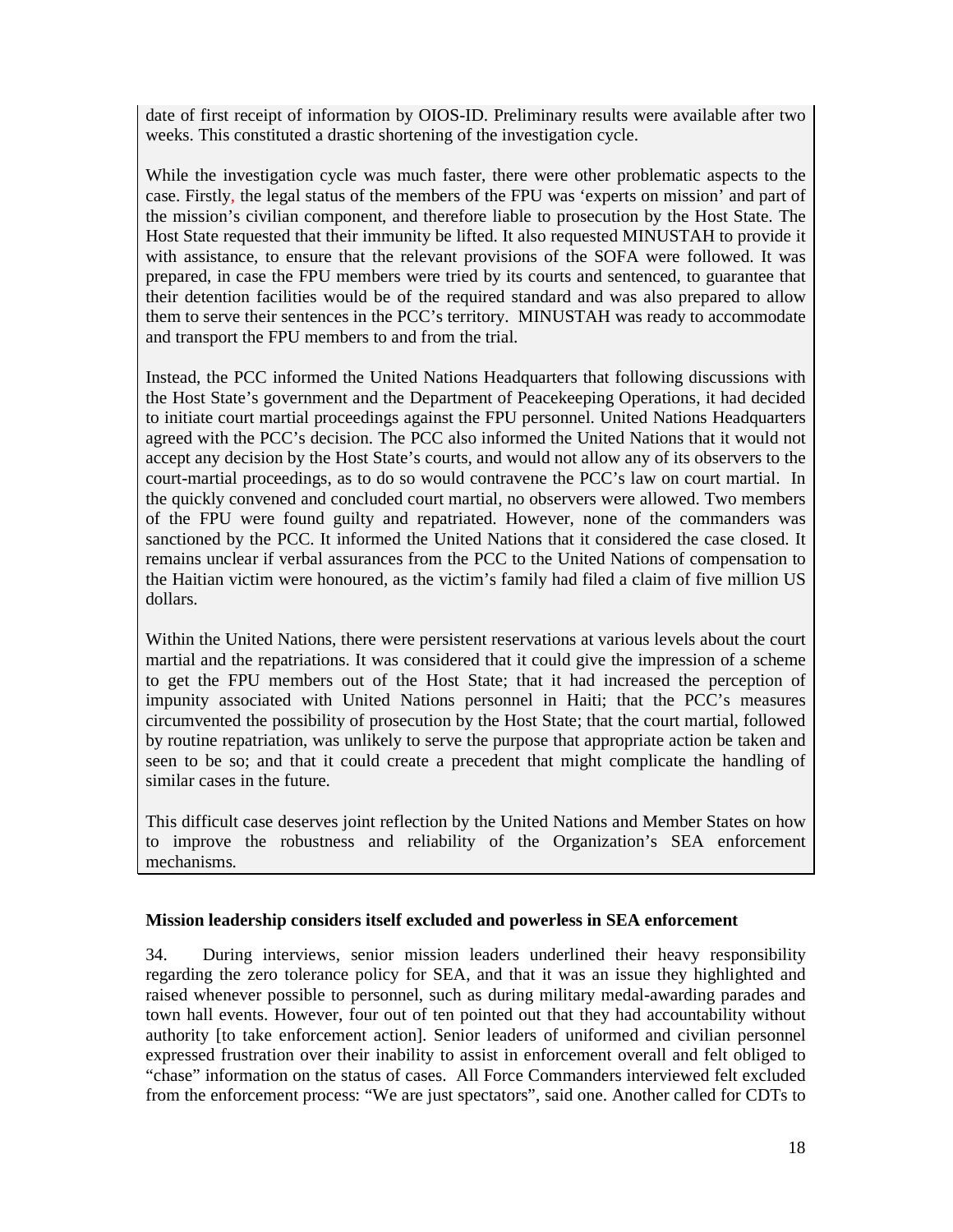report directly to the Force Commander. An investigation professional expressed "the powerlessness [to take enforcement action] of the Special Representatives of the Secretary-General and Force Commanders [as] a problem."

# **C. Wide variations in sanctions imposed in substantiated cases of SEA weaken the commitment to zero tolerance**

#### **Civilians are routinely dismissed for SEA and while cases of criminal prosecution occur, data on their outcomes is limited for lack of adequate follow-up**

35. The United Nations has dealt strictly with civilians when there is 'clear and convincing evidence' of  $SEA<sup>23</sup>$  When there is not clear and convincing evidence, then disciplinary action is normally imposed for any other types of misconduct that may have occurred during the alleged SEA. Aggravating and mitigating circumstances can affect the sanctions.

36. In 42 SEA cases involving civilians referred for disciplinary sanction, 22 civilians were dismissed or separated from service. (Table 5)

**Table 5 Disciplinary sanctions against civilian personnel in peacekeeping operations 2008 to 2013** 

| <b>Type of disciplinary sanction</b>                                                       | Number of<br>cases |
|--------------------------------------------------------------------------------------------|--------------------|
| Dismissal                                                                                  | 19                 |
| Separation from service                                                                    |                    |
| Lesser disciplinary sanction and administrative action                                     | 3                  |
| Closed as SEA could not be established at the requisite standard                           | 5                  |
| Closed with note to official status file of staff member upon separation                   | 3                  |
| Not pursued due to procedural issues or insufficient evidence of the<br>requisite standard |                    |
| Case still under review                                                                    | റ                  |
| <b>TOTAL</b>                                                                               | 42                 |

Source: OIOS-IED compilation of OHRM data as at 7 April 2014.

37. From 2008 to 2012, the United Nations referred nine people (civilians and police personnel) to national authorities for prosecution.<sup>24</sup> Most were civilian contractors. According to the Office of Legal Affairs (OLA), referred cases included a number of egregious allegations, including the rape of a minor and systematic abuses by groups of contractors:

• **UNMIL:** In 2008 an expert on mission was referred for the alleged rape of a minor. In 2012, five employees of a United Nations contractor were referred to the authorities of a Member State for alleged SEA.

-

<sup>&</sup>lt;sup>23</sup> Molari, (UNAT/2011/164).

<sup>&</sup>lt;sup>24</sup> A/RES/62/63, para 9.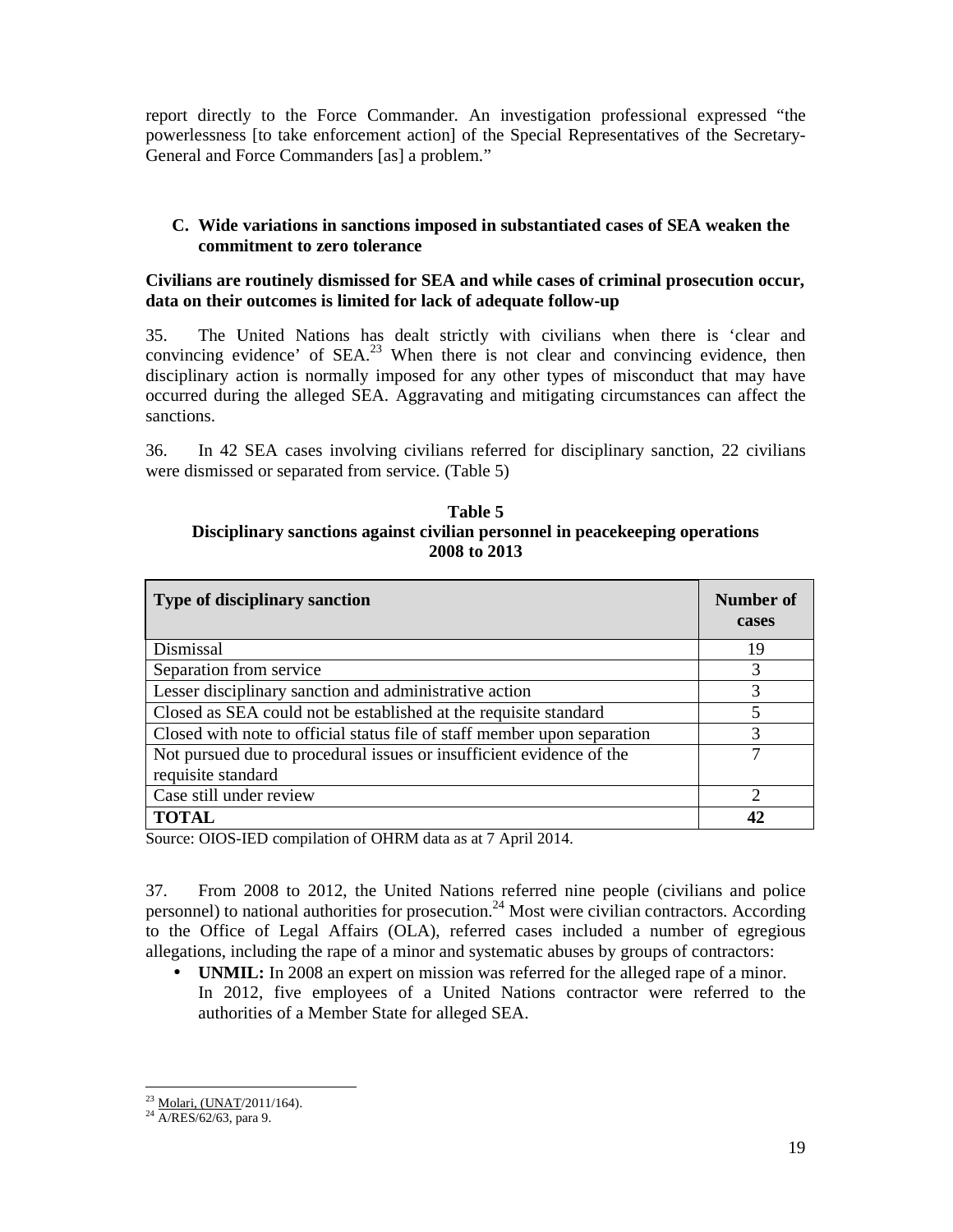• **MONUC/MONUSCO:** In 2010, an official was referred to the authorities of two Member States for alleged sexual abuse of a minor. In 2012, an employee of a United Nations contractor was referred to the authorities of a Member State. The outcomes are unknown.

38. There appeared to be a data gap on the outcomes of nearly half of the civilian cases referred to national authorities. OLA reported that it refers the matters to Member States and follows up. To the extent that it receives information on the outcome of its referrals, OLA shares this information with DFS. However, according to OLA, Member States do not regularly provide such information on taking action or providing information to the United Nations as this lies within Member States' discretion.

#### **Repatriation is the most common action for military and police personnel, while some Member States report prison terms imposed upon their military personnel**

39. Repatriation, which is technically an administrative and not a disciplinary or accountability measure, was the most common and consistent form of action by the United Nations.<sup>25</sup> There were 90 such repatriations reported between 2010 and 2014.<sup>26</sup> Importantly, provision is also made to ensure that personnel who are repatriated are not re-hired in other peacekeeping missions. Sanctions by Member States included salary cuts, demotions, separation from service and criminal proceedings. However, there were no consistent sanctions for substantiated cases. While the specifics of each SEA case differ, as do the sentencing regimes in different countries, imprisonment was recorded as being largely imposed on military personnel for the period from 2010 to 2012 as follows:

- For 36 allegations, 21 out of 46 military personnel allegedly involved (45.7 per cent) were imprisoned;
- For 18 allegations, one police officer out of 19 allegedly involved (5.3 per cent) was imprisoned.<sup>27</sup>

40. DFS has not received information on sanctions imposed by PCCs on their police officers for most of the substantiated allegations. The length of the prison term is generally disclosed to the United Nations by Member States, but not published.

# **The accountability of contingent commanders for SEA violations has been insufficiently emphasised or reported upon by both the TCCs and the United Nations**

41. Neither TCCs nor the United Nations have taken up the issue of the responsibility of contingent commanders to maintain good discipline in troops in a systematic way. DFS reported that, while it follows up on such cases in accordance with all its normal procedures, the current reporting functions of the Misconduct Tracking System do not allow for the production of dedicated reports on complaints involving commanding officers. Furthermore, it stated it had not received any information on disciplinary action taken against contingent commanders for the involvement of military personnel under their command in acts of SEA.

<sup>-</sup> $25$  According to DFS, the principal measure taken by the United Nations in instances where allegations are found to be substantiated will be to request that the member states which employs (or in some circumstances deploys) the uniformed personnel involved take disciplinary actions against those uniformed personnel. The United Nations, not being the employer of those uniformed personnel, cannot take disciplinary action against them. Repatriation is but an administrative action and is not viewed as an accountability measure.

<sup>&</sup>lt;sup>26</sup> DFS noted that there are a number of allegations for which more than one individual was repatriated. Repatriations were as follows: 31 for 2010; 22 for 2011; 10 for 2012; 17 for 2013 and 10 for 2014.

 $27$  Supplementary: A/68/56.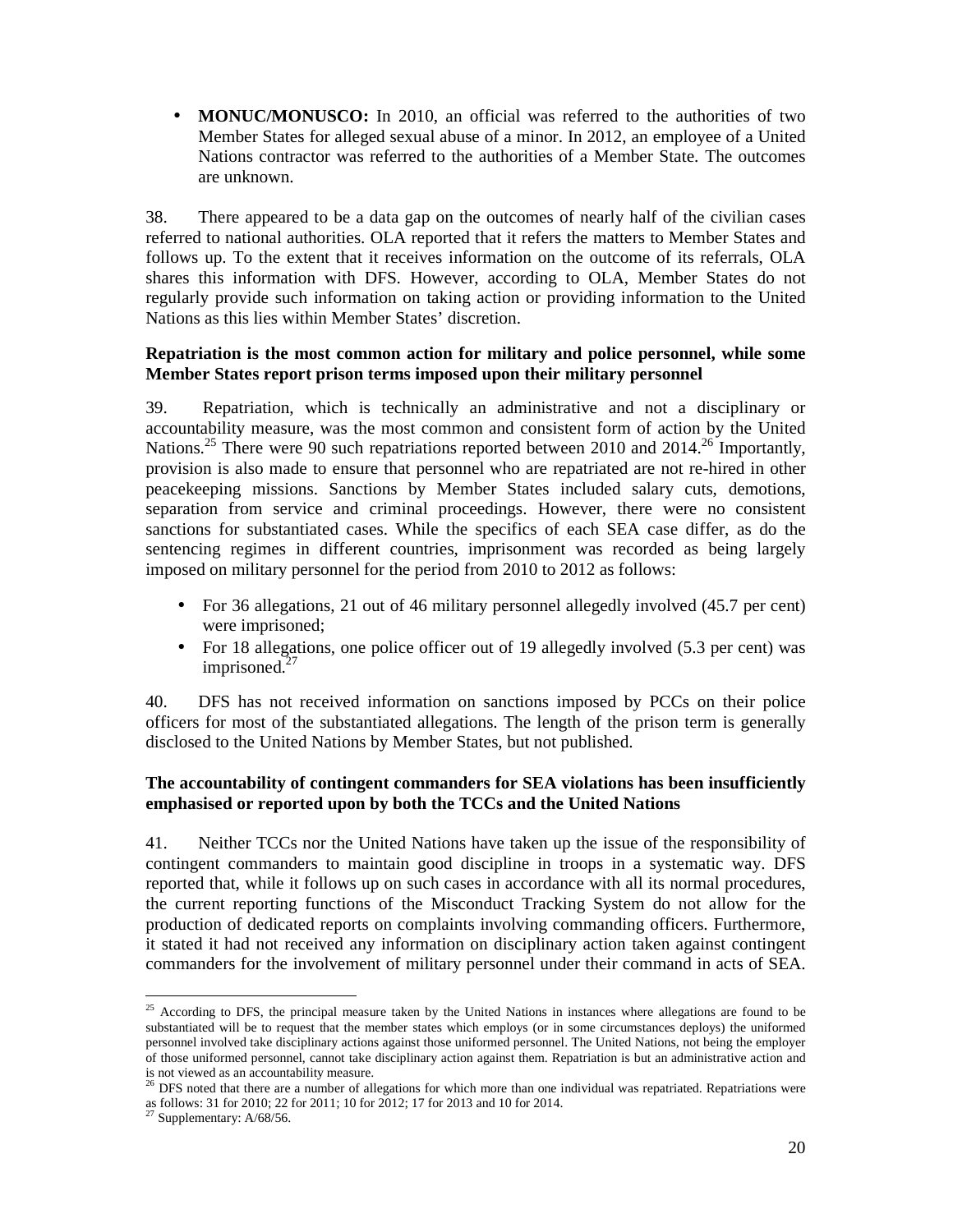At the same time, DFS stated that former contingent commanders may have faced some sanctions, in particular in terms of career advancements, as a result of their failure in command and control and acts of SEA by their troops.

42. It appears that the most determined action taken by the United Nations to enforce command responsibility for the failure to prevent SEA was the disciplinary repatriation of 114 military personnel in a mission in 2008, including three officers, some of whom were not considered as direct perpetrators of SEA. DFS reported that it does not systematically maintain data with respect to large-scale disciplinary repatriations, though they are rare. Its misconduct tracking system only allows for the information to be extracted on a case-by-case basis.

#### **A de facto dual categorization of SEA cases and capacity constraints are also reducing the integrity of the message and the effectiveness of the Organization's response**

43. While mandated to investigate SEA allegations since 2005, OIOS-ID has prioritized cases involving minors and rape, while routinely referring allegations of consensual/ transactional SEA involving adults, including paternity claims, against all categories of peacekeeping personnel back to peacekeeping missions<sup>28</sup> with varying outcomes.

44. Cases referred back are usually investigated by SIUs, which typically have very diverse caseloads, including non-SEA matters, and whose investigators generally lack specialised expertise in SEA matters.

45. The overall quality of SIU investigations was considered by mission interviewees to be poor. The rulings of the United Nations Dispute Tribunal were considered to have raised the standard of evidence to a level well beyond the investigative expertise and resources of SIUs. In 2014, OIOS developed and offered training programs to improve the quality of investigations conducted in missions by DFS and DSS SIUs. These are popular and demand for them is strong; however, OIOS uses investigators to deliver this training, during which time they are not investigating. Absent additional resources, this training by OIOS cannot be sustained, and in any case could compromise its independence.

# **D. Transactional sex is hidden and under-reported in missions, and the Organization's message on consensual sex is ambiguous and contested**

#### **Motivations for transactional sex include hunger and poverty, lifestyle and skill improvement and upward mobility**

46. The issue of transactional sex between peacekeepers and the local population was raised in all 44 interviews with CDTs and senior leadership, with the common perception that it was continuing. Evidence from two sources confirms this perception.

47. First, in OIOS-IED interviews in Haiti, 231 individuals admitted to transactional sexual relationships with MINUSTAH personnel for various reasons, including enabling the women and their families to continue schooling and improving their future prospects. For rural women, hunger, lack of shelter, baby care items, medication and household items were frequently cited as the "triggering need".<sup>29</sup>Urban and suburban women received (separate

<sup>-</sup> $^{28}$  A/66/286, Part II.

<sup>&</sup>lt;sup>29</sup> These interviews were conducted in the first quarter of 2014.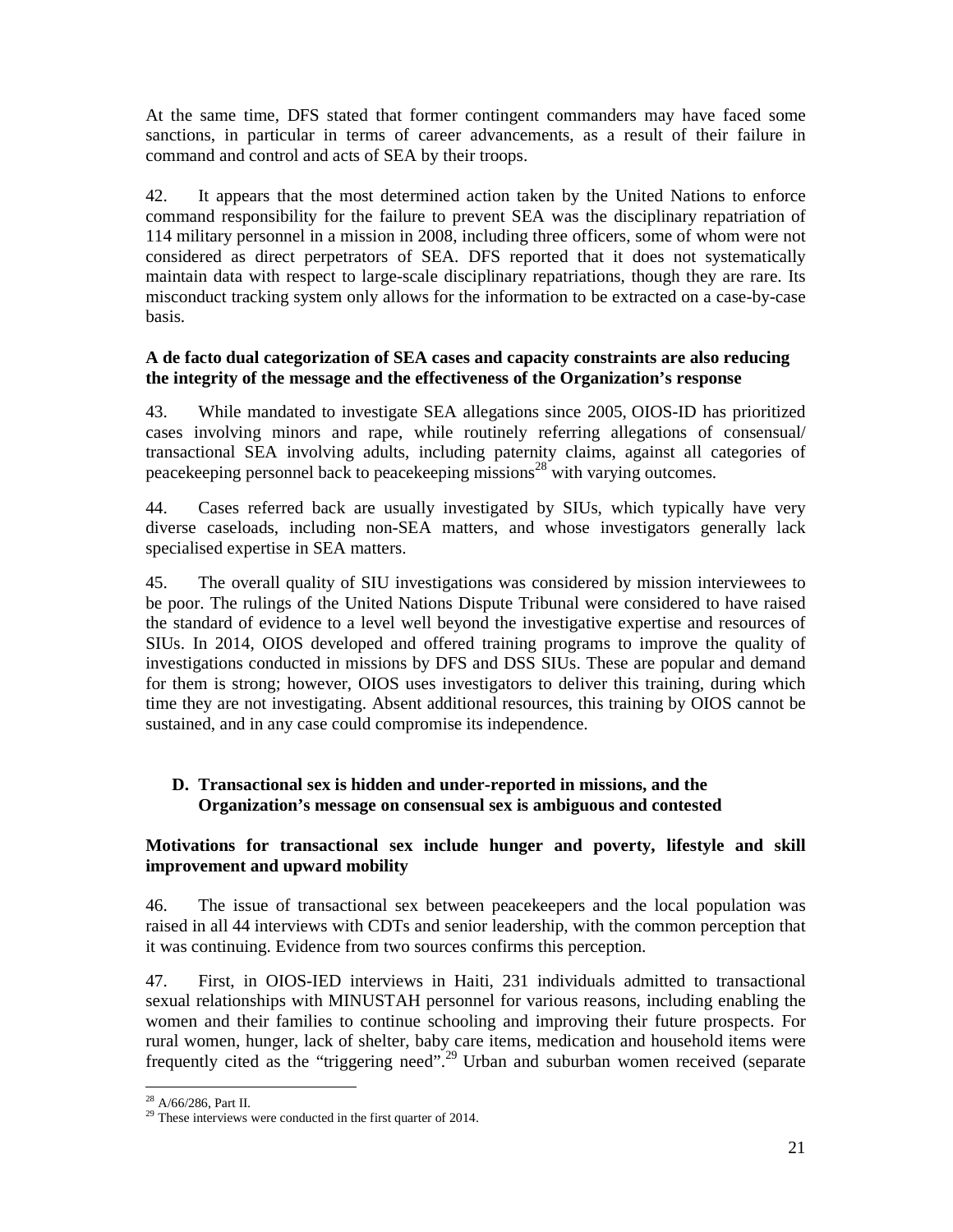from payments) jewellery, "church" shoes, dresses, fancy underwear, perfume, cell phones, radios, televisions and, in a few cases, laptops. In cases of non-payment, some women withheld the badges of peacekeepers and threatened to reveal their infidelity via social media. Only seven interviewees knew about the United Nations policy prohibiting sexual exploitation and abuse. None knew of MINUSTAH's reporting mechanism or its hotline.

48. OIOS notes that each instance of transactional sex would classify as prohibited conduct under the 2003 bulletin, thus demonstrating significant underreporting.

49. Second, a survey based on a randomly selected sample of 489 women aged 18 to 30 in Monrovia, Liberia in  $2012^{30}$  showed that over one quarter of the city's women in that age group had engaged in transactional sex with United Nations peacekeeping personnel, usually for money. Women who engaged in transactional sex with peacekeepers were not significantly poorer than others; they also viewed the peacekeeping mission more favourably than women who did not have transactional sex with peacekeepers. The study concluded there was "a widespread violation of the United Nations' zero tolerance policy" and recommended a thorough review of the policy and its implementation.

50. Here too, OIOS notes that the 'widespread violation' established by the survey would necessarily imply underreporting.

51. Third, condom distribution and the extent of voluntary counselling and confidential testing (VCCT) is also pertinent to the issue of underreporting, though evidence is not conclusive. Missions regularly distribute condoms to mission personnel to prevent HIV transmission. In 2005, the Zeid report noted that 'this may create an impression, at least in the minds of some peacekeeping personnel, of an official 'zero tolerance' policy coexisting with an unofficial policy'.<sup>31</sup> To address this risk, the Organization issued a clarification.<sup>32</sup> Despite this, the number of condoms distributed, along with the number of personnel undergoing voluntary counselling and confidential testing (VCCT) for HIV and survey results from Haiti and Liberia, suggest that sexual relationships between peacekeeping personnel and the local population may be routine. (Table 6)

| <b>Mission/years</b>      | <b>Condoms distributed</b><br>(Number) | <b>Personnel using VCCT</b><br>(Number) |
|---------------------------|----------------------------------------|-----------------------------------------|
| UNMIL (2008-2013)         | 1,671,361                              | 30, 625                                 |
| MINUSTAH (2008-2013)      | 1, 985, 386                            | 12,090                                  |
| <b>UNAMID</b> (2009-2013) | 1,704,090                              | 9,995                                   |
| MONUSCO (2012-2013)       | 1,694, 694                             | 830                                     |
| <b>UNMISS (2008-2013)</b> | 1,009,553                              | 37,310                                  |
| <b>UNIFIL</b>             | 1,003,729                              | 5,124                                   |
| <b>UNOCI</b> (2008-2013)  | 328, 431                               | 3,743                                   |
| <b>UNDOF</b>              | 150,000                                | 2                                       |
| <b>UNMIK</b>              | 39,946                                 | 33                                      |

**Table 6 Condom distribution and use of voluntary counselling and confidential testing (VCCT) for HIV in selected peacekeeping missions** 

-

<sup>&</sup>lt;sup>30</sup> Bernd Beber, Michael Gilligan, Jenny Guardado, Sabrina Karim, "UN Peacekeepers and Transactional Sex," 2012.

<sup>31</sup> A/59/710 para 44.

<sup>32</sup>http://www.pseataskforce.org/uploads/tools/faqsseabyunpersonnelandpartners\_echaecpsunandngotaskforceonpsea\_english. pdf, para 29.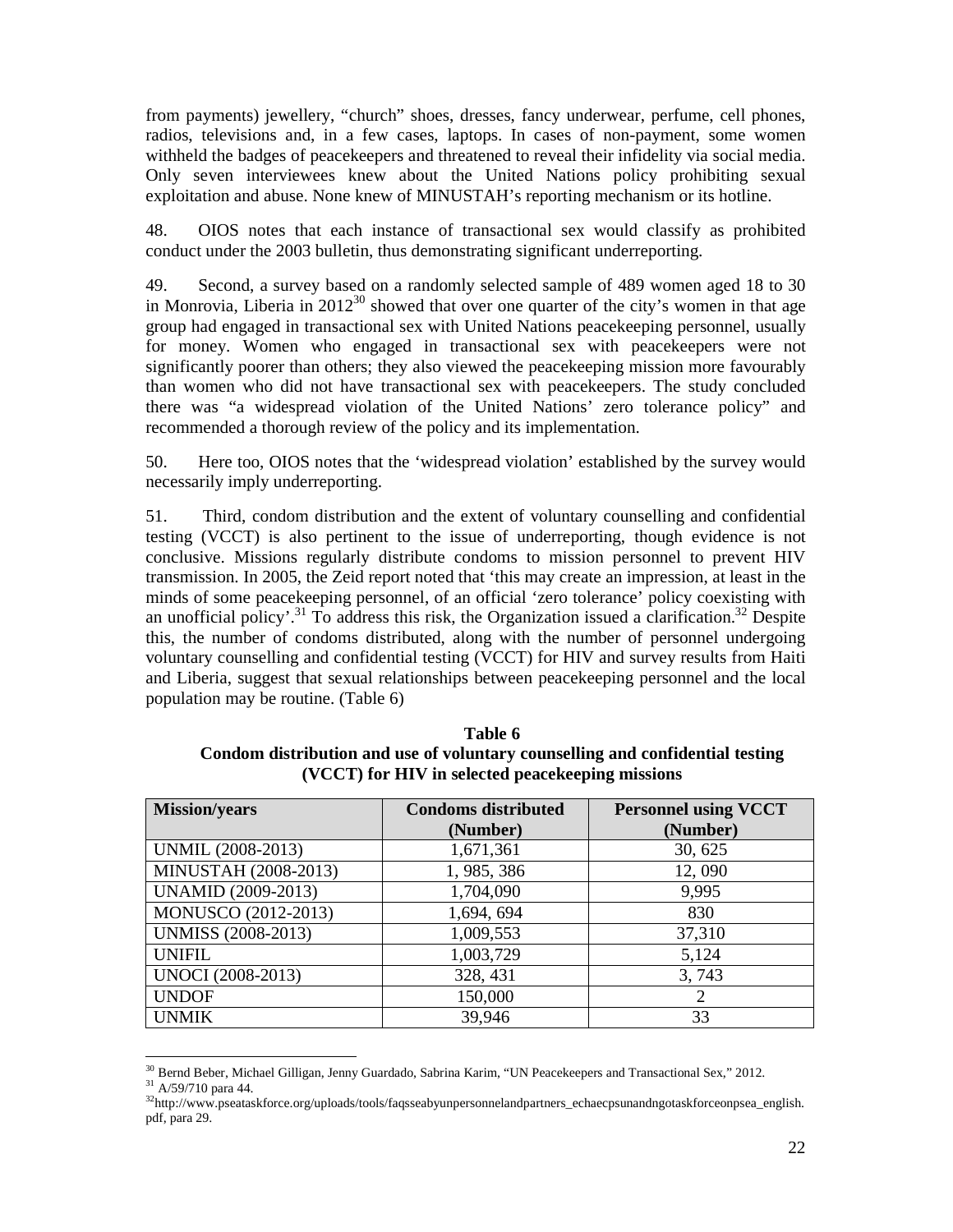| <b>Mission/years</b> | <b>Condoms distributed</b><br>(Number) | <b>Personnel using VCCT</b><br>(Number) |
|----------------------|----------------------------------------|-----------------------------------------|
| UNFICYP (2008-2013)  | 19,793                                 |                                         |
| UNTSO (2011-2013)    | 14,600                                 | 29                                      |
| <b>UNMOGIP</b>       | 12,140                                 | 68                                      |
| <b>MINURSO</b>       | ,440                                   |                                         |

Source: DPKO

52. On the other hand, the survey in Haiti showed that peacekeeping personnel preferred not to use condoms and that more often than not, sex was without condoms as the women felt uncomfortable asking their partners to use condoms.

53. In this respect, OIOS notes that the DFS team of experts also concluded there was underreporting of SEA allegations. Various explanations were given to them, including, interalia, problems of access and that United Nations personnel had "adapted by becoming more concerned with and adept at avoiding detection."

## **There is confusion and resistance to the 2003 bulletin with regard to its provisions relating to sexual relationships that are strongly discouraged**

54. The 2003 bulletin strongly discourages sexual relations between United Nations staff and 'beneficiaries of assistance'. A review in 2010 recorded that in two field missions, "there was repeated debate with agency personnel at all levels about the boundaries of the bulletin, with individuals strongly challenging its prohibitions, and, in particular, that the use of the phrase 'strongly discouraged' allowed individual judgment to prevail."<sup>33</sup>

55. This appears to remain an unresolved issue. Key mission stakeholders referred to staff members seeking clarification on its meaning in theory and practice. Among uniformed personnel, the provision is seen in some missions as "discriminatory", as they could be banned from all sexual relationships with nationals under mission-specific non-fraternization policies, while such policies are never made applicable to a mission's civilian component. One PCC noted that a "clear difference between normal sexual relations and an act of SEA is not established." Its biggest reported difficulty was to make its contingent members understand that all sexual relations were likely to be classified as abusive or exploitative. OIOS-ID also noted that there is still no definition of what constitutes non-consensual sex and, as 50 per cent of SEA allegations in 2013 were classified as non-consensual, considered this an important aspect that must be rectified.

56. Additionally, some interviewees viewed the bulletin as an intrusion of privacy. Staff with long mission experience stated there was a "general view that people should have romantic rights" and raised the issue of sexuality as a human right.

# **E. The United Nations has assisted very few of the victims of SEA that have entered its victim assistance architecture**

57. The United Nations has performed very poorly in assisting victims of SEA when measured against the General Assembly's intention that victims of SEA should be assisted "reliably", "quickly" and "in a timely manner."<sup>34</sup> Data demonstrates the extent of this failure:

-

<sup>&</sup>lt;sup>33</sup> Global Synthesis Report: IASC Review of Protection from SEA by, 2010, paragraph 47.

<sup>&</sup>lt;sup>34</sup> A/RES/62/214.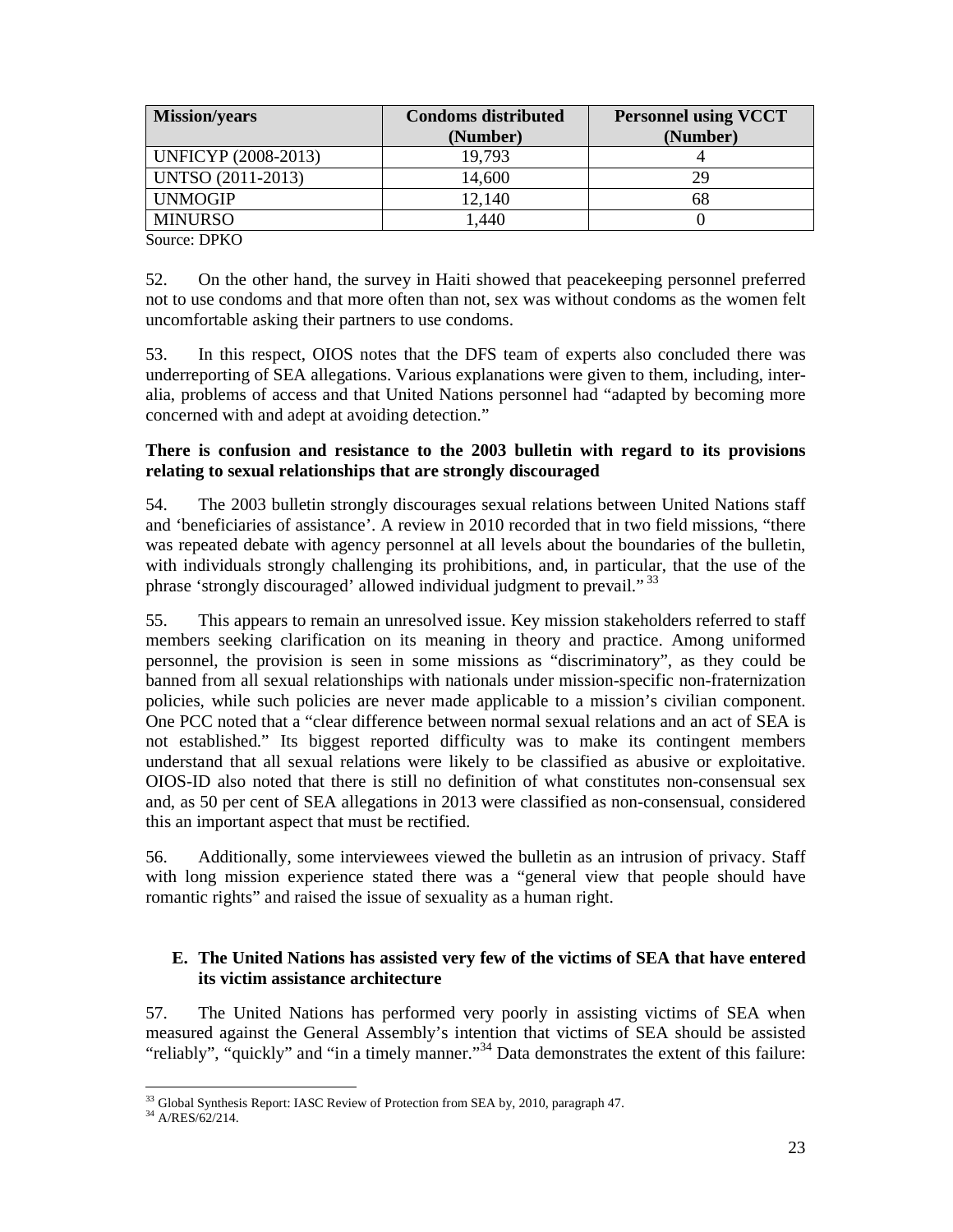only 26 out of 217 SEA victims (12 per cent) identified by its victim assistance architecture have been referred for assistance and of those referred, little is known what assistance, in reality, was provided to them. There are several reasons for this state of affairs.

#### **Mapping of remedial assistance services (hereafter 'mapping') has not been undertaken in all missions**

58. The implementation of the victim assistance strategy has been slow. In countries with peacekeeping operations, CDTs were to lead in mapping the relevant remedial assistance services as part of the SEA Victim Assistance Mechanism (SEA/VAM). They were to do so with non-governmental organizations through an inter-agency task force to formulate a joint approach to assist victims so that the assistance and support is consistent in a country.<sup>35</sup> However, guidance on the implementation of the strategy called for in 2007was only drafted in 2008 and disseminated in 2009, with missions only then beginning mapping activities.<sup>36</sup> Progress in implementation was monitored by CDU in a survey of 13 CDTs in 2011, by which time only six peacekeeping missions had mapped assistance services in their territory, and assistance had been provided to only three victims in three missions.<sup>37</sup> Between 2012 and September 2014, three more missions also completed mapping victim assistance services.<sup>38</sup>

59. OIOS-IED data showed that only four missions had referred victims to such services. However, with the exception of MONUSCO, which referred all victims to assistance, missions covered by the three other CDTs still referred only a small minority (five to six per cent) of victims to those services.<sup>39</sup> (Table 7)

<sup>-</sup><sup>35</sup> Above footnote 5 refers.

<sup>36</sup> A/63/720 paragraph 18; A/64/669 para 22.

<sup>37</sup> A/66/669, paragraph 29.

<sup>&</sup>lt;sup>38</sup> A questionnaire was sent to each CDT in January 2014. Several CDTs cover more than one peacekeeping mission.

<sup>&</sup>lt;sup>39</sup> See table 9: MONUSCO had 100%, UNMIL 6%, UNOCI 5% and MINUSTAH 6%.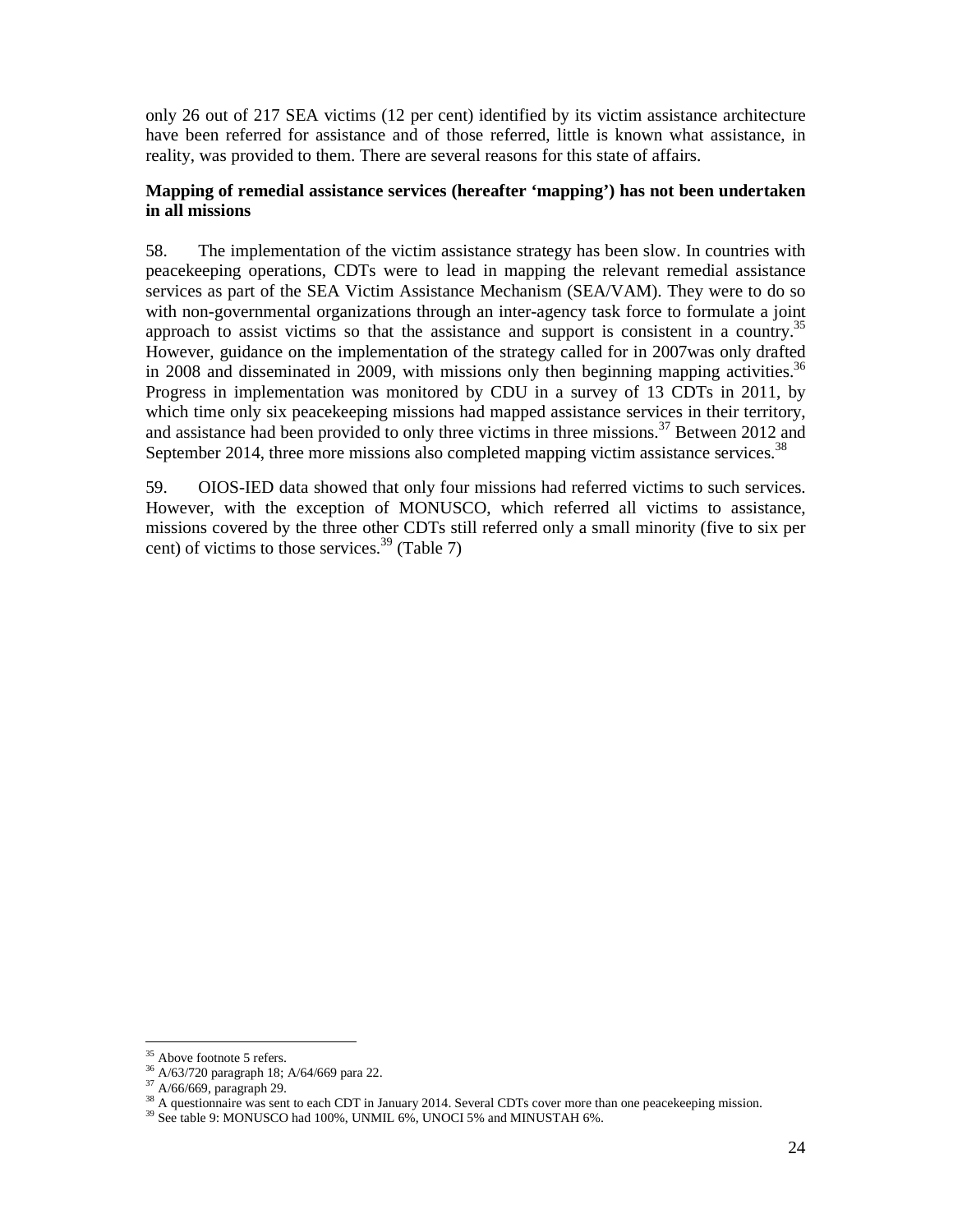**Table 7 Remedial assistance mapping in peacekeeping operations at September 2014** 

|                                      |                                                      | <b>Remedial</b><br>services<br>mapped: | <b>Includes</b><br>locations other<br>than mission<br>HQ: |                | <b>Consultation with:</b> |                                      |                                            | <b>Number of victims</b> |                                     |                                    |                                           |
|--------------------------------------|------------------------------------------------------|----------------------------------------|-----------------------------------------------------------|----------------|---------------------------|--------------------------------------|--------------------------------------------|--------------------------|-------------------------------------|------------------------------------|-------------------------------------------|
| <b>Mission</b>                       | Yes                                                  | N <sub>0</sub>                         | Yes                                                       | N <sub>0</sub> | <b>Host</b><br>Government | Local<br><b>Service</b><br>providers | <b>Communities</b><br>and civil<br>society | <b>UNCT</b>              | <b>International</b><br><b>NGOs</b> | <b>Recorded</b><br>by<br>mission:* | <b>Referred</b><br>to mapped<br>services: |
| <b>MONUSCO</b>                       | $\bullet$                                            |                                        | $\bullet$                                                 |                |                           | $\bullet$                            | $\bullet$                                  | $\bullet$                | $\bullet$                           | 15                                 | 15                                        |
| UNIFIL**                             | $\bullet$                                            |                                        | $\bullet$                                                 |                | $\bullet$                 | $\bullet$                            | $\bullet$                                  | $\bullet$                | $\bullet$                           | $\overline{0}$                     | $\overline{0}$                            |
| <b>UNMIL</b>                         | $\bullet$                                            |                                        | $\bullet$                                                 |                |                           | $\bullet$                            |                                            | $\bullet$                | $\bullet$                           | 46                                 | 3                                         |
| <b>UNMISS</b>                        | $\bullet$                                            |                                        | $\bullet$                                                 |                |                           |                                      |                                            | $\bullet$                | $\bullet$                           | 9                                  | $\mathbf{0}$                              |
| <b>UNOCI</b>                         | $\bullet$                                            |                                        | $\bullet$                                                 |                |                           | $\bullet$                            | $\bullet$                                  | $\bullet$                | $\bullet$                           | 39                                 | $\overline{2}$                            |
| UNMOGIP***                           | $\bullet$                                            |                                        | $\bullet$                                                 |                |                           |                                      |                                            | $\bullet$                |                                     | $\mathbf{0}$                       | $\overline{0}$                            |
| <b>MINURSO</b>                       |                                                      | $\bullet$                              |                                                           |                |                           |                                      |                                            |                          |                                     | 3                                  | $\boldsymbol{0}$                          |
| <b>MINUSMA</b>                       | $\bullet$                                            |                                        |                                                           |                |                           |                                      |                                            |                          |                                     | 3                                  | $\overline{0}$                            |
| <b>MINUSTAH</b>                      | $\bullet$                                            |                                        |                                                           |                |                           |                                      |                                            |                          |                                     | 98                                 | 6                                         |
| <b>UNAMID</b>                        |                                                      | $\bullet$                              |                                                           |                |                           |                                      |                                            |                          |                                     | $\mathbf{0}$                       | $\overline{0}$                            |
| <b>UNMIK</b><br>$\sim$ $\sim$ $\sim$ | $\bullet$<br>$\cdot$ $\cdot$<br>$\sim$ $\sim$ $\sim$ |                                        |                                                           |                |                           |                                      |                                            |                          |                                     | 4                                  | $\boldsymbol{0}$                          |

Source: OIOS compilation of data.

\*Number of SEA victims provided by missions.

\*\*Also covers UNFICYP, UNDOF, UNTSO.

\*\*\*Also covers UNAMA.

By September 2014 MINUSMA, MINUSTAH and UNMIK had mapped remedial service. No information on what consultation was undertaken in the mapping.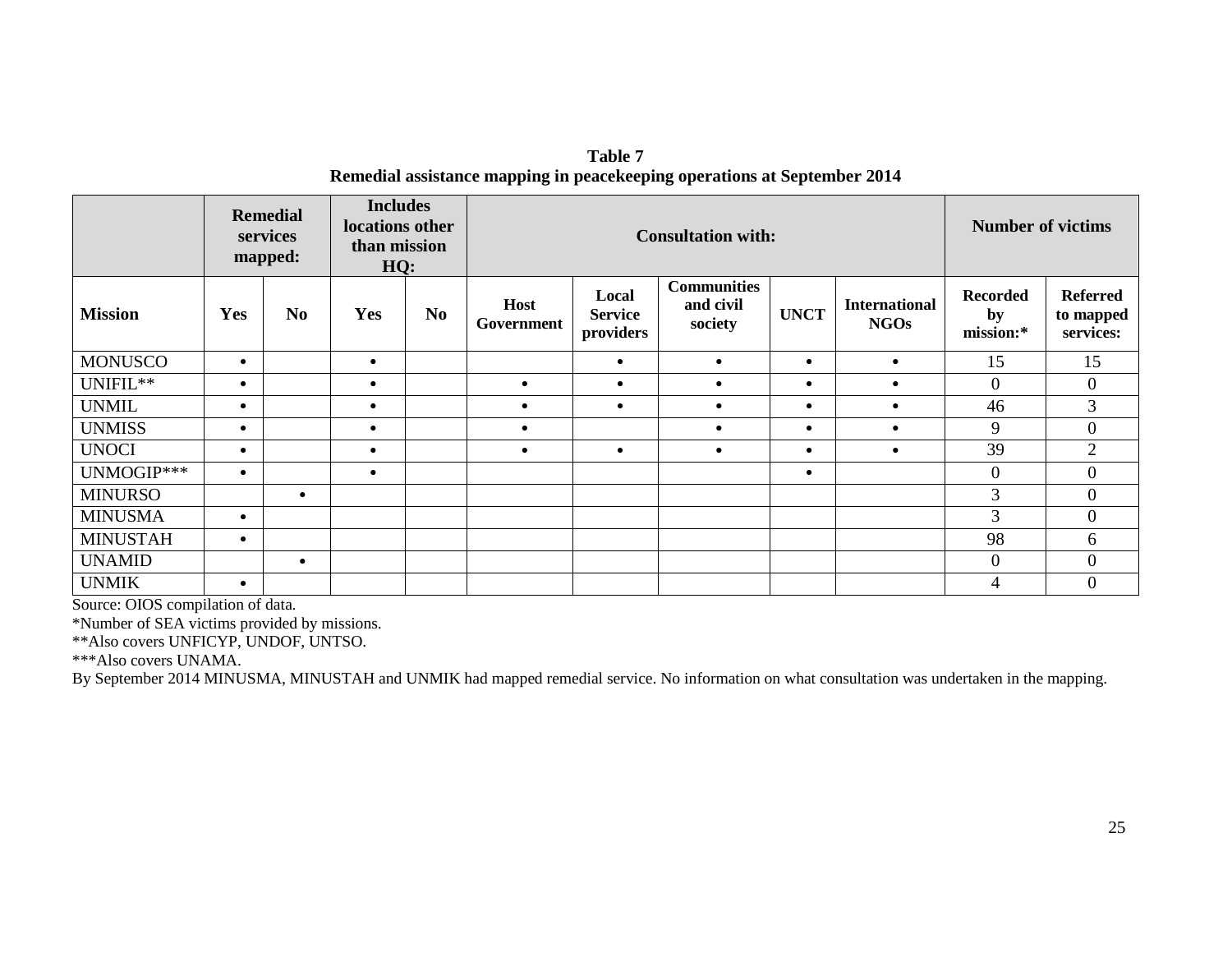# **Remedial assistance is viewed as making only a minor difference and largely ineffective due to a lack of funding**

60. Lack of budget and the need to rely on local service providers were the main reasons cited for ineffectiveness. One interviewee who typified the sentiments said that they had "a mandate to give assistance that cover[ed] every possible type of assistance and not been given a penny."

61. In addition, missions were unable to provide some types of assistance to victims pending substantiation of their allegations as dictated by policy. Legal arrangements and local culture were also considered to influence the availability of services and the willingness of victims to use them.

62. Further, interviewees in two of the four missions accounting for the bulk of SEA allegations also believed that United Nations Country Teams were reluctant to offer the necessary financial support for victim assistance because they viewed SEA as an issue limited to peacekeeping missions. This was confirmed for one mission through interviews.

63. Overall, senior leadership and CDT interviewees were unconvinced of the effectiveness of the resulting measures. Senior mission leaders were mostly unaware of the nature and extent of the assistance provided to complainants and victims. Mapping was seen as providing only information and not real assistance to victims.

## **Victim assistance was offered informally, supported by small sums from missions and the personal funds of United Nations staff**

64. Some CDTs resorted to informal ways to assist victims. Examples included the provision of small amounts of cash for travel (e.g. bus fare) and other immediate needs. Petty cash from the mission was used on several occasions. Some staff reported using small amounts of their own funds to assist victims. According to DFS, steps to address this lack of funding for victims was proposed in the 2014 Special Measures report on the protection from SEA the Secretary-General has proposed to establish a trust fund to support the victims' assistance strategy.<sup>40</sup>

# **Paternity claims have been unsuccessful**

65. Paternity claims in relation to SEA allegations remain a significant challenge. To date, not a single case of paternity has been formally established. In 2014, DPKO-DFS issued guidance on assistance in instances of paternity claims involving current or former members of peacekeeping missions in terms of DNA testing.<sup>41</sup> One mission had used this guidance to seek budget allocation for DNA testing. CDTs also facilitated evidence-gathering for establishing paternity.

<sup>-</sup> $40$  A/69/779, paragraph 66.

<sup>41</sup> 15 January 2014 Code Cable Number 0115.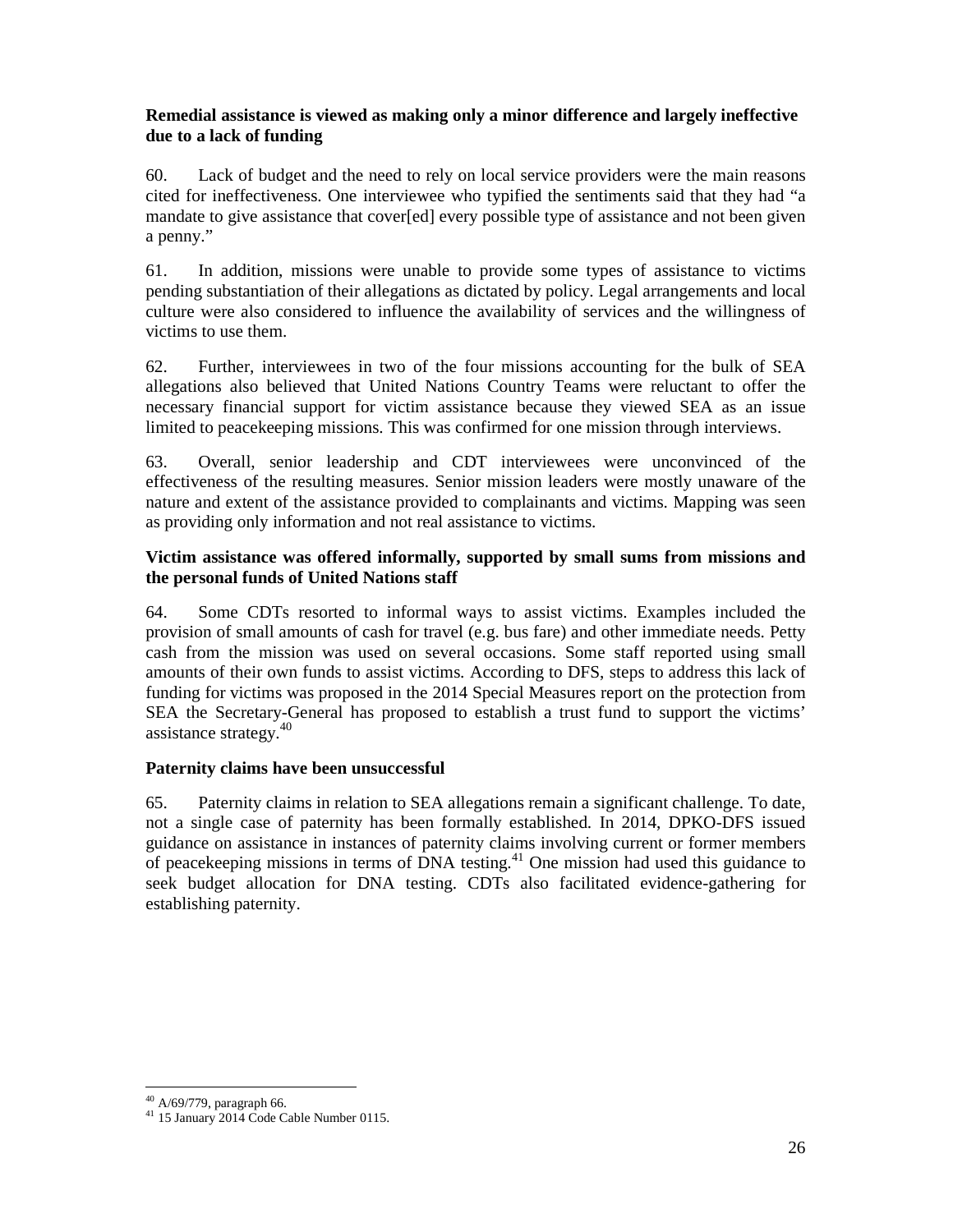# **III. CONCLUSION**

66. More than ten years have passed since the United Nations began systematically addressing the issue of SEA in peacekeeping missions. Despite continuing reductions in reported allegations, that are partly explained by underreporting, the effectiveness of enforcement against sexual exploitation and abuse is hindered by a complex architecture, prolonged delays, unknown and varying outcomes and severely deficient victim assistance.

67. A principal challenge of the SEA enforcement architecture is its centralized decisionmaking in either the United Nations Headquarters or in the capitals of TCCs. Procedural delays inherent in this architecture can not only jeopardise the quality of evidence gathered, but also affect the chances of justice being served and seen to be served, both to the perpetrators and for the victims.

68. Issues of investigative standards and transparency also need attention.

69. Effective and sustainable solutions are possible if they are devised and implemented at the solution level – that of the peacekeeping missions – using the principle of subsidiarity. Evidence demonstrates that both procedural and substantive changes are needed in the investigative mechanisms that answer to the TCCs, the host country and the United Nations. With respect to the MOU, these changes may include consideration of, inter alia:

- Delegation of authority by TCCs to their contingent commanders to receive communications on SEA allegation and provide responses on the TCC's behalf;
- Provision by TCCs of pre-authorized and trained national investigation officers (NIOs) embedded in contingents, available for investigations immediately;
- Developing and specifying time limits and minimum standards for all SEA investigations;
- TCCs furnishing comprehensive, timely, detailed, and complete information on all investigations, supporting documents and outcomes; and,
- Use of courts martial in peacekeeping missions in egregious cases for military personnel.

70. Within the United Nations, quicker referral of SEA allegations to missions by OIOS-ID is essential to reduce procedural delays in investigations involving civilians and police components. Furthermore, the role of OIOS-ID in missions should be enhanced to enable them to convene mission-based teams from United Nations police and the SIUs, offer advice to mission management if cases require the involvement of national law enforcement authorities and develop mechanisms of first response to SEA. OIOS' independence would remain unaffected as its reporting line would remain unchanged.

71. The Organization also needs to better explain how the 2003 bulletin impacts nonexploitative, consensual sexual relations between United Nations personnel and nationals. Banning sex with the local population is ineffective. Personnel must be better sensitized as to which types of relationships are allowed, which must remain 'strongly discouraged' and why. Guidance developed using actual cases will minimize the current perception of an Organizational intrusion into private lives, while simultaneously providing staff with sufficient information, insights and context so that they do not enter into relationships that harm the very people they are meant to serve and bring disrepute to the Organization.

72. The Organization's lack of success in assisting victims of SEA is of serious concern as very few have been assisted. Details of the assistance provided are scant, suggesting that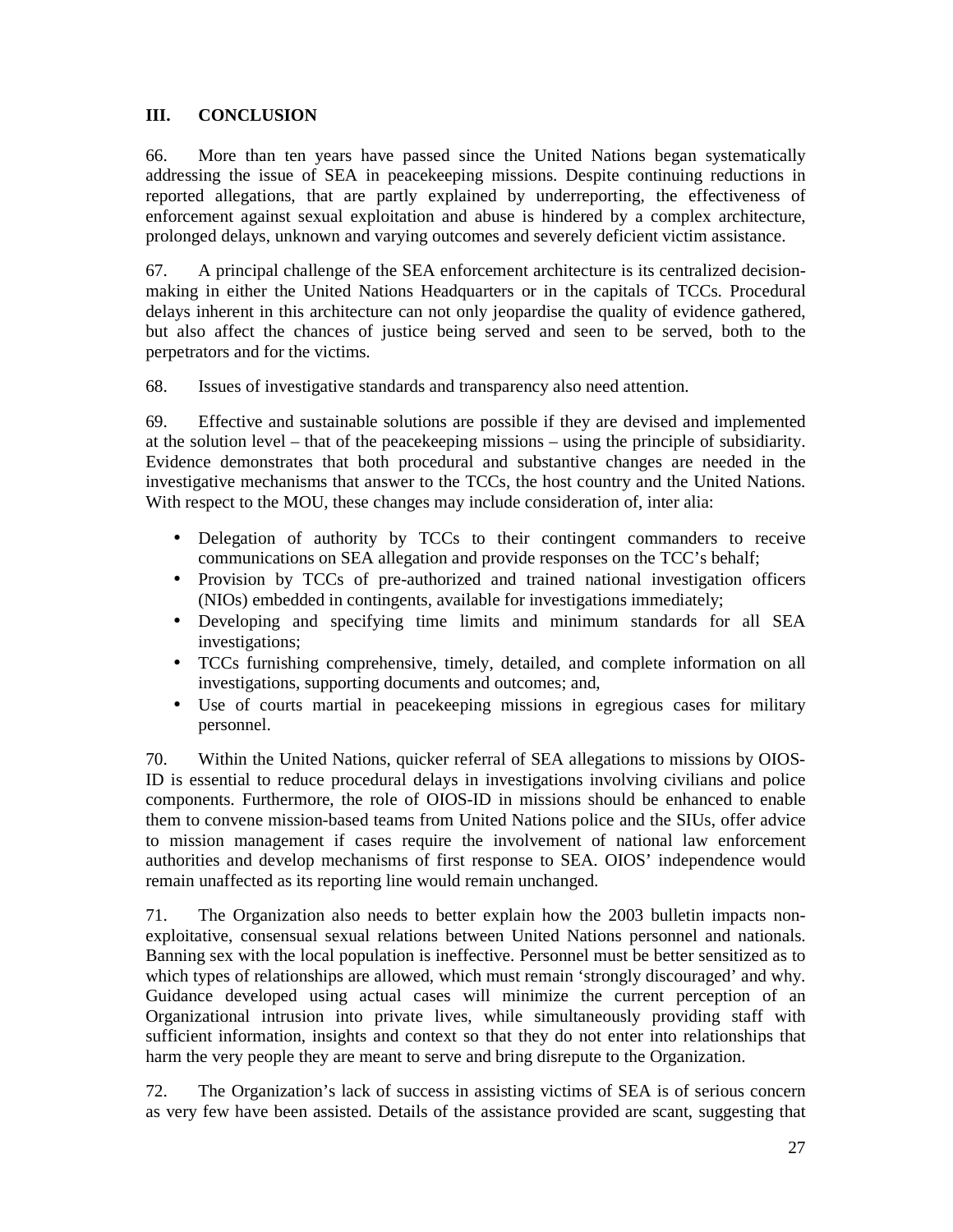the Organization has been unable to devise structures that are sufficiently dynamic to compensate for victims' powerlessness. Additionally, it is apparent that there are pressing unmet financial issues underlying victim assistance that must be addressed within policy frameworks rather than alleviated depending on staff members' generosity.

# **IV. RECOMMENDATIONS**

73. OIOS-IED makes the following recommendations:

## **CRITICAL RECOMMENDATIONS**

Recommendation 1: DPKO/DFS, in consultation with OLA as appropriate, should introduce the necessary revisions to the MOU to enable quick decisions at the mission level to respond immediately to SEA allegations in a more objective, reliable, timely and transparent manner. Appropriate issues to be considered for revision include, but are not limited to:

- When troop contributing countries report the findings of their investigation (as currently envisaged in Article 7.19 of the MOU) they should outline the evidence upon which their conclusions of the investigation rely.
- The MOU should define the minimum investigative standards and protocols to be followed by TCCs and require their compliance.
- The MOU should define the investigation competencies and experience of National Investigation Officers (NIOs) and DFS should monitor compliance.
- The MOU should include a target period for completing investigations.
- The MOU should include an appropriate role for the host country.

(Result B)

Recommendation 2: DPKO/DFS should propose a funded Comprehensive Strategy to address the under-reporting and provide appropriate Assistance and Support to Victims of SEA. (Results D and E)

# **IMPORTANT RECOMMENDATIONS**

Recommendation 3: DPKO/DFS should analyse whether different uniformed contingents exhibit varying levels of discipline in relation to SEA and use the results to improve the effectiveness of TCC and PCC pre-deployment training and in-mission preventive measures. (Result B)

Recommendation 4: DPKO/DFS should strengthen its protocols to non-responsive Member States and routinely include full information on the extent of non-responsiveness for those who fail to comply with the terms and conditions of the MOU. (Result B)

Recommendation 5: The Secretary-General should routinely identify in his annual Special Measures protection from SEA report, all failures in command and control based on completed SEA allegations and the related disciplinary measures taken by TCCs. (Result C)

Recommendation 6: The Secretary- General should clarify the provisions in his bulletin (ST/SGB/2003/13) that strongly discourage sexual relations between United Nations personnel and beneficiaries of assistance. (Result D)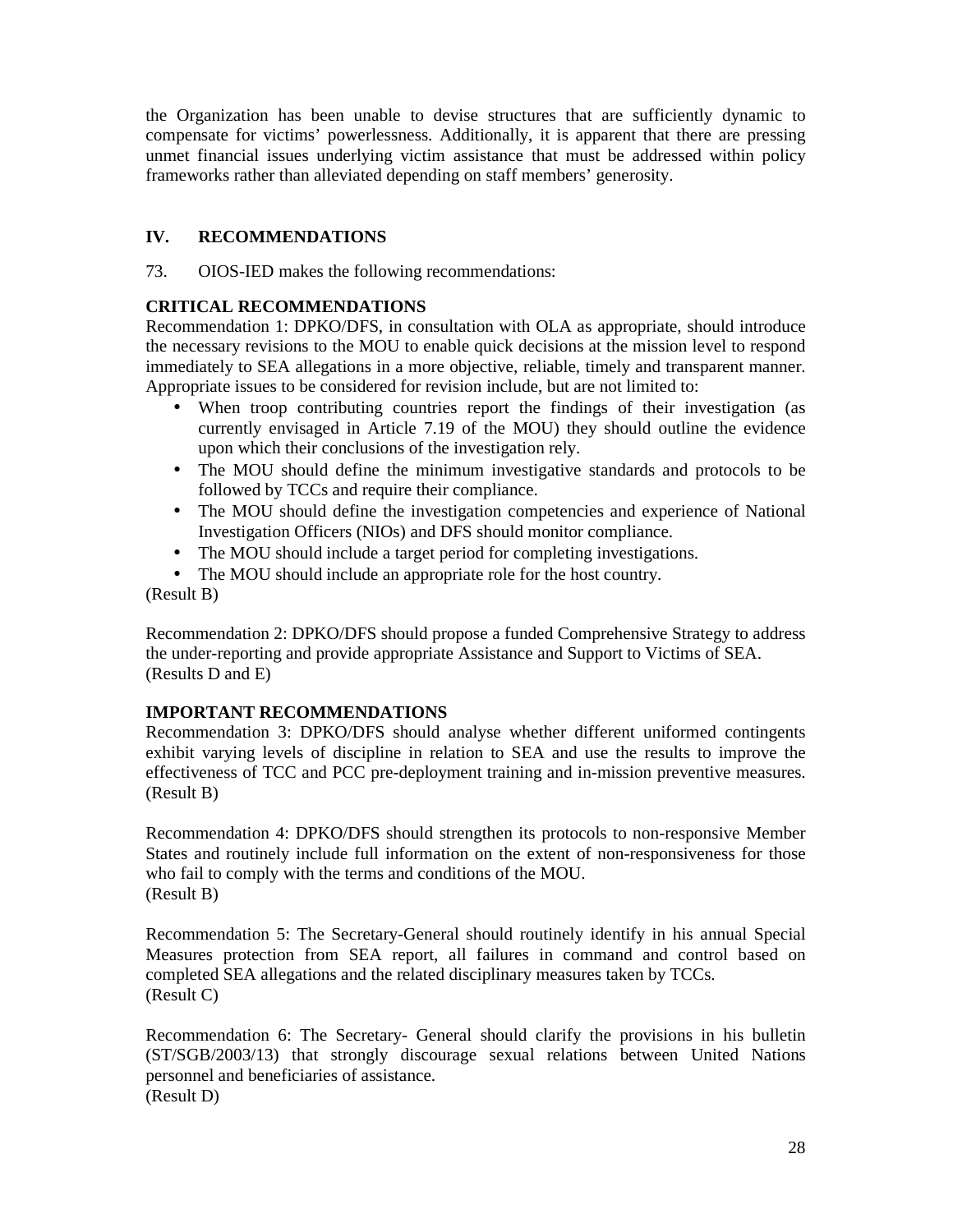#### **Annex 1**

The Office of Internal Oversight Services (OIOS) presents below the full text of comments received from the Department of Peacekeeping Operations and the Department of Field Support (DPKO/DFS) on the evaluation results contained in the present report. This practice has been instituted in line with general Assembly resolution 64/263, following the recommendation of the Independent Audit Advisory Committee.

**Comments received from the Department of Peacekeeping Operations and the Department of Field Support: memorandum dated 29 April 2015 from the Under-Secretary-General for Peacekeeping Operations and the Under-Secretary-General for Field Support.** 

#### **Memorandum from the Under-Secretary-General for Peacekeeping Operations and the Under-Secretary-General for Field Support**

1. The Departments of Peacekeeping Operations and Field Support remain fully committed to ensuring that the Secretary-General's zero tolerance policy towards sexual exploitation and abuse by United Nations personnel is comprehensively implemented in all peacekeeping missions. As noted in the Secretary-General's annual report on Special measures (A/69/779), one case of sexual exploitation and abuse is one too many.

2. The Departments would like to recall that, as we neared the ten-year mark after a series of measures were initially identified and proposed in the Secretary-General's report entitled "A comprehensive strategy to eliminate future sexual exploitation and abuse in United Nations peacekeeping operations" (A/59/710), the Departments recognised that it would be appropriate to learn from experience acquired over the intervening years. To that effect, a team of experts was appointed in 2013 to assess four peacekeeping missions and, upon completion of the team's work, an inter-departmental and inter-agency working group was established to review and discuss the team's findings. The working group met throughout 2014 to develop recommendations to further strengthen the response to sexual exploitation and abuse in the areas of prevention, enforcement and remedial action. In January 2015, the Secretary-General convened a high level meeting of the United Nations' senior leadership to review the report and recommendations of the working group. Information on the recommendations and outcome of the high level meeting are presented in the latest Secretary-General's report on Special measures (A/69/779).

3. The Departments welcome the evaluation conducted by the Office of Internal Oversight Services and note that several of the challenges identified and discussed by the working group identified above are also raised in this evaluation. Consequently, the recommendations from the working group and those contained in this evaluation often go hand in hand. However, the Departments regret that aspects related to prevention of sexual exploitation and abuse, an essential component of the three-pronged strategy that was put in place ten years ago, were not addressed in the evaluation, as this would have provided a much more complete view of the measures taken by the Departments to address sexual exploitation and abuse. In that respect, the Departments recall that prevention is a central element in the Organisation's response to sexual exploitation and abuse and includes risk assessment, training, community outreach, awareness-raising and vetting of personnel.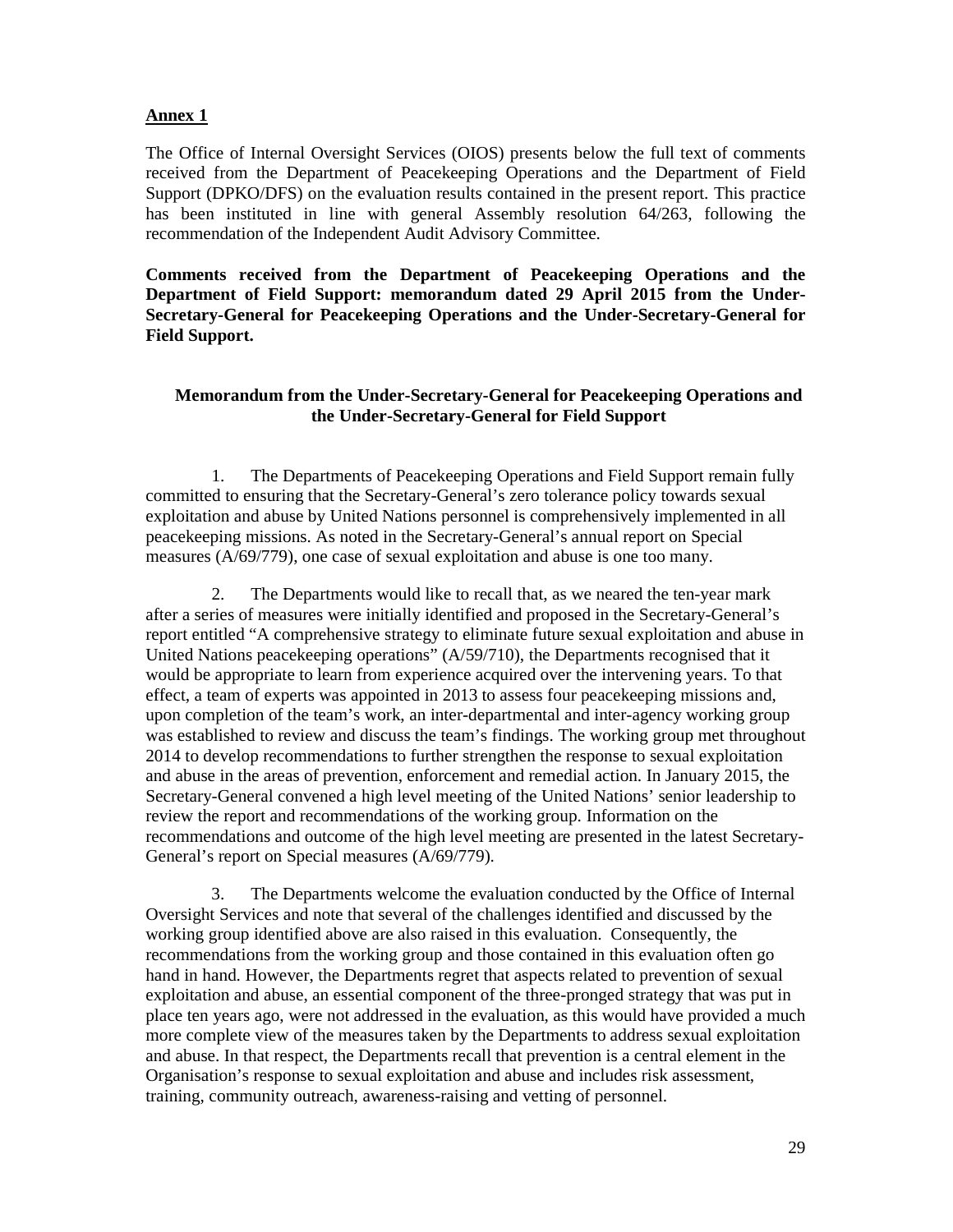4. The Departments also regret that the evaluation does not further highlight efforts undertaken to strengthen case management, conduct yearly quality assurance exercises to identify and address pending cases and systematize follow up with Member States. In field missions, an accountability framework containing refined indicators of performance in the areas of prevention, enforcement and remedial actions was introduced, along with a specific risk assessment framework for sexual exploitation and abuse. Furthermore, for the last three years quarterly reminders have been sent to Member States regarding pending information, and these reminders, coupled with face to face meetings with representatives from Permanent Missions, have resulted in greater clarity on the information requested and an improvement in the provision of that information. The Departments also note the marked improvement in cooperation with Member States concerning enforcement efforts, as reflected by the increasing level of responses on actions taken. Partnership between the United Nations and its Member States remains essential in order to ensure that individuals who engage in misconduct are held accountable.

5. The Departments have some concerns with the analysis made of some of the data contained in the evaluation. One striking example of this is the analysis made of the data concerning the number of substantiated allegations for different member states - with at the most nine allegations over four years - which does not take into consideration that thousands of personnel were deployed over that period and that Member States with a greater number of allegations are amongst those deploying the greatest number of troops.

6. Another area of concern is with the analysis on underreporting of cases of SEA. The Departments believe that it is important that the discussion on the challenge of underreporting take into consideration the overall developments that have occurred in peacekeeping since 2005. There has been a significant increase in the number of peacekeeping personnel deployed since 2005, and a significant decrease in the number of SEA allegations over that period. While it is not disputed that underreporting remains an issue of concern, this picture also supports an analysis that strengthened efforts in all areas of the three-pronged strategy by the Organization and Member States, as well as work by peacekeeping missions to reach out to local communities, are having a positive impact. In the view of the Departments, this aspect is not acknowledged in the evaluation, and is an example of how a discussion of prevention efforts could have provided a fuller picture.

7. The Departments remark that issues raised concerning the portrayed "unreliability" of investigations conducted by troop contributing countries or the fact that troop contributing countries would try to "weaken enforcement actions" appear to be based on perceptions or on a few anecdotal examples instead of a broader analysis of cases. The Departments also note that some of the examples cited in the evaluation are from several years ago, whereas the issues are presented as reflective of the current state of play.

8. One further point of concern for the Departments is the stated view that neither the troop contributing countries or the United Nations have taken up the issue of the responsibilities of contingent commanders to maintain discipline in a systematic way. The Departments would like to clarify that information on failures in command and control is recorded by the Departments and where a failure in command and control is associated with allegations of sexual exploitation and abuse, the Departments take action by requesting that Member States take disciplinary actions against the commanding officers involved. These requests are followed up in the same manner as other requests for disciplinary action.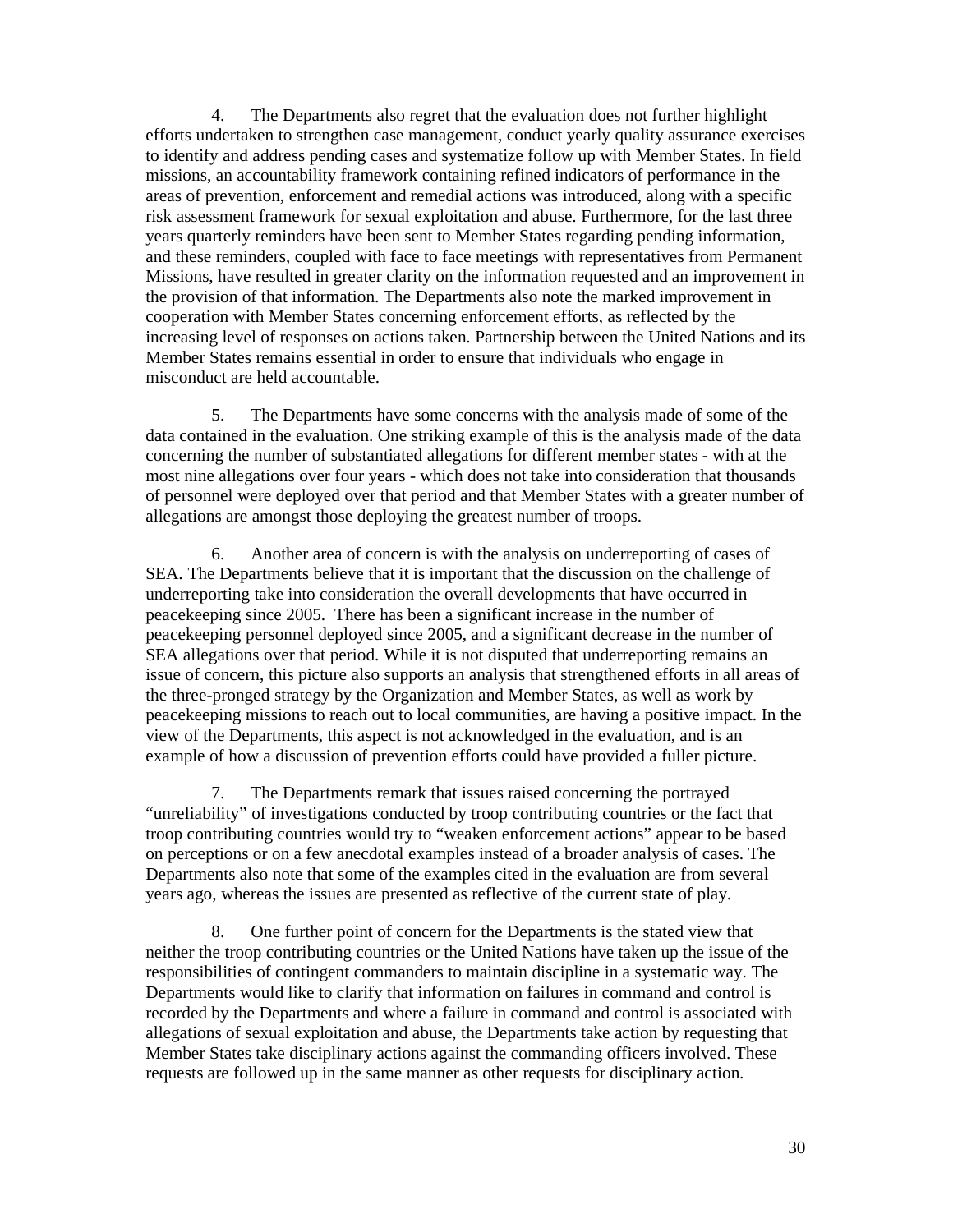9. As indicated above, the recommendations contained in the OIOS evaluation are generally very similar to the recommendations formulated by the working group convened by the Departments and reviewed in the high level meeting chaired by the Secretary-General.

10. The Departments take the view that the report presents a partial picture of the challenges and achievements in the area of protection from SEA. Given its focus on a limited period, and its lack of consideration of all three prongs of the SEA strategy, the Departments believe that, as presented, the evaluation does not do justice to the efforts that have, and continue to be taken, nor ultimately to the challenges that remain and that the report wishes to highlight.

11. The Departments remain committed to strengthening the Secretary-General's policy of zero tolerance through strengthening the Organisation's efforts in the areas of prevention, enforcement and remedial action. The Departments look forward to continued cooperation with OIOS to that effect.

**Detailed comments of the Department of Field Support on the report of the Office of Internal Oversight Services, Inspection and Evaluation Division** 

## **Evaluation of the Enforcement and Remedial Assistance Efforts for Sexual Exploitation and Abuse by the United Nations and Related Personnel in Peacekeeping Operations**

- Paragraph 5(h): It would be important to clarify the nature of the work of the Team of Experts, which undertook an internal evaluation of four peacekeeping missions (MINUSTAH, UNMISS, MONUSCO, UNMIL, consisting of brief mission visits. The reports of the team of experts were considered by an interdepartmental and interagency working group (SEA Working Group), which brought on board critical expertise, best practices and lessons learned in relation to SEA. This working group process led to the proposals contained in the 2014 Special measures report of the Secretary-General. DFS believes that it leaves a false impression to rely solely on the reports of the team of experts, without considering the larger work that those reports fed into, including the 2014 Special measures report. In this context, DFS notes that OIOS has added case-related data to the revised report from 2015 (see paragraph 15), and it would therefore be balanced to also consider the 2014 Special measures report, which was issued in February 2015.
- Paragraph 11: DFS is concerned over the following statement: "… *OIOS-ID provided evidence that CDT, missions or TCCs have either not reported, delayed reporting, or conducted unauthorized investigations."* It should be noted that this statement appears to be based on 3 cases (one for 2011, 2012 and 2013 each) and the fact that, in 2011, DFS sent a Code Cable to field missions reminding them of the procedures that were to be adhered with in instances involving allegation against members of military contingents. Such evidence is not supportive of a situation that would continue in 2014.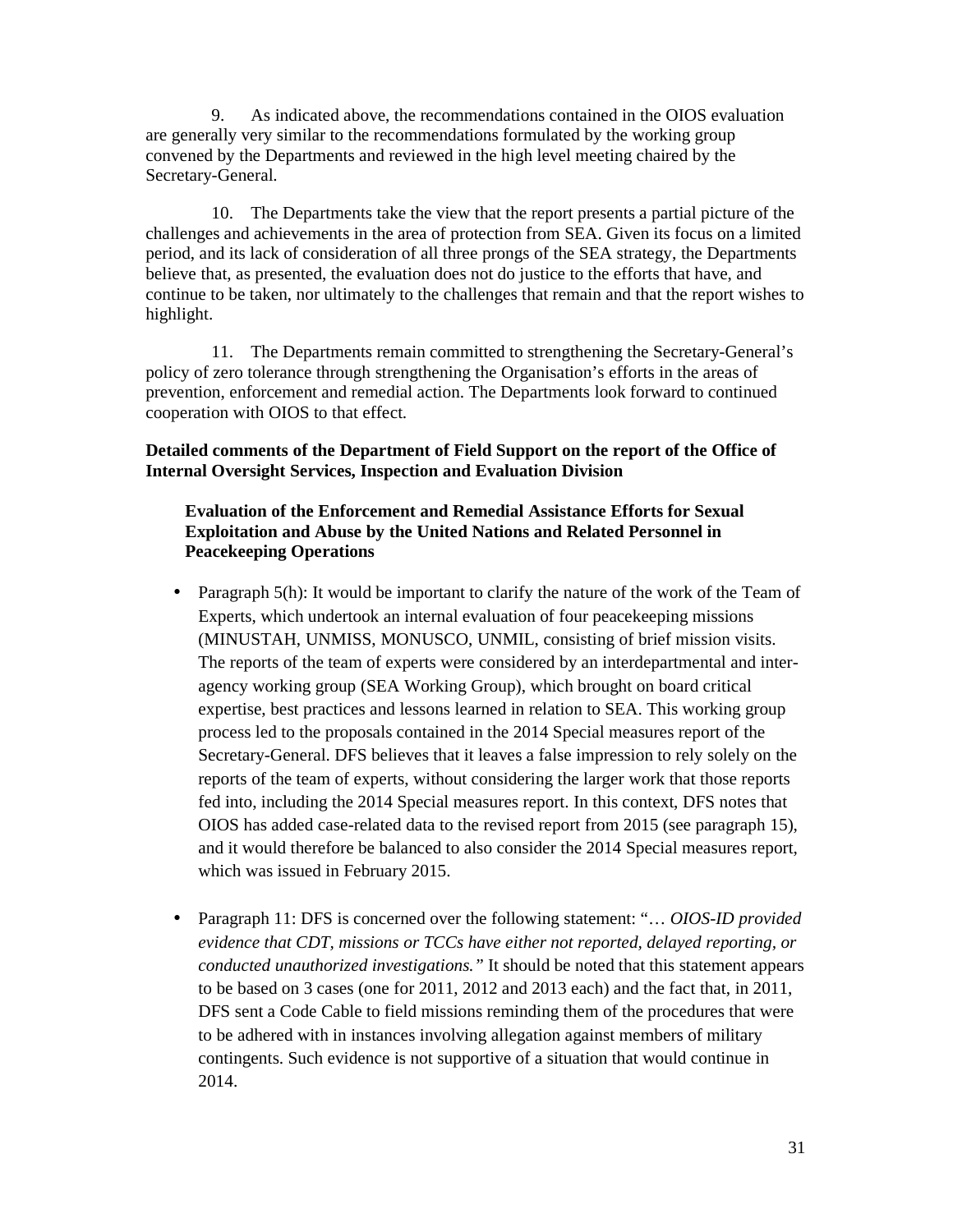- Paragraph 11: The reference in the last sentence to CDTs is confusing (namely that "CDT, missions or TCCs have either not reported, delayed reporting, or conducted unauthorized investigations") as CDTs do not operate independently of the mission.
- Paragraph 12 and Table 2: There is no indication provided that the situation identified in the review conducted by OIOS, the results of which were released in 2012, continues to exist today.
- Paragraph 13 and 14: See comments on paragraph 11. There is no indication provided that the situation identified in 2011 continues to exist today. In addition, even if it is desired to include reference to code cable 1156 of 9 June 2011 and the OIOS-ID review of 2012, it would give a more balance and accurate representation to highlight the improvements since that time.
- Page 9, Chart 1: During the reconciliation of data between CDU and OIOS in January 2014, it was noticed that a case from 2011 had not previously been counted. Therefore, at that point, it was added to the 2011 numbers, which made the total count for 2011

75 matters. The chart is based on the old data, and should be revised.

- Paragraph 15: DFS notes the assertion that, notwithstanding the Standard Operating Procedure issued in 2010, "confusion still exists in missions on how to respond immediately following allegations of SEA against military contingent members." However, the sentence that follows does not focus on confusion by missions, but rather by only one TCC, which DFS does not believe is supportive of the previous statement. DFS makes the same comment with respect to the following observation by one senior official. DFS assumes, although it is not clearly stated, that the following sentence, which speaks of six cases (dating between 2011 and 2015) suggests that there is evidence of delay of missions reporting allegations to Headquarters. If this assumption is correct, DFS is unable to agree that six cases over five years form a valid basis for a general suggestion that field missions delay reporting allegations to Headquarters.
- Paragraph 18 and Table 3: This paragraph cumulates data on substantiated allegations of SEA over, this time, a four years period, whereas the number of personnel is based on December 2014 figures. The numbers in personnel would have likely varied over the four years period, making this analysis less reliable. DFS would like to point out that the data indicates barely an average of 2 cases per year, for the member state with the most substantiated allegations, while this member state and others are deploying thousands of personnel per year. It can easily be argued that such data would more appropriately point to individual failings than to the overall attitude of a member state's military forces towards SEA.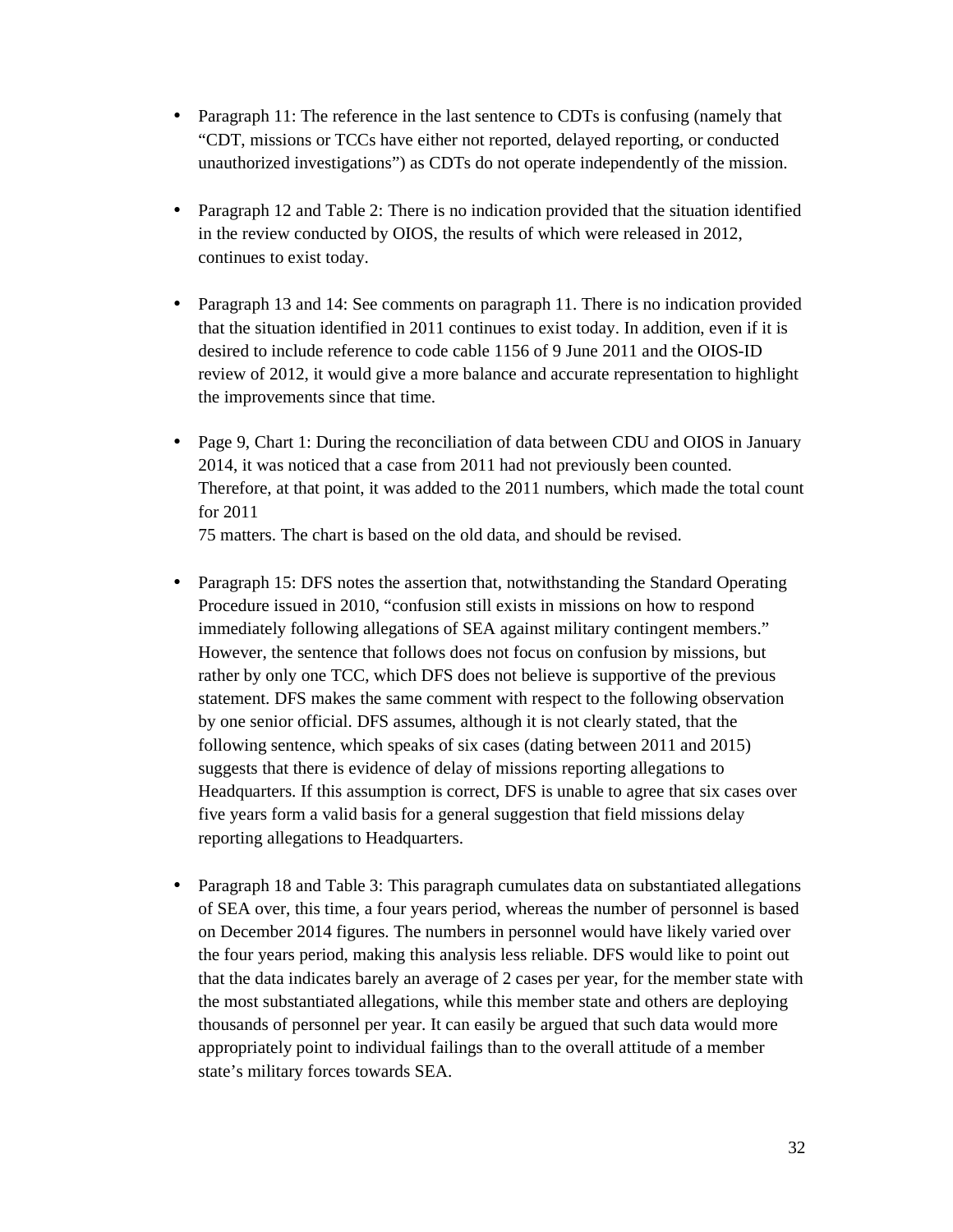- Paragraph 19: DFS notes it would be helpful to provide available information to explain the degree of the positive trend of "TCCs…undertaking more national investigations, with a consequent decrease in OIOS-ID military investigations," namely that member states conducted 7 of 28 investigations initially referred to them in 2010, 15 of 25 in 2011, 9 of 13 in 2012 and 25 of 27 in 2013.
- Paragraph 20: footnote 17 seems to refer to the first sentence of the paragraph rather than the sentence: "This view has been expressed both by Member States and was reiterated by key stakeholders during interviews."
- Paragraph 19 and Chart 3: The data provided retains some numerical inaccuracies in addition to leaving the impression that only OIOS investigates matters when TCCs do not. For at least for the years for which data is reconciled between OIOS and CDU (2010-2014), data available to CDU and used for the Secretary-General's report indicates as follow:
	- o 2010: 31 allegations were reported to involve military contingents personnel, of which 28 were investigated, 7 by TCC, 13 by OIOS and 8 by field missions. An additional 7 allegations involved Military Observers for which investigations are conducted by the United Nations (OIOS or field missions).
	- o 2011: 31 allegations were reported to involve military contingents personnel, of which 25 were investigated, 15 by TCC, 4 by OIOS and 6 by field missions. An additional 9 allegations involved Military Observers.
	- o 2012: 17 allegations were reported to involve military contingents personnel, of which 13 were investigated, 9 by TCC, 1 by OIOS and 3 by field missions. An additional 2 allegations involved Military Observers.
	- o 2013: 33 allegations were reported to involve military contingents personnel, of which 27 were investigated, 25 by TCC, none by OIOS and 2 by field missions. An additional 4 allegations involved Military Observers.
- Paragraphs 20 to 23: The information in these paragraphs leaves the impression that if member states do not reply to requests that they investigate, then matters will be left unaddressed. To the contrary, DFS has in place a follow-up system with OIOS to ensure that, when no reply is received after 20 days, matters are brought back to the attention of OIOS, for a decision to be made if OIOS or the relevant field mission will investigate.
- Paragraph 22: If the information in this paragraph pertains only to requests for TCC to conduct investigations, then matters would be investigated by the United Nations. References to China, Indonesia and Algeria should be removed as replies were received from their Permanent Missions on 21 April 2015 and 17 April 2015 (in respect of Indonesia and Algeria), respectively.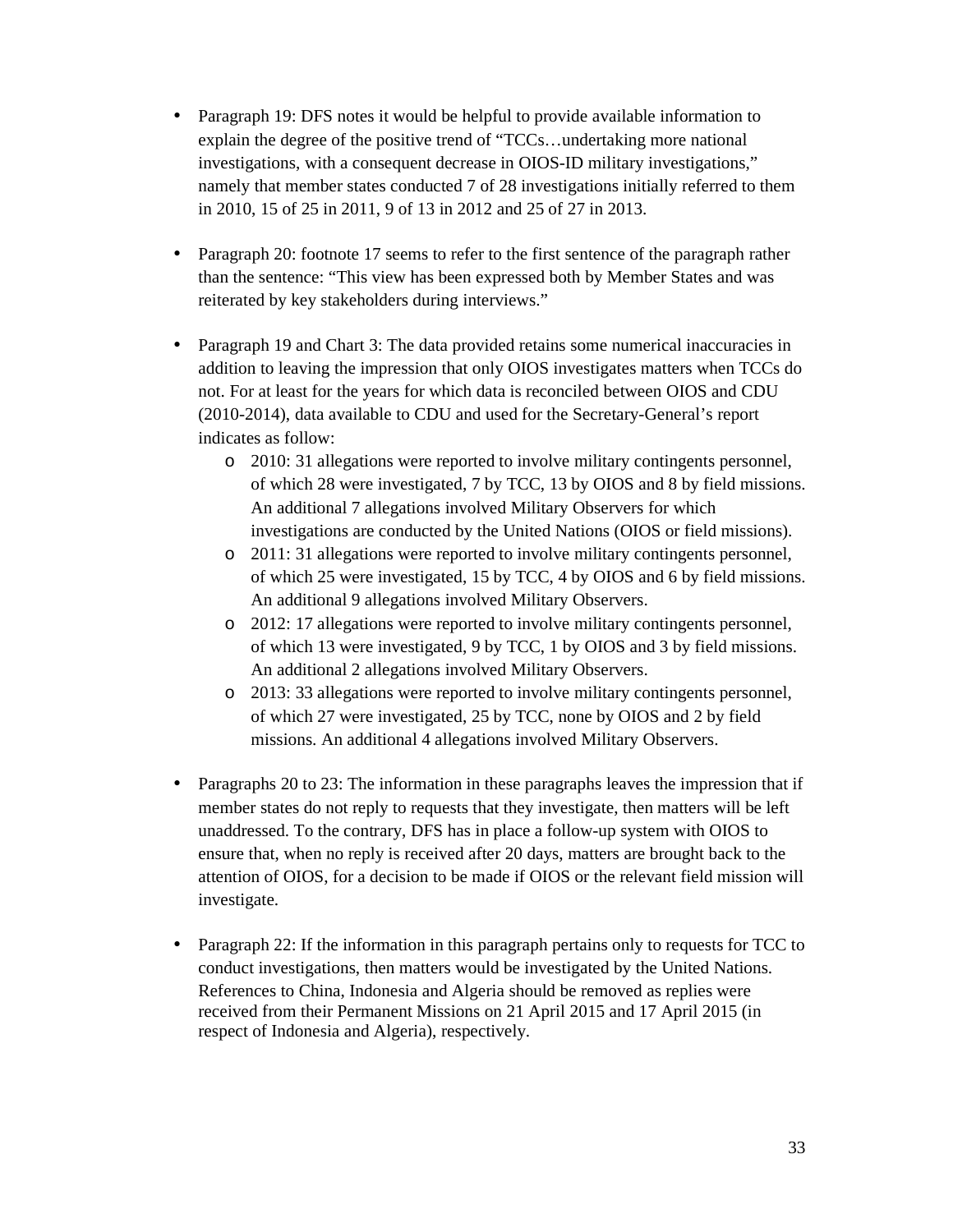- Paragraph 26: DFS is concerned that providing examples, which are several years old, dating from 2007 in one instance, is deceiving in terms of reflecting the situation in 2014.
- Paragraph 28 In connection to the reference to the work of the team of experts, please see the comment related to paragraph 5(h), set out above. Case-study: The choice of this case-study generates confusion as this is a case involving personnel with the status of experts on mission, for which the United Nations is responsible for conducting investigations, whereas the focus of the evaluation is more on investigations conducted by TCC for which the joint field mission-OIOS investigation approach would not apply per se. Similarly, provisions under the SOFA applicable to members of military contingents and those provisions applicable to experts on mission are significantly different.

Paragraph 38: Upon further review and a detailed analysis of the statistics, the breakdown of repatriations per year, as recorded in the Supplementary Information to the Report of the Secretary-General on Special measures for protection from sexual exploitation and sexual abuse, is as follows:

2010: 31 2011: 22 2012: 10 2013: 13 / 17**\*** 2014: 10

\* For 2013 SEA matters, 4 repatriations have been reported after the submission of the supplementary information, bringing the total for 2013 to 17. As for footnote 23, in its current form, it is not clear what is meant. Suggested rewording: "DFS noted that there are a number of allegations for which more than one individual was repatriated."

- Paragraph 38: Information presented in this paragraph is incomplete. First and foremost, the principal measure taken by the United Nations in instances where allegations are found to be substantiated will be to request that the member states which employs (or in some circumstances deploys) the uniformed personnel involved take disciplinary actions against those uniformed personnel. The United Nations, not being the employer of those uniformed personnel, cannot take disciplinary action against them. Repatriation is but an administrative action and is not viewed as an accountability measure. DFS believes that the paragraph should be revised to reflect the above
- Paragraph 39: It is not clear what reference period is indicated in the following sentence: "Sanctions imposed by PCCs on their police officers for most of the substantiated allegations over the reference period have not been received." In addition to clarifying the reference period, DFS suggests rewording as follows: "DFS has not received information on sanctions imposed by PCCs on their police officers for most of the substantiated allegations over the period [year X to year Y]."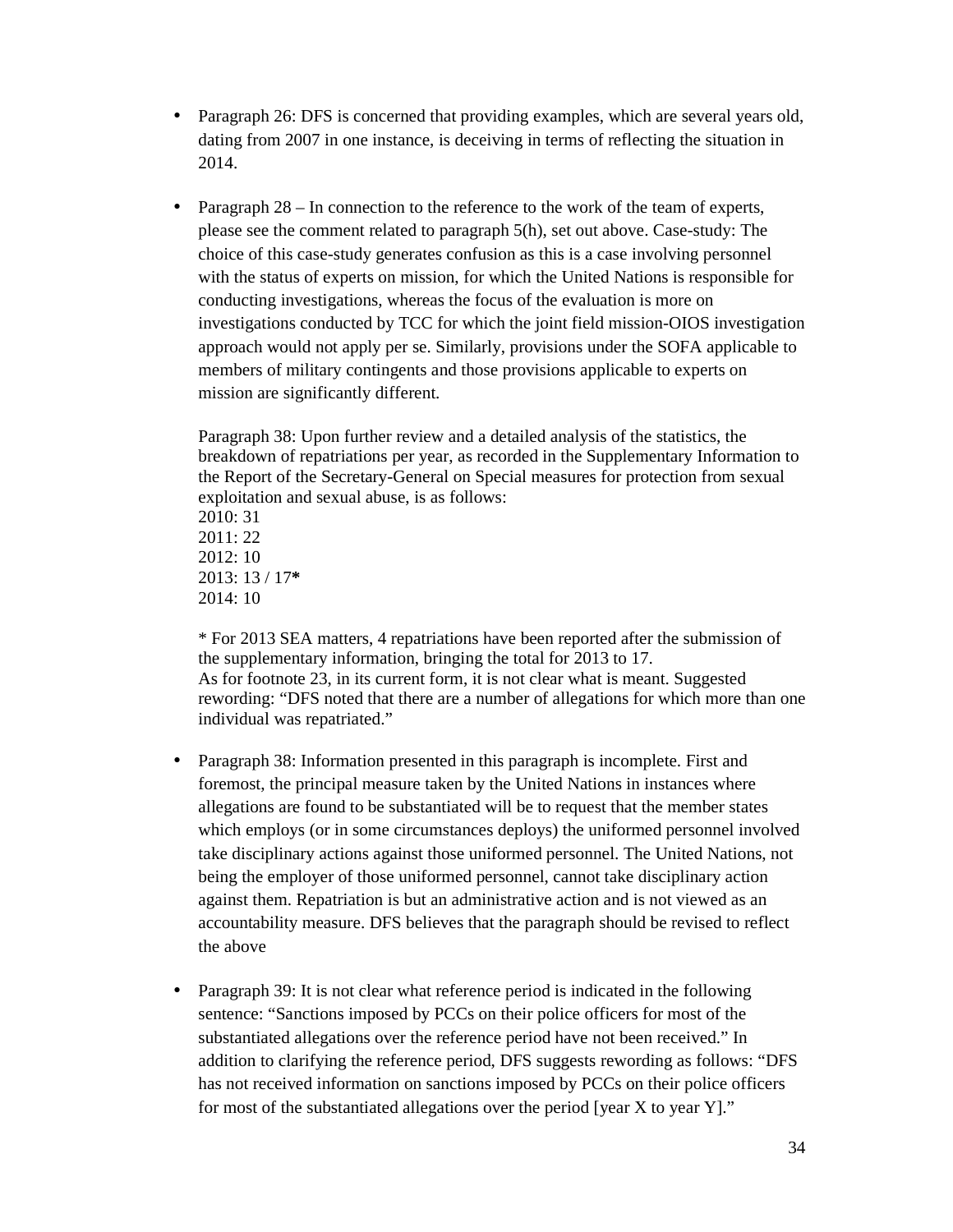- Paragraph 40: The information contained in the second sentence, namely that "DFS reported that it does not specifically track" information regarding the responsibility of contingent commanders to maintain good discipline in troops, remains inaccurate in that it gives the impression that these cases are not followed up by DFS-CDU in accordance with its procedures. Indeed, DFS-CDU will record and track instances whereby DFS has requested that disciplinary actions be taken against commanding officers for failures identified in article 7 sexiens (2). All such cases are treated as with any matter referred for disciplinary actions by member states, including through the established follow-up procedures. We suggest that the wording be amended to read "DFS reported that, while it follows up on such cases in accordance with all its normal procedures, the current reporting functions of the Misconduct Tracking System do not allow for the production of dedicated reports on complaints involving commanding officers." DFS also notes that CDU did not have the resources to individually review each case to identify referrals envisaged in this paragraph.
- Paragraph 41: The second-to-last sentence remains inaccurate as information on largescale repatriation is recorded and tracked. It is, however, correct that the current reporting functions of the Misconduct Tracking System maintained by CDU do not allow to specifically identify and produce dedicated reports on such cases. Evidence of one instance in 2013 (MINUSMA) was pointed out to the evaluation team.
- Paragraphs 45- 50: It is important that the discussion on the challenge of underreporting take into consideration the overall developments that have occurred in peacekeeping since 2005. There has been a significant increase in the number of peacekeeping personnel deployed since 2005, and a significant decrease in the number of SEA allegations over that period. While it is not disputed that underreporting remains an issue of concern, this picture also supports an analysis that strengthened efforts in all areas of the three-pronged strategy by the Organization and Member States, as well as work by peacekeeping missions to reach out to local communities (particularly in MINUSTAH, UNMIL and MONUSCO), are having a positive impact. In the view of the Departments, this aspect is not acknowledged in the evaluation, and is an example of how the lack of a discussion of prevention efforts may have resulted in a picture that is not fully developed.
- It would be helpful to have more information about the surveys, which were conducted in Haiti and Liberia, in order to understand if they sought information about any instances of transactional sex at any time, or were restricted to more recent instances. In Haiti, Liberia and the DRC, in particular, there have been sustained efforts to reach out to well-placed structures within local communities in order to raise awareness and encourage reporting of SEA. These efforts suggest that there are diverse opportunities for victims to come forward to receive protection and assistance, which contrasts with the picture presented in the report that underreporting remains a large-scale problem across the board in peacekeeping.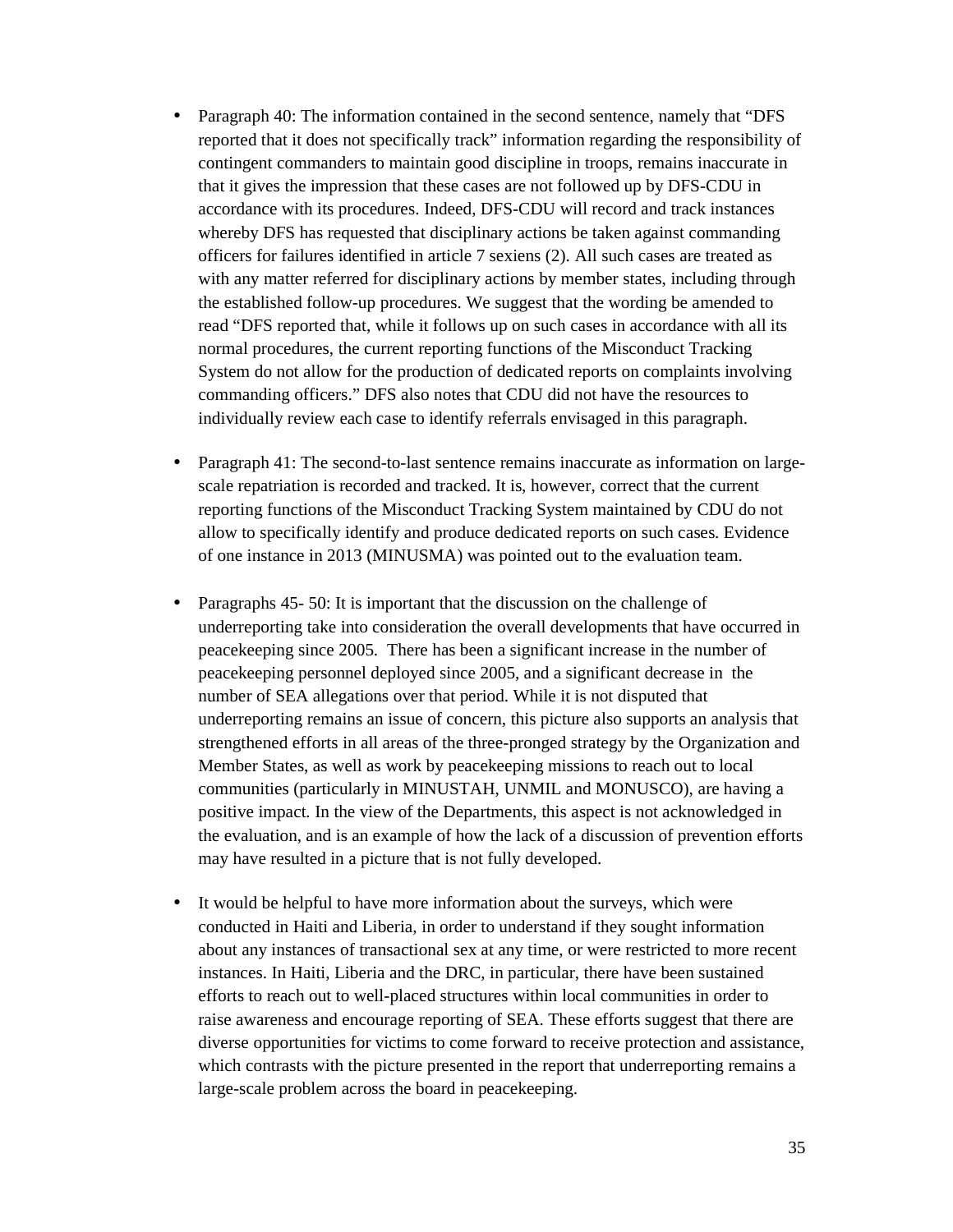- Paragraph 48: With particular reference to paragraph 48, the figures refer to a survey conducted in 2012, and indicates that over a quarter of a selected sample of 498 women in Monrovia were involved in transactional sex with UN peacekeeping personnel. It would be important to provide information regarding the criteria used by the survey (e.g. did the selected women include sex workers, women in long/short relationship with UN personnel, women living near UN installations? were the women reporting incidents within the last year or from several years ago). Since 2008, the UNMIL CDT has regularly conducted awareness-raising in local communities, including in the Monrovia area. While there may be underreporting, the analysis of the information collected during CDT training activities do not indicate such a high number of women involved with UNMIL personnel in Monrovia. For instance, the number of SEA allegations (including transactional sex) involving UNMIL personnel significantly decreased from 13 cases in 2011 to 6 in 2012 and 2013.
- Paragraph 50 and Table 6: The last sentence may be misleading as condom distributions and VCCT are part of the United Nations' HIV/AIDS programme. For VCCT for example, during that period, all staff members were encouraged to take a HIV test as part of this programme. This was in no way connected to the possibility that staff members could have had sexual relations with members of the host state population, let alone had engaged in SEA.
- In reference to Table 6, information provided by UNMIL raises questions about the figures provided in the report (UNMIL – numbers of condoms distributed between 2008 and 2013: 16,714,3610). It is noted that the population in Liberia is approximately 4,000.000 and UNMIL personnel was around 16,000 in 2008-9 including troops. Figures were regularly reduced the years after. This leads to a question of whether the figures are correct.
- Paragraph 51: It is suggested that this paragraph, which appears to deal with the issue of underreporting, should be moved to appear between paragraphs 49 and 50. Its current location suggests a link between a general conclusion about underreporting and a suggestion that peacekeepers preferred not to use condoms, whereas there is no evidence to substantiate this link.
- Paragraphs 59-62: It would be important, in the interest of a complete and balanced report, to refer to the 2014 Special measures report of the Secretary-General (A/69/779) in connection with the proposal to establish a trust fund to support the victim's assistance strategy. This is all the more relevant in light of Recommendation 2.
- Paragraph 64: As noted above, it would be important to reference the proposals set out in A/69/779 in connection with addressing paternity claims.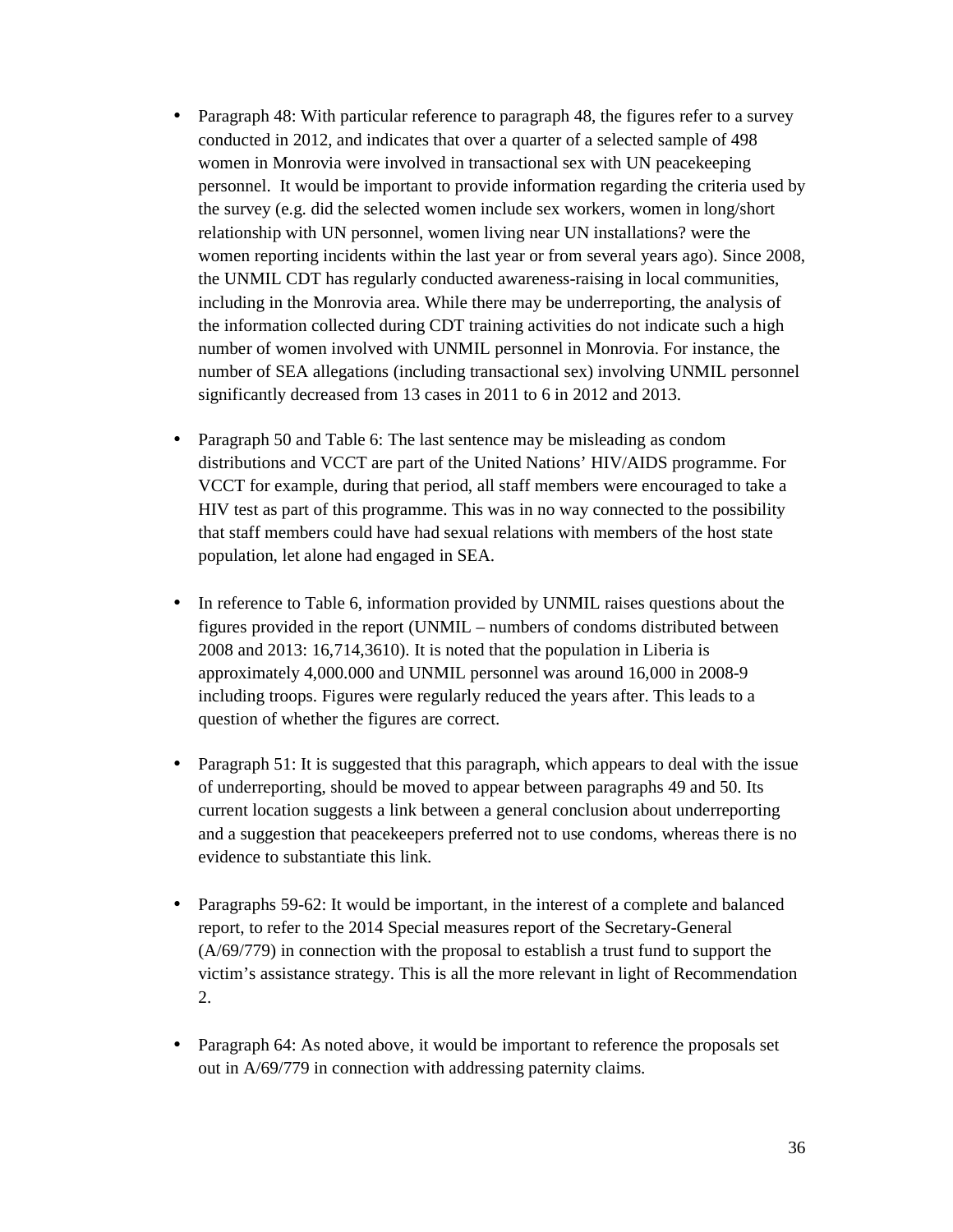• Recommendations: Please refer to DPKO/DFS comments to the recommendations, as set out in the attached "Recommendation Action Plan."

In addition, please note that DPKO/DFS, with the Conduct and Discipline Unit (CDU/DFS) as a lead actor, are heavily engaged in implementing the numerous (48) proposals contained in the Secretary-General's 2014 report on Special measures (A/69/779, issued on 13 February 2015), which are being undertaken in addition to its normal activities. The Secretary-General has indicated in A/69/779 that he will seek resources to establish a sexual exploitation and abuse coordination in CDU/DFS, which would work to put in place the numerous initiatives of the Secretary-General. However, further resources would be required by CDU/DFS to implement the recommendations of OIOS-IED contained in the report.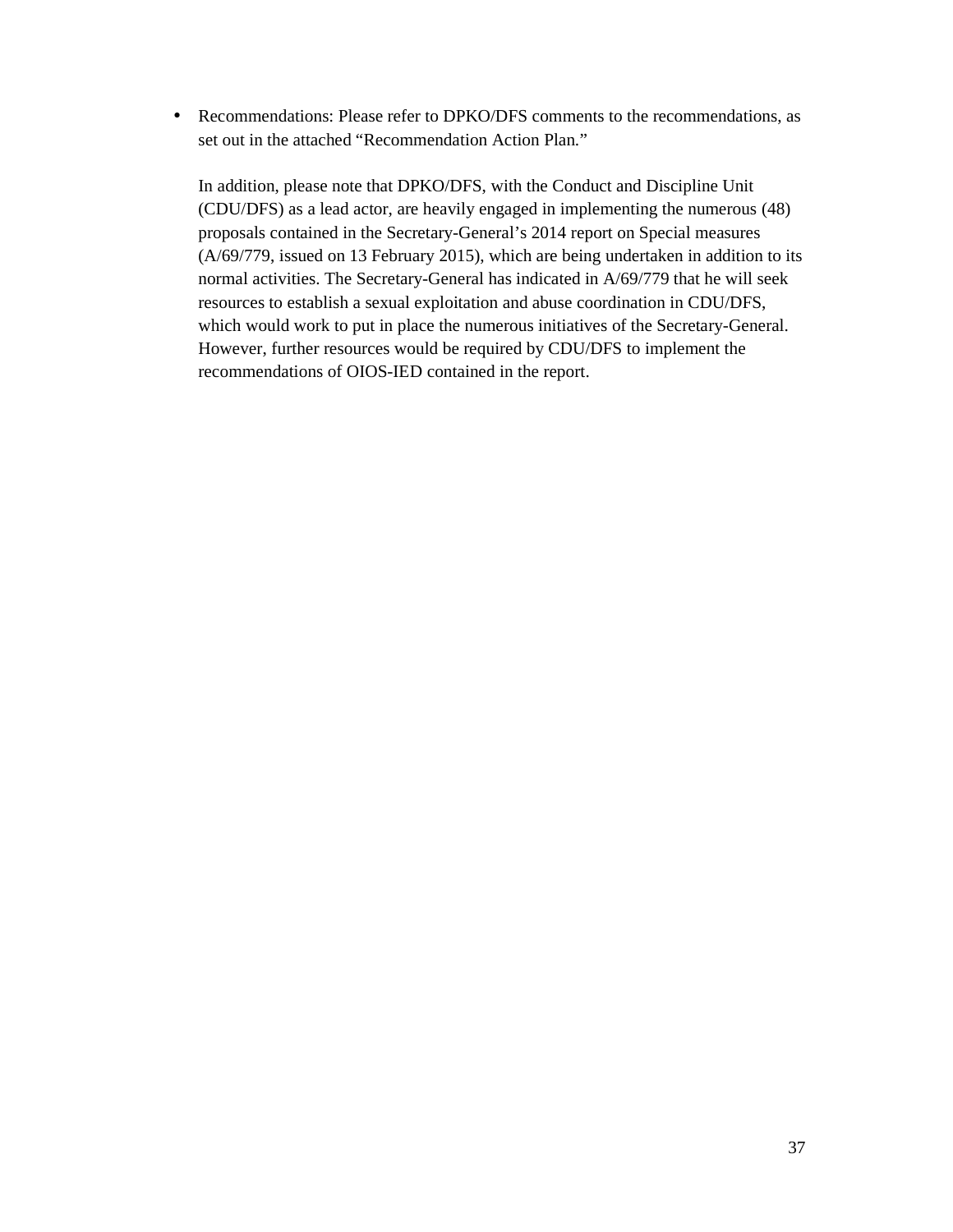#### **Recommendation Action Plan**

**Report of the Office of Internal Oversight Services: Evaluation of the Enforcement and Remedial Assistance Efforts for Sexual Exploitation and Abuse by the United Nations and Related Personnel in Peacekeeping Operations** 

| <b>IED Recommendation</b>                                                                                                                                                                                                                                                                                                                                                                                                                                                                                                                                                                                                                                                                                                                                                                                                                                                                   | <b>Anticipated Actions</b>                                                                                                                                                                                                                                                                                                                                                                                                                                                                                                                                                                                                                                                        | <b>Responsible</b>                                                                                    | <b>Target date for completion</b>                                                                                                                                                                                                                                                                |
|---------------------------------------------------------------------------------------------------------------------------------------------------------------------------------------------------------------------------------------------------------------------------------------------------------------------------------------------------------------------------------------------------------------------------------------------------------------------------------------------------------------------------------------------------------------------------------------------------------------------------------------------------------------------------------------------------------------------------------------------------------------------------------------------------------------------------------------------------------------------------------------------|-----------------------------------------------------------------------------------------------------------------------------------------------------------------------------------------------------------------------------------------------------------------------------------------------------------------------------------------------------------------------------------------------------------------------------------------------------------------------------------------------------------------------------------------------------------------------------------------------------------------------------------------------------------------------------------|-------------------------------------------------------------------------------------------------------|--------------------------------------------------------------------------------------------------------------------------------------------------------------------------------------------------------------------------------------------------------------------------------------------------|
|                                                                                                                                                                                                                                                                                                                                                                                                                                                                                                                                                                                                                                                                                                                                                                                                                                                                                             |                                                                                                                                                                                                                                                                                                                                                                                                                                                                                                                                                                                                                                                                                   | <b>Entity(ies)</b>                                                                                    |                                                                                                                                                                                                                                                                                                  |
| <b>Recommendation 1 (Result ):</b><br>Recommendation 1: DPKO/DFS, in<br>consultation with OLA as appropriate,<br>should introduce the necessary revisions<br>in the provisions of the MOU to enable<br>quick decisions at the mission level to<br>respond immediately to SEA allegations<br>and to make it more objective, reliable,<br>timely and transparent. Appropriate issues<br>that can be considered for revision<br>include, but are not limited to:<br>(a) When troop contributing countries<br>report the findings of their investigation<br>(as currently envisaged in Article 7.19 of<br>the MOU) they should outline the<br>evidence upon which their conclusions of<br>the investigation rely.<br>(b) The MOU should define the minimum<br>investigative standards and protocols to be<br>followed by TCCs and require their<br>compliance.<br>(c) The MOU should define the | DFS comment: DPKO/DFS will<br>need to consult closely with OLA,<br>the Office of Military Affairs and<br>the Police Division within DPKO,<br>as well as other concerned actors in<br>connection with this<br>recommendation.<br>DFS/DPKO notes that this<br>recommendation will require<br>significant effort. DPKO/DFS, with<br>the Conduct and Discipline Unit<br>(CDU/DFS) as a lead actor, are<br>heavily engaged in implementing<br>the numerous (48) proposals<br>contained in the Secretary-<br>General's 2014 report on Special<br>measures $(A/69/779$ , issued on 13<br>February 2015), which are in<br>addition to its normal activities.<br>The Secretary-General has | DFS (lead)<br>OLA, DPKO (OMA,<br>PD) (support), and<br>OIOS-ID (lead, as<br>indicated in<br>comments) | It is not possible to provide a<br>target date for completion<br>prior to the required<br>consultations. A target date<br>for completion will be<br>subject to consultation, as<br>well as additional resources<br>being made available to DFS<br>to pursue this, and other,<br>recommendations. |

# **27 April 2015**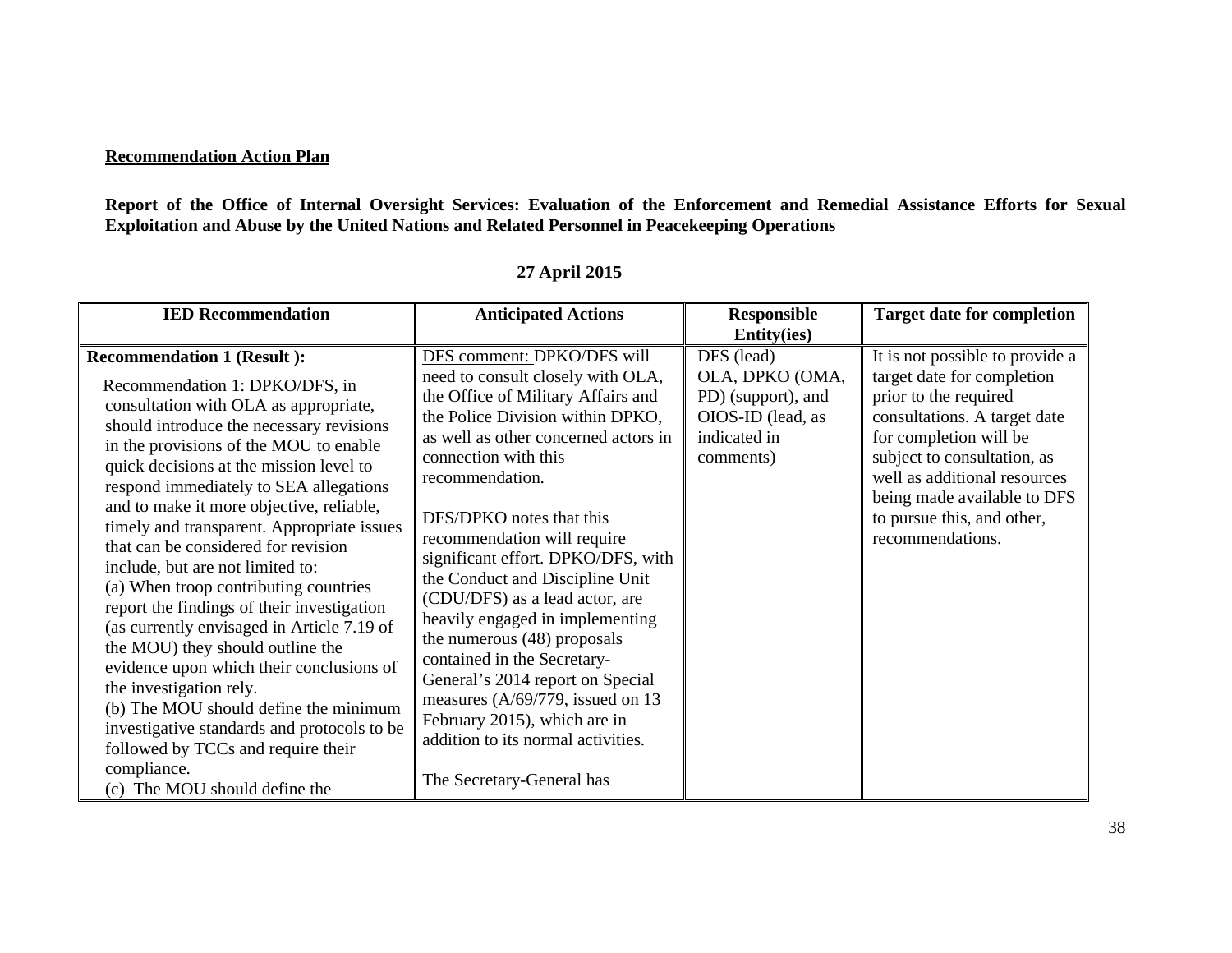| <b>IED Recommendation</b>                                                                                                                                                                                                                                                               | <b>Anticipated Actions</b>                                                                                                                                                                                                                                                                                                                                                                                                                                                                                                                                                                   | <b>Responsible</b><br><b>Entity(ies)</b> | <b>Target date for completion</b> |
|-----------------------------------------------------------------------------------------------------------------------------------------------------------------------------------------------------------------------------------------------------------------------------------------|----------------------------------------------------------------------------------------------------------------------------------------------------------------------------------------------------------------------------------------------------------------------------------------------------------------------------------------------------------------------------------------------------------------------------------------------------------------------------------------------------------------------------------------------------------------------------------------------|------------------------------------------|-----------------------------------|
| investigation competencies and experience<br>of National Investigation Officers (NIOs)<br>and DFS should monitor compliance.<br>(d) The MOU should include a target<br>period for completing investigations.<br>(e) The MOU should include an<br>appropriate role for the host country. | indicated in A/69/779 that he will<br>seek resources to establish a sexual<br>exploitation and abuse coordination<br>in the Conduct and Discipline Unit,<br>which would work to put in place<br>the numerous initiatives of the<br>Secretary-General. Further<br>resources would need to be<br>contemplated to enable<br>implementing this recommendation,<br>as well as a number of others set<br>out herein.                                                                                                                                                                               |                                          |                                   |
|                                                                                                                                                                                                                                                                                         | In addition to the overall comment<br>above, DPKO/DFS makes the<br>following additional comments on<br>the suggested issues to consider for<br>revision, as indicated in (a)-(e)<br>above:<br>(a) DPKO/DFS is not clear what<br>is meant by recommending that<br>the MOU outline the evidence<br>upon which conclusions of the<br>TCC's investigations rely. If it is<br>meant that TCCs should indicate<br>the evidentiary standard used in<br>their investigative process, this is<br>an issue for which OIOS-ID has<br>the mandate and expertise to take<br>the lead. DPKO/DFS also notes |                                          |                                   |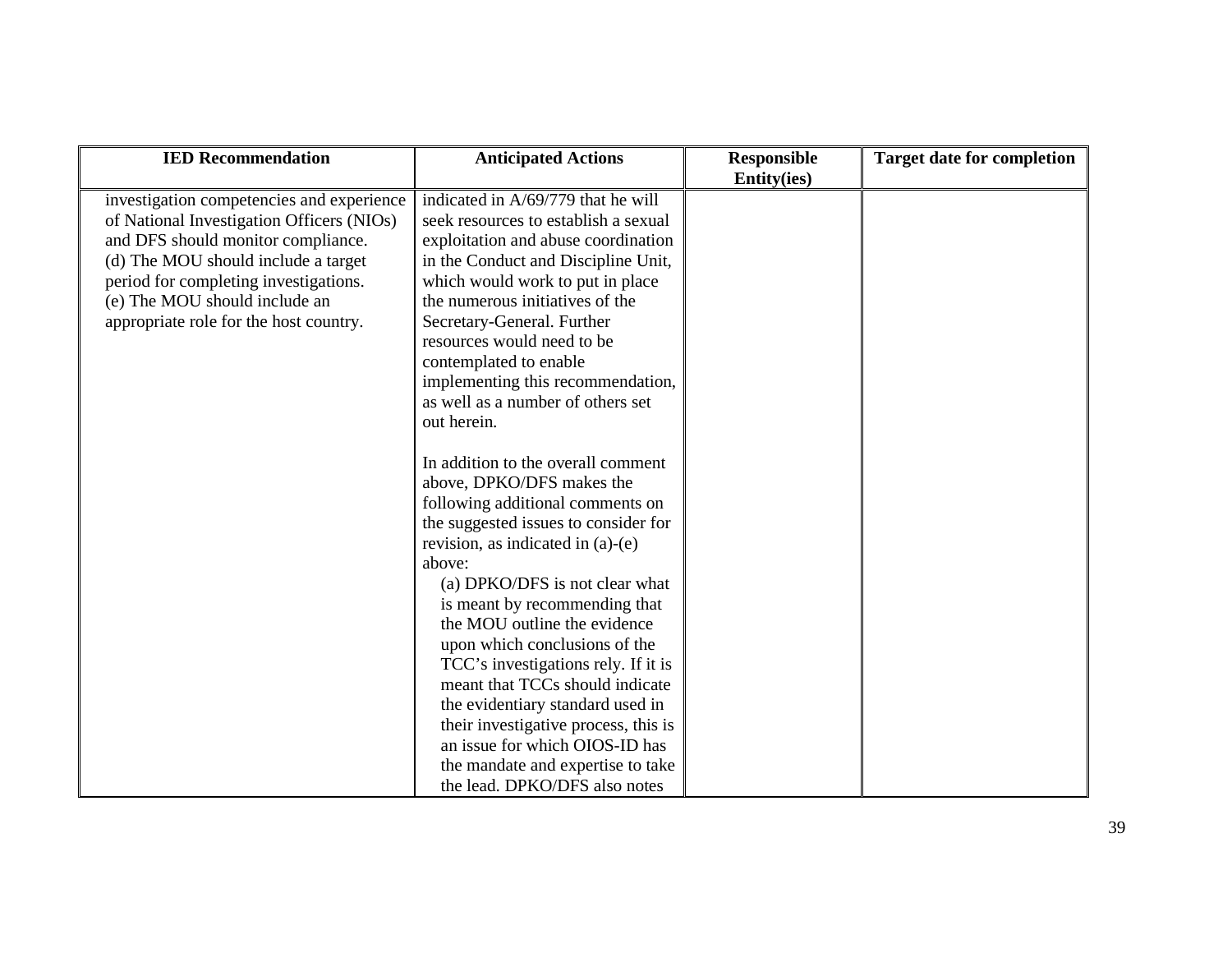| <b>IED Recommendation</b> | <b>Anticipated Actions</b>        | <b>Responsible</b><br><b>Entity(ies)</b> | <b>Target date for completion</b> |
|---------------------------|-----------------------------------|------------------------------------------|-----------------------------------|
|                           | that it may be more useful to     |                                          |                                   |
|                           | Member States if OIOS-ID were     |                                          |                                   |
|                           | to publish the evidentiary        |                                          |                                   |
|                           | standards that it would consider  |                                          |                                   |
|                           | acceptable in an SEA              |                                          |                                   |
|                           | investigation by a TCC; such a    |                                          |                                   |
|                           | document could serve as a         |                                          |                                   |
|                           | reference point on the issue of   |                                          |                                   |
|                           | investigative standards.          |                                          |                                   |
|                           | (b) DPKO/DFS believes that the    |                                          |                                   |
|                           | MOU is a high-level document,     |                                          |                                   |
|                           | which should not contain          |                                          |                                   |
|                           | detailed protocols on             |                                          |                                   |
|                           | investigative standards, which    |                                          |                                   |
|                           | may be more appropriately set     |                                          |                                   |
|                           | out in the Standard Operating     |                                          |                                   |
|                           | Procedures. To the extent that    |                                          |                                   |
|                           | the minimum investigative         |                                          |                                   |
|                           | standards and protocols to be     |                                          |                                   |
|                           | followed by TCCs are detailed in  |                                          |                                   |
|                           | SOPs or the MOU, OIOS-ID has      |                                          |                                   |
|                           | the organizational mandate and    |                                          |                                   |
|                           | expertise in investigations, and  |                                          |                                   |
|                           | must take the lead in this aspect |                                          |                                   |
|                           | of the recommendation.            |                                          |                                   |
|                           | (c) As noted above, DPKO/DFS      |                                          |                                   |
|                           | believes that the SOPs and/or     |                                          |                                   |
|                           | statement of unit requirements    |                                          |                                   |
|                           | would be more appropriate         |                                          |                                   |
|                           | $document(s)$ for defining the    |                                          |                                   |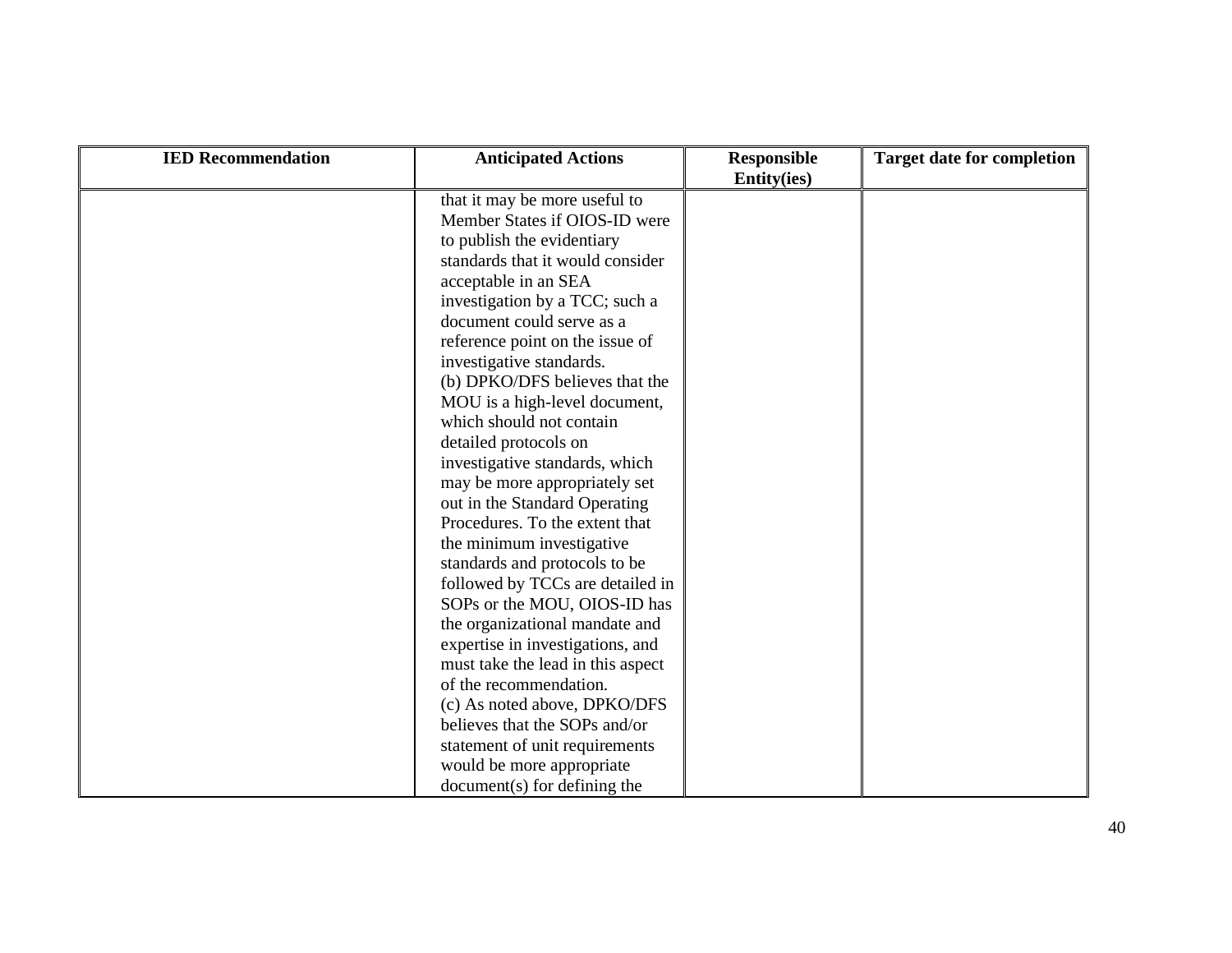| <b>IED Recommendation</b>               | <b>Anticipated Actions</b>           | <b>Responsible</b><br>Entity(ies) | <b>Target date for completion</b> |
|-----------------------------------------|--------------------------------------|-----------------------------------|-----------------------------------|
|                                         | investigation competencies and       |                                   |                                   |
|                                         | experience of National               |                                   |                                   |
|                                         | Investigation Officers. Again,       |                                   |                                   |
|                                         | DPKO/DFS does not have the           |                                   |                                   |
|                                         | required expertise in this area;     |                                   |                                   |
|                                         | however we stand ready to            |                                   |                                   |
|                                         | support OIOS-ID in this aspect       |                                   |                                   |
|                                         | of the recommendation.               |                                   |                                   |
|                                         | (d) DPKO/DFS agree that there        |                                   |                                   |
|                                         | should be a target period for        |                                   |                                   |
|                                         | completion of SEA                    |                                   |                                   |
|                                         | investigations by TCCs. It is        |                                   |                                   |
|                                         | noted that the Secretary-General     |                                   |                                   |
|                                         | requested, in A/69/779, that         |                                   |                                   |
|                                         | Member States commit to a            |                                   |                                   |
|                                         | timeline of six months, subject to   |                                   |                                   |
|                                         | extenuating circumstances, to        |                                   |                                   |
|                                         | complete SEA investigations.         |                                   |                                   |
|                                         | (e) It is not clear what is intended |                                   |                                   |
|                                         | by including an "appropriate role"   |                                   |                                   |
|                                         | for the host country" in the MOU     |                                   |                                   |
|                                         | and DPKO/DFS believe that this       |                                   |                                   |
|                                         | aspect of the recommendation         |                                   |                                   |
|                                         | requires clarification in order to   |                                   |                                   |
|                                         | allow for comment.                   |                                   |                                   |
| <b>Recommendation 2 (Result ):</b>      | DFS Comments – trust fund: This      |                                   |                                   |
|                                         | recommendation addresses the         |                                   |                                   |
| DPKO/DFS should propose a funded        | issues of underreporting of SEA      |                                   |                                   |
| Comprehensive Strategy to address the   | and funding support to victims.      |                                   |                                   |
| under-reporting and provide appropriate | DPKO/DFS is of the view that         |                                   |                                   |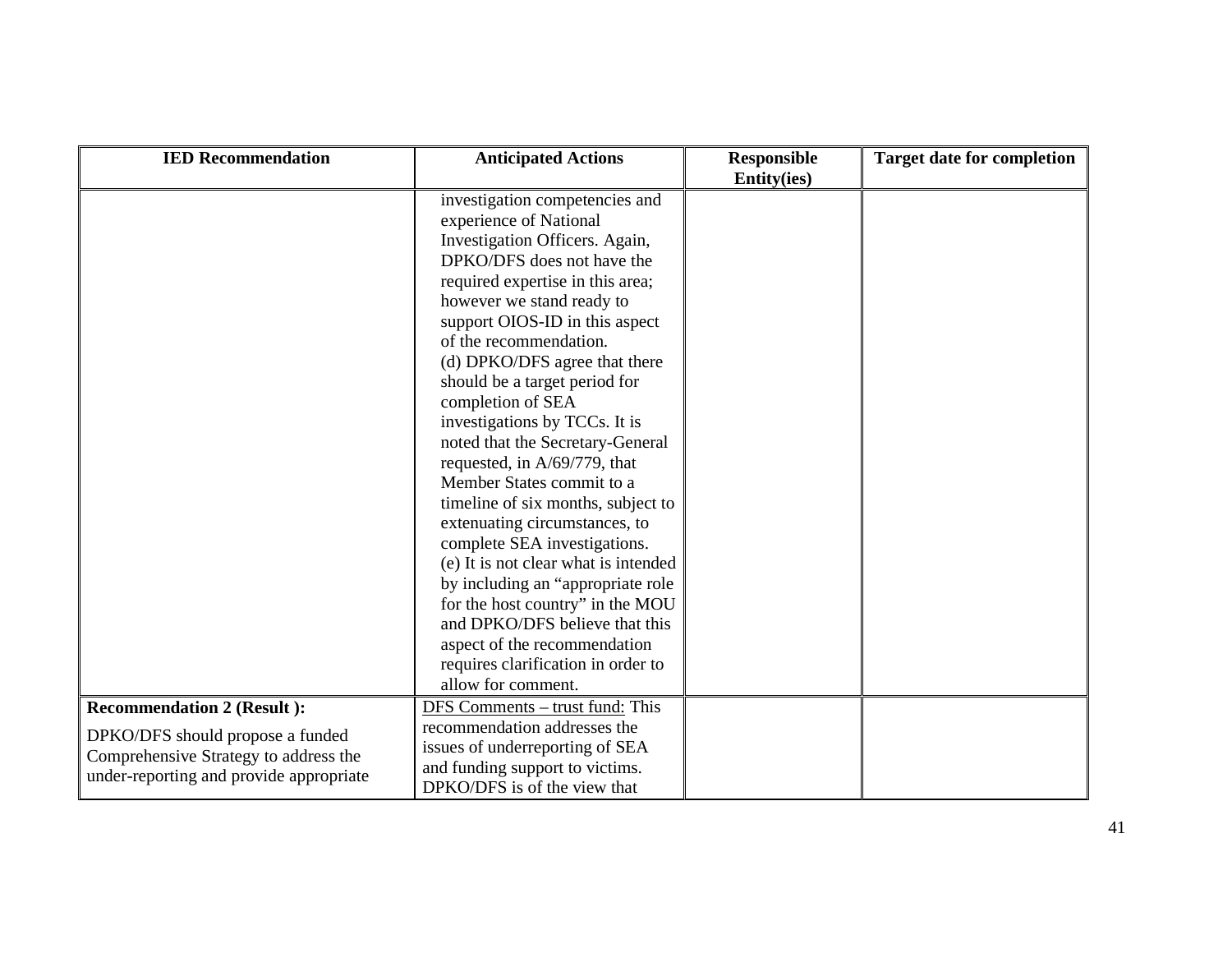| <b>IED Recommendation</b>                 | <b>Anticipated Actions</b>                                                                                                                                                                                                                                                                                                                                                                                                                                                                                                                                                                                                                                                                                            | <b>Responsible</b><br><b>Entity(ies)</b>                                | <b>Target date for completion</b>                                                                            |
|-------------------------------------------|-----------------------------------------------------------------------------------------------------------------------------------------------------------------------------------------------------------------------------------------------------------------------------------------------------------------------------------------------------------------------------------------------------------------------------------------------------------------------------------------------------------------------------------------------------------------------------------------------------------------------------------------------------------------------------------------------------------------------|-------------------------------------------------------------------------|--------------------------------------------------------------------------------------------------------------|
| Assistance and Support to Victims of SEA. | these two issues are distinct and<br>must be addressed separately, as set<br>out below.<br>As to the recommendation that<br>DPKO/DFS<br>should<br>propose<br>a<br>funded Comprehensive Strategy to<br>provide appropriate Assistance and<br>Support to Victims of SEA, the<br>Secretary-General<br>has<br>already<br>indicated, in the 2014 Special<br>measures report (A/69/779, issued<br><sub>on</sub><br>13 February 2015) that he intends<br>to establish a trust fund for victims<br>to provide support and assistance to<br>victims, complainants and children<br>born as a result of sexual<br>exploitation and abuse. DPKO/DFS<br>will support these efforts. On this<br>basis, we consider that this aspect |                                                                         |                                                                                                              |
|                                           | of the recommendation is redundant<br>and request that it should be deleted<br>from the report.<br><b>Anticipated actions: Trust fund:</b>                                                                                                                                                                                                                                                                                                                                                                                                                                                                                                                                                                            |                                                                         |                                                                                                              |
|                                           | The Secretary-General has<br>indicated that he will appoint a<br>working group to develop terms of                                                                                                                                                                                                                                                                                                                                                                                                                                                                                                                                                                                                                    | DPKO/DFS and the<br>Office of the<br>Controller in the<br>Department of | A specific timeline on this<br>work will require<br>consultation with DM and<br>other stakeholders. Progress |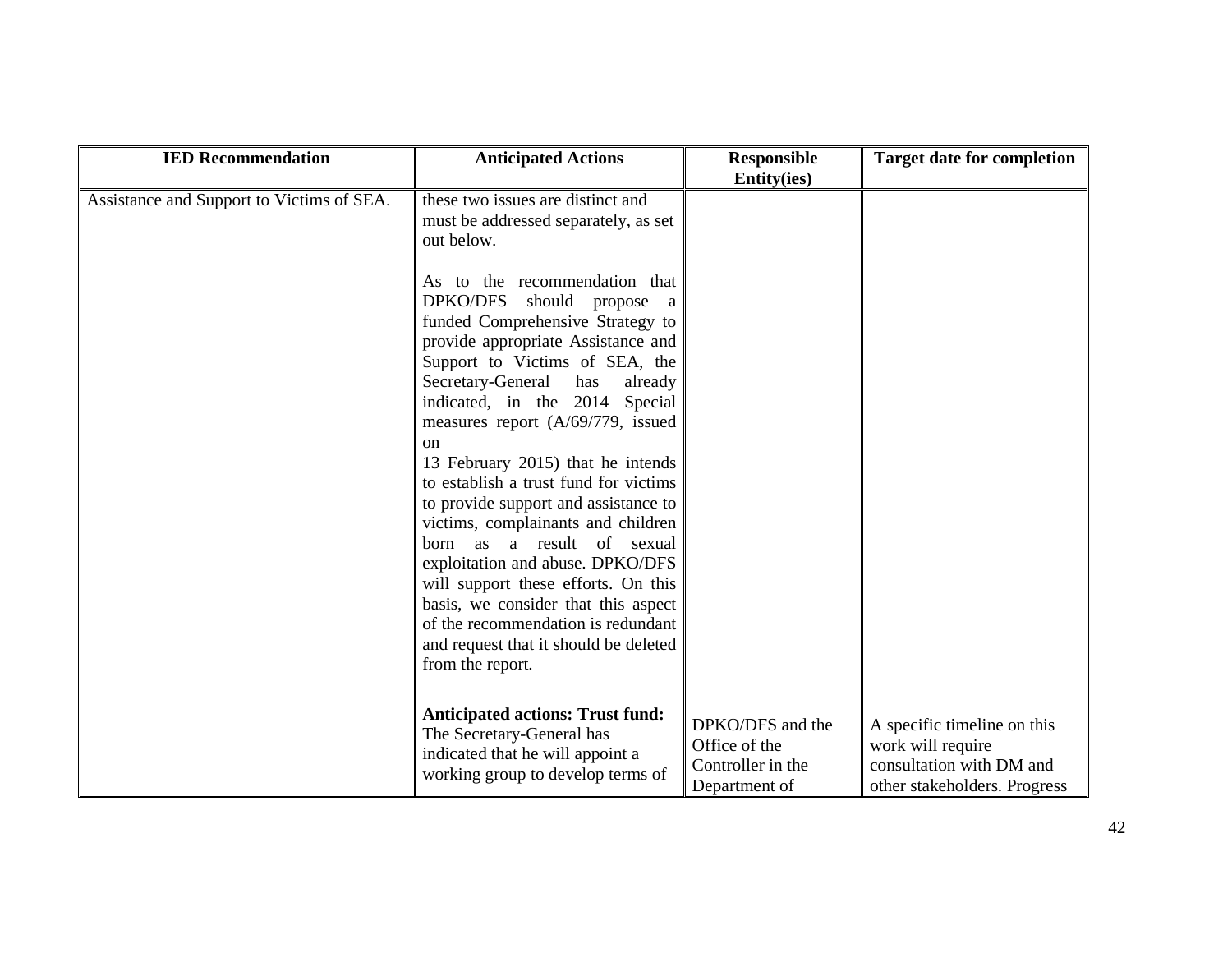| <b>IED Recommendation</b> | <b>Anticipated Actions</b>                                                                                                                                                                                                                                                                                                                                                                                                                                                                                                                                                 | <b>Responsible</b><br><b>Entity(ies)</b>                                                                                                                                                                                                                      | <b>Target date for completion</b>                                                                                                                          |
|---------------------------|----------------------------------------------------------------------------------------------------------------------------------------------------------------------------------------------------------------------------------------------------------------------------------------------------------------------------------------------------------------------------------------------------------------------------------------------------------------------------------------------------------------------------------------------------------------------------|---------------------------------------------------------------------------------------------------------------------------------------------------------------------------------------------------------------------------------------------------------------|------------------------------------------------------------------------------------------------------------------------------------------------------------|
|                           | reference for the trust fund, as well<br>as identify resource implications<br>and funding mechanisms (see<br>paragraph 66 of A/69/779).                                                                                                                                                                                                                                                                                                                                                                                                                                    | Management will<br>jointly lead this<br>working group and the<br>development of terms<br>of reference for the<br>trust fund. The<br>proposals of the<br>working group will be<br>submitted to Member<br>States for their<br>consideration and<br>endorsement. | will be reported in the next<br>report of the Secretary-<br>General on Special measures<br>for protection from sexual<br>exploitation and sexual<br>abuse. |
|                           | DFS Comments – under-reporting:<br>As to the recommendation that<br>DPKO/DFS should propose a<br>funded Comprehensive Strategy to<br>address under-reporting, on the<br>basis of the report, it is unclear to<br>DPKO/DFS what it would entail to<br>establish a "funded Comprehensive<br>Strategy to address under-<br>reporting." DPKO/DFS does not<br>see a need for funded strategy, as<br>efforts are already underway.<br>DPKO/DFS takes the issue of<br>under-reporting seriously, and<br>believes that an effective response<br>is closely linked to continuing to |                                                                                                                                                                                                                                                               |                                                                                                                                                            |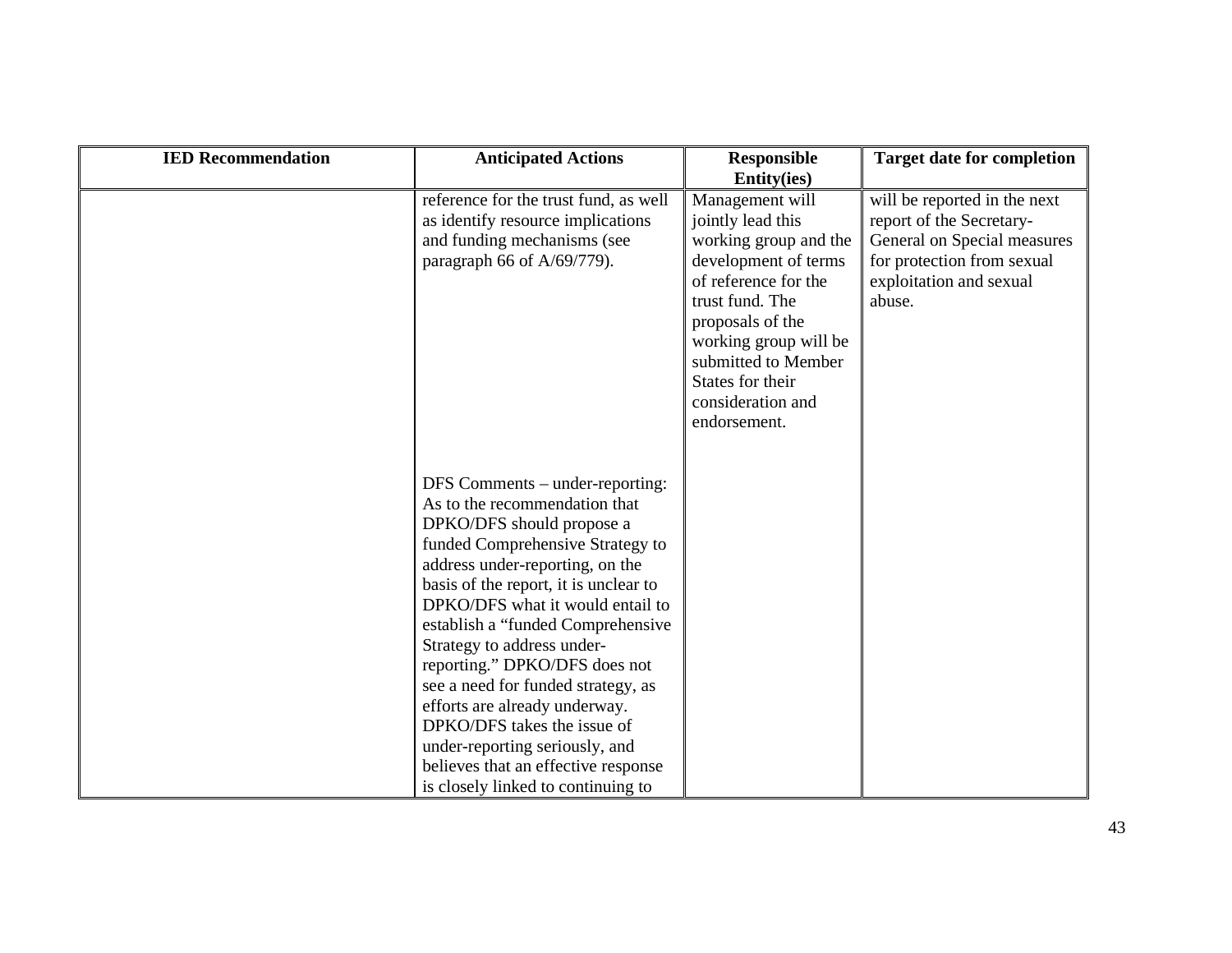| <b>IED Recommendation</b> | <b>Anticipated Actions</b>                                                                                                                                                                                                                                                                                                                                                                                                                                                                                                                                                                                                                                                                                                           | <b>Responsible</b><br><b>Entity(ies)</b>                                                                                                                               | <b>Target date for completion</b>                                                                                                                                           |
|---------------------------|--------------------------------------------------------------------------------------------------------------------------------------------------------------------------------------------------------------------------------------------------------------------------------------------------------------------------------------------------------------------------------------------------------------------------------------------------------------------------------------------------------------------------------------------------------------------------------------------------------------------------------------------------------------------------------------------------------------------------------------|------------------------------------------------------------------------------------------------------------------------------------------------------------------------|-----------------------------------------------------------------------------------------------------------------------------------------------------------------------------|
|                           | strengthen community outreach and<br>complaint reception mechanisms.<br>DPKO/DFS notes that the<br>Secretary-General has already<br>indicated, in the 2014 Special<br>measures report $(A/69/779)$ that he<br>intends to "develop a model<br>complaint reception mechanism<br>that can be adapted by duty stations<br>and that will allow victims of<br>sexual exploitation and abuse<br>access to confidential, effective and<br>efficient means of reporting within<br>their communities. Victims will<br>thus be provided with additional<br>community-based reporting<br>options, rather than having to report<br>to the United Nations" (see<br>paragraph 43 of A/69/779). DFS<br>has already begun work on this<br>initiative. |                                                                                                                                                                        |                                                                                                                                                                             |
|                           | <b>Anticipated actions: Complaint</b><br>reception: The development of a<br>model complaint reception<br>framework, which can be adapted<br>by peacekeeping missions as<br>appropriate, and used to improve<br>the efficiency of community-based                                                                                                                                                                                                                                                                                                                                                                                                                                                                                     | Conduct and<br>Discipline Teams, in<br>collaboration with<br><b>United Nations</b><br>Country Team,<br>international and local<br>NGOs, community<br>leaders and local | An update on activities to<br>establish mechanisms in<br>communities, consultations<br>and discussions with other<br>stakeholders is due from<br>missions by November 2015. |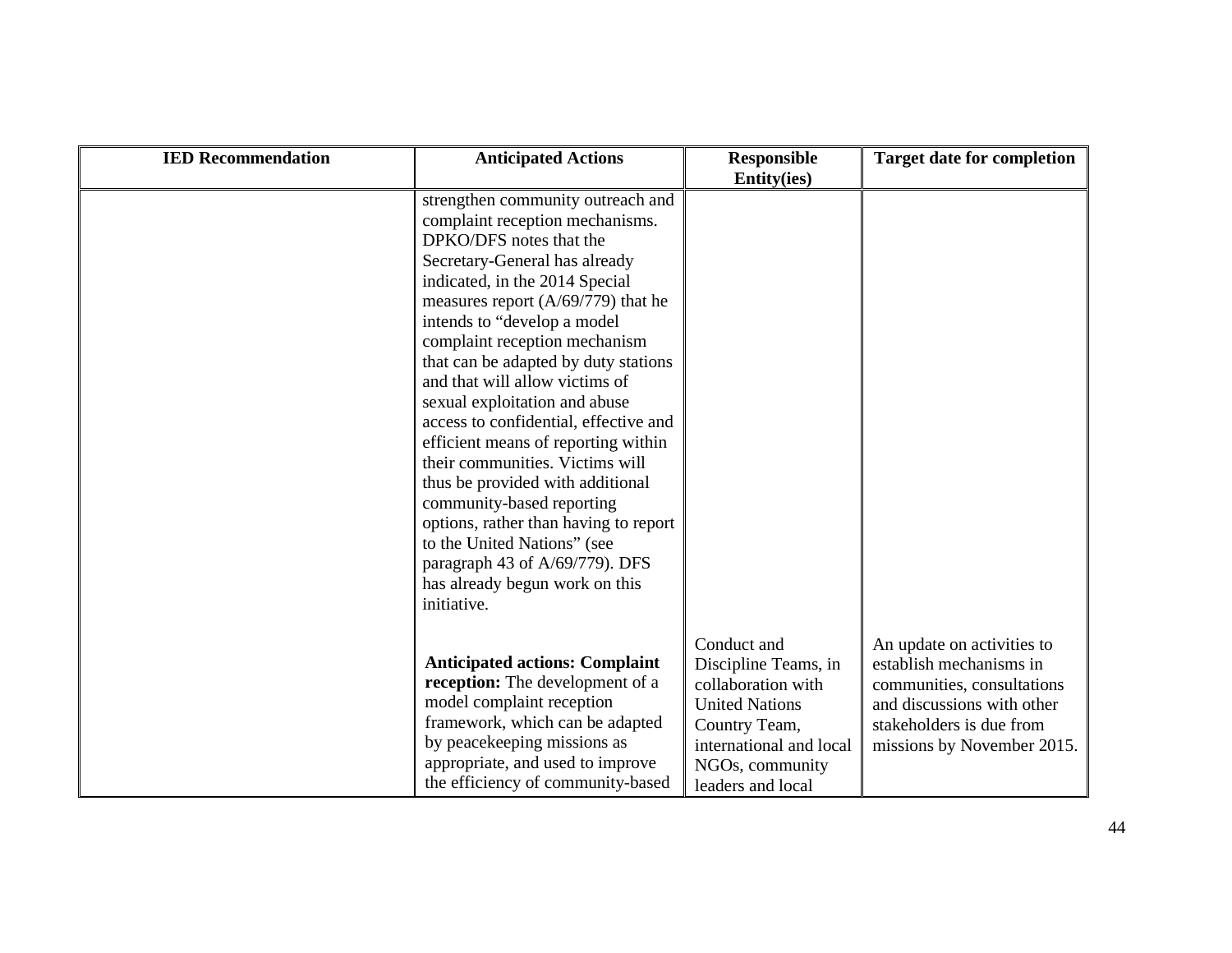| <b>IED Recommendation</b> | <b>Anticipated Actions</b>                                                                                                                                                                                                           | <b>Responsible</b><br><b>Entity(ies)</b> | <b>Target date for completion</b>                     |
|---------------------------|--------------------------------------------------------------------------------------------------------------------------------------------------------------------------------------------------------------------------------------|------------------------------------------|-------------------------------------------------------|
|                           | complaint mechanisms.<br>A stocktaking of current<br>complaint/information reception<br>mechanisms and processes in<br>peacekeeping missions through<br>which misconduct can be reported.                                            | governments where<br>relevant.           | Completed in October 2014                             |
|                           | DFS issues a model SEA complaint<br>reception framework to missions,<br>with a request that CDTs consult<br>with UN and NGO partners and<br>local communities on what<br>appropriate mechanisms would<br>look like in their specific |                                          | Completed in April 2015<br>Anticipated by November    |
|                           | environment.<br>Missions report to DFS on the<br>exercise set out above.                                                                                                                                                             |                                          | 2015<br>Anticipated by April 2016                     |
|                           | DFS reviews feedback from<br>missions, consults further with<br>missions, and considers further<br>refinement to the model SEA<br>community-based complaint<br>mechanisms, as needed.                                                |                                          | Anticipated in September<br>2016, with follow-up with |
|                           | DFS requests that missions<br>establish community-based<br>complaint reception mechanisms,                                                                                                                                           |                                          | peacekeeping missions.                                |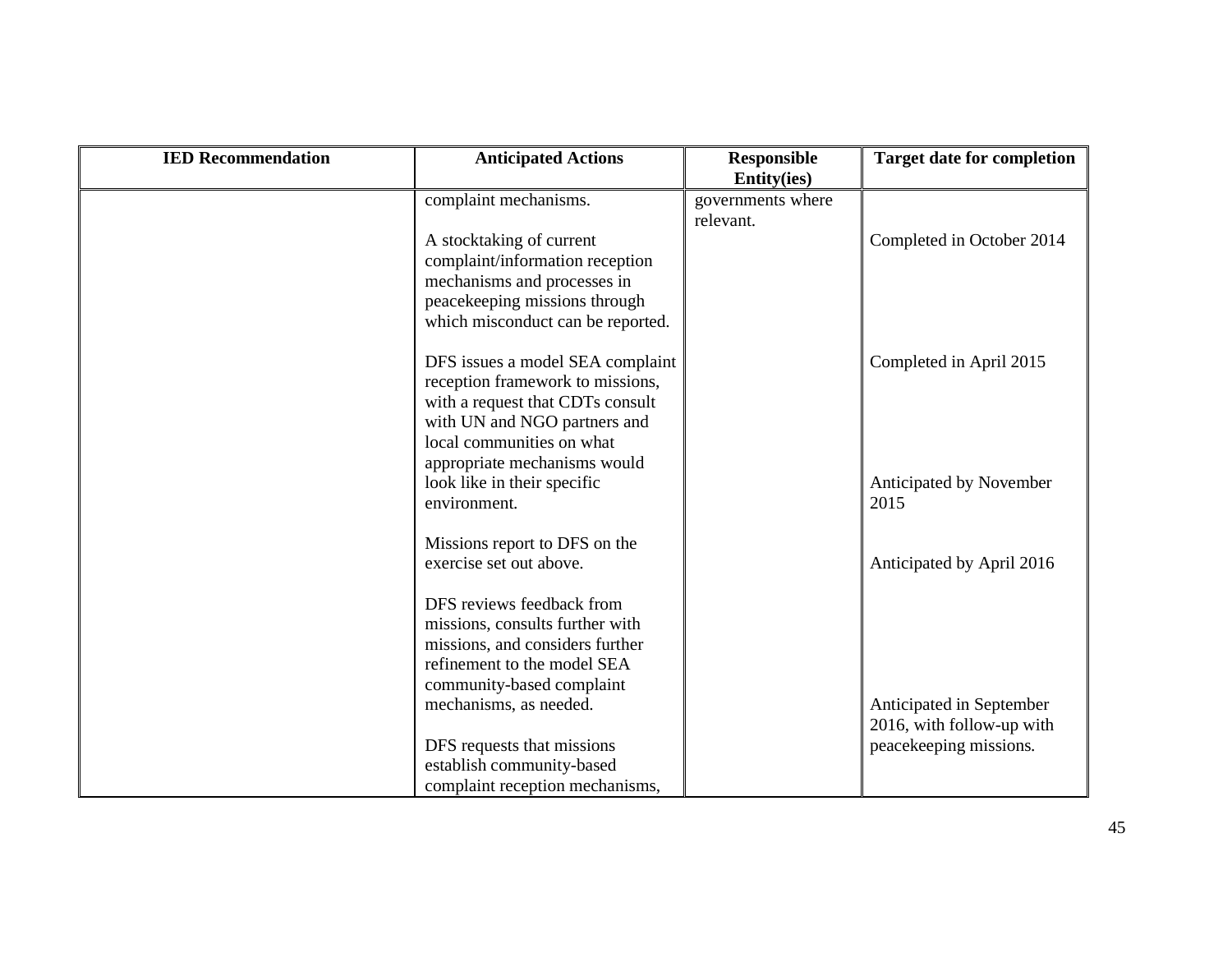| which have been designed based on                                                                                                                                                                                                                                                                                                                                                                                                                                                                                                                                                                                                                                                                                                      |                           |                                                                                                                                                                                                                                                                                                                             |
|----------------------------------------------------------------------------------------------------------------------------------------------------------------------------------------------------------------------------------------------------------------------------------------------------------------------------------------------------------------------------------------------------------------------------------------------------------------------------------------------------------------------------------------------------------------------------------------------------------------------------------------------------------------------------------------------------------------------------------------|---------------------------|-----------------------------------------------------------------------------------------------------------------------------------------------------------------------------------------------------------------------------------------------------------------------------------------------------------------------------|
| the consultations conducted with<br>partners and DFS, as set out above.<br>DFS Comments: Finally,<br>DPKO/DFS believes that<br>community outreach, which is part<br>of the prevention prong of the<br>Organization's response to<br>protection from SEA, is also linked<br>to under-reporting. The Secretary-<br>General indicated in A/69/779 that<br>he will develop a Secretariat-wide<br>communications strategy focused<br>on SEA. The strategy will consider<br>best practices and highlight<br>complaint reception procedures to<br>encourage the reporting of<br>misconduct.<br><b>Anticipated actions: Community</b><br><b>DPI</b><br>outreach: A Secretariat-wide<br>communications strategy focused<br>on SEA is developed. | <b>DPKO</b><br><b>DFS</b> | This effort has resource<br>implications, and DFS has<br>already initiated discussions<br>with Member States aimed at<br>identifying donor funding to<br>assist in the development of<br>the communications strategy.<br>It is not possible at this time<br>to indicate the target date for<br>completion of this exercise. |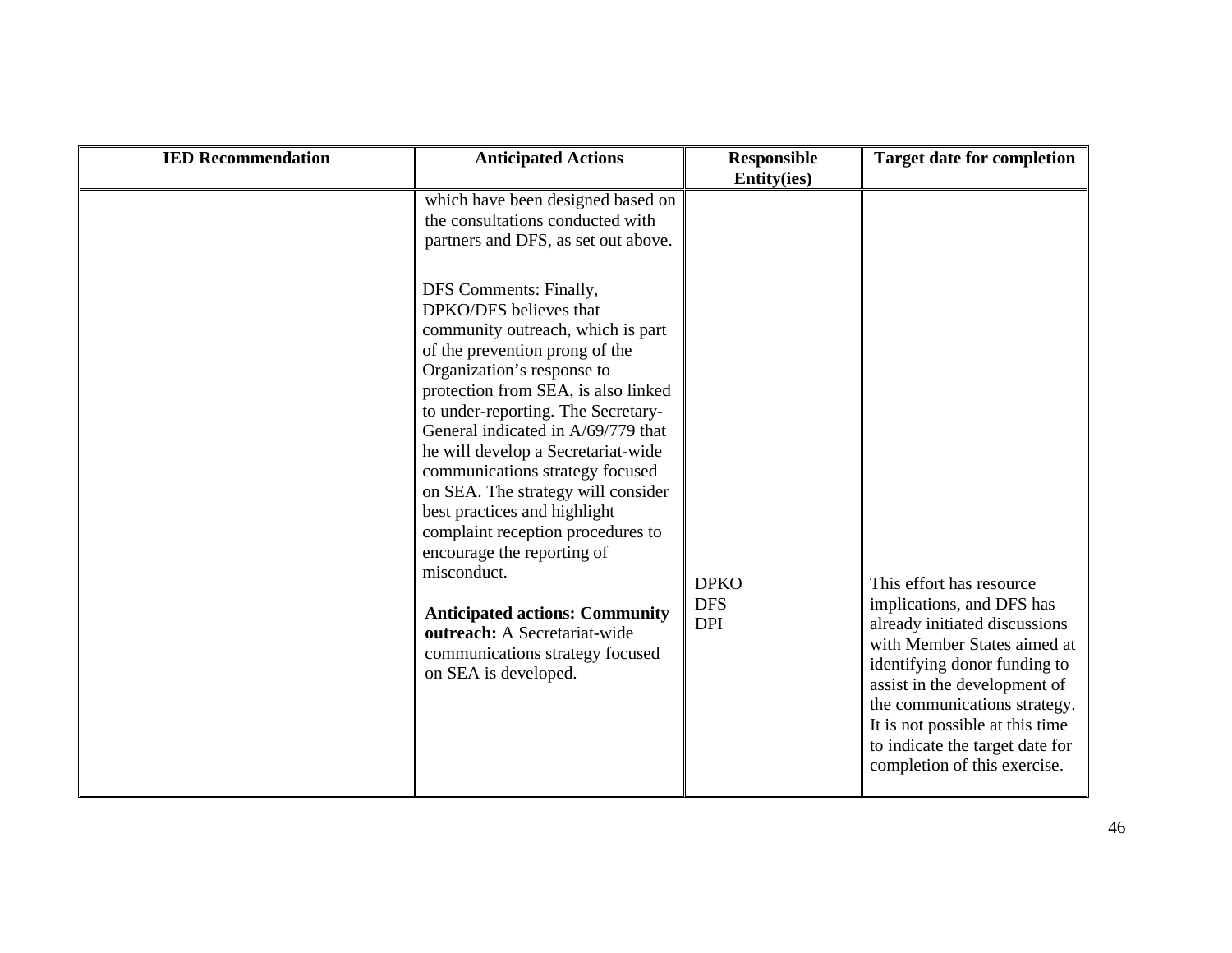| <b>IED Recommendation</b>                                                                                                                                                                                                                                                                  | <b>Anticipated Actions</b>                                                                                                                                                                                                                                                                                                                                                                                                                                                                                                                       | <b>Responsible</b><br><b>Entity(ies)</b>                                                                                | <b>Target date for completion</b>                                                                                                                                                                                       |
|--------------------------------------------------------------------------------------------------------------------------------------------------------------------------------------------------------------------------------------------------------------------------------------------|--------------------------------------------------------------------------------------------------------------------------------------------------------------------------------------------------------------------------------------------------------------------------------------------------------------------------------------------------------------------------------------------------------------------------------------------------------------------------------------------------------------------------------------------------|-------------------------------------------------------------------------------------------------------------------------|-------------------------------------------------------------------------------------------------------------------------------------------------------------------------------------------------------------------------|
|                                                                                                                                                                                                                                                                                            |                                                                                                                                                                                                                                                                                                                                                                                                                                                                                                                                                  |                                                                                                                         |                                                                                                                                                                                                                         |
| <b>Recommendation 3:</b><br>DFS should analyse whether different<br>uniformed contingents exhibit varying levels<br>of discipline in relation to SEA and use the<br>results to improve the effectiveness of TCC<br>and PCC pre-deployment training and in-<br>mission preventive measures. | In conjunction with Heads of<br>Missions, DFS will analyze cases<br>and sanctions relating to SEA<br>implicating contingent members,<br>and share that analysis with DPKO<br>(OMA and DPET) for<br>consideration of customizing pre-<br>deployment training for specific<br>missions, where appropriate.                                                                                                                                                                                                                                         | DFS, with support<br>Conduct and<br>Discipline Teams, in<br>consultation with<br><b>Heads of Mission</b><br><b>DPKO</b> | To be undertaken on annual<br>basis                                                                                                                                                                                     |
| <b>Recommendation 4:</b><br>DPKO/DFS should strengthen its protocols<br>Member States<br>non-responsive<br>and<br>to<br>routinely include full information on the<br>extent of non-responsiveness for those who<br>fail to comply with the terms and conditions<br>of the MOU.             | DFS Comment: DPKO/DFS agrees<br>with this recommendation, while<br>noting that there has been a<br>significant improvement in overall<br>response rates by Member States.<br>While DPKO/DFS will consider<br>what additional measures can be<br>added to in relation to non-<br>responsive Member States, it is<br>important to highlight its current<br>protocols, which were systematized<br>in 2012. Under this process, all<br>allegations that are pending with<br>Member States are followed up on<br>a regular basis. A first reminder is | <b>DPKO</b><br><b>DFS</b><br><b>Member States</b>                                                                       | Measures to review existing<br>protocols to begin by June<br>2015.<br>Regular reporting to the<br>USG/DPKO and USG/DFS<br>on non-responsive Member<br>States to occur twice per<br>year, beginning in December<br>2015. |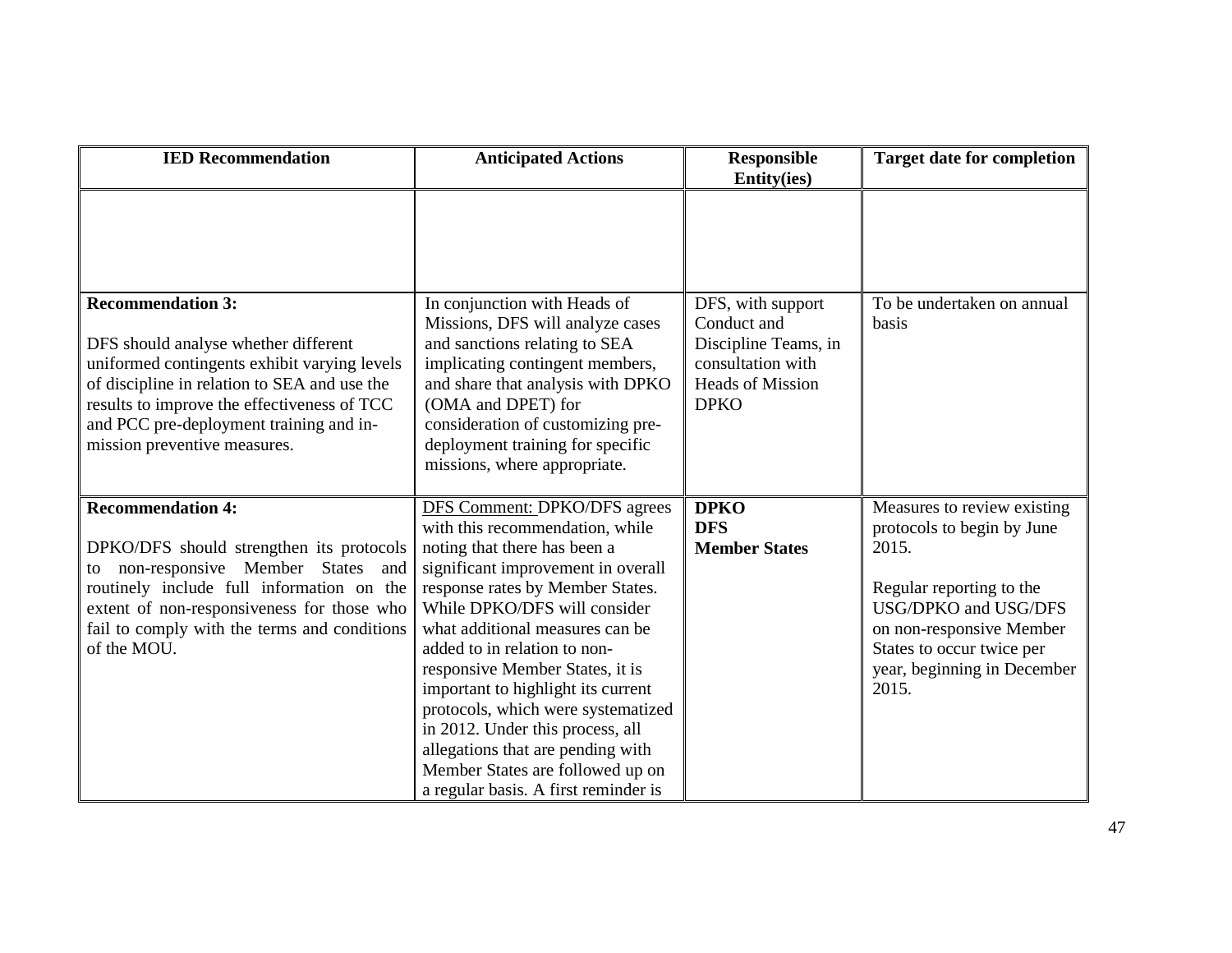| <b>IED Recommendation</b> | <b>Anticipated Actions</b>             | <b>Responsible</b><br><b>Entity(ies)</b> | <b>Target date for completion</b> |
|---------------------------|----------------------------------------|------------------------------------------|-----------------------------------|
|                           | sent via e-mail to the Permanent       |                                          |                                   |
|                           | Mission three months after the         |                                          |                                   |
|                           | initial Note Verbale is sent, a        |                                          |                                   |
|                           | second reminder three months           |                                          |                                   |
|                           | thereafter, and a third reminder six   |                                          |                                   |
|                           | months later. A subsequent             |                                          |                                   |
|                           | reminder would be in the form of       |                                          |                                   |
|                           | another more formal Note Verbale.      |                                          |                                   |
|                           | SEA matters are followed up as a       |                                          |                                   |
|                           | matter of priority. DFS notes that     |                                          |                                   |
|                           | the data from January 2015 until       |                                          |                                   |
|                           | March 2015 shows a positive trend      |                                          |                                   |
|                           | as regards the rate of response from   |                                          |                                   |
|                           | Member States. During this period,     |                                          |                                   |
|                           | 16 requests for information related    |                                          |                                   |
|                           | to SEA were sent. During the same      |                                          |                                   |
|                           | period, 23 replies were received,      |                                          |                                   |
|                           | relating to the 16 requests sent or to |                                          |                                   |
|                           | requests sent in 2014. Therefore,      |                                          |                                   |
|                           | currently the rate of reply on SEA     |                                          |                                   |
|                           | matters for 2015 is over 100%.         |                                          |                                   |
|                           | DFS-CDU will continue to follow        |                                          |                                   |
|                           | up on open matters pending reply       |                                          |                                   |
|                           | from TCCs and PCCs through             |                                          |                                   |
|                           | Notes Verbales, e-mail                 |                                          |                                   |
|                           | communications and meetings with       |                                          |                                   |
|                           | military and police advisors and       |                                          |                                   |
|                           | other representatives of the           |                                          |                                   |
|                           | Permanent Missions. The high rate      |                                          |                                   |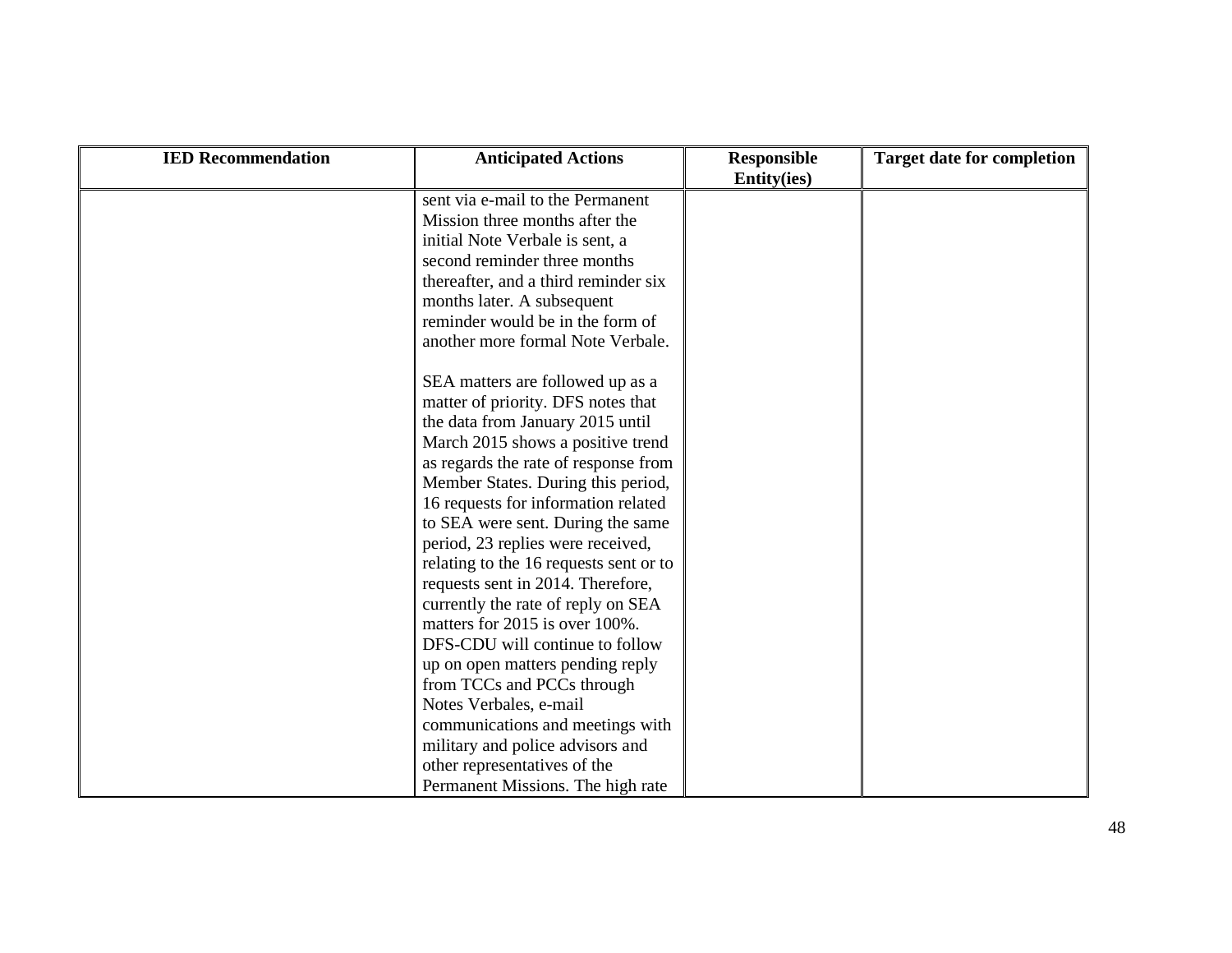| <b>IED Recommendation</b>                                                                                                                                                                                                                                                         | <b>Anticipated Actions</b>                                                                                                                                                                                                                                                                                             | <b>Responsible</b><br><b>Entity(ies)</b> | <b>Target date for completion</b>                                                                                                                                                                                          |
|-----------------------------------------------------------------------------------------------------------------------------------------------------------------------------------------------------------------------------------------------------------------------------------|------------------------------------------------------------------------------------------------------------------------------------------------------------------------------------------------------------------------------------------------------------------------------------------------------------------------|------------------------------------------|----------------------------------------------------------------------------------------------------------------------------------------------------------------------------------------------------------------------------|
|                                                                                                                                                                                                                                                                                   | of reply shows that the current<br>follow up protocol is yielding<br>results.                                                                                                                                                                                                                                          |                                          |                                                                                                                                                                                                                            |
|                                                                                                                                                                                                                                                                                   | <b>Anticipated action:</b> Additional<br>measures will be put in place in the<br>content/frequency of<br>communications between the<br>Secretariat and non-responsive<br>Member States.                                                                                                                                |                                          |                                                                                                                                                                                                                            |
|                                                                                                                                                                                                                                                                                   | The existing protocol will be<br>reviewed to ensure that repeated<br>non-response by a Member State is<br>raised with DPKO/DFS senior<br>leadership.                                                                                                                                                                   |                                          |                                                                                                                                                                                                                            |
| <b>Recommendation 5:</b><br>The Secretary-General should routinely<br>identify in his annual Special Measures<br>protection from SEA report, all failures in<br>command and control based on completed<br>SEA allegations and the related disciplinary<br>measures taken by TCCs. | <b>DFS</b> Comment: Information<br>regarding substantiated allegations<br>of failure to exercise command and<br>control in relation to SEA<br>investigations, as provided by<br>Member States, which investigate<br>their own contingents, will be<br>included by DFS in its inputs to the<br>Special Measures report. | <b>DFS</b><br><b>Member States</b>       | Annually, in the Secretary-<br>General's report on Special<br>measures for protection from<br>sexual exploitation and<br>sexual abuse, beginning with<br>the 2015 report (anticipated<br>to be issued in February<br>2016) |
|                                                                                                                                                                                                                                                                                   | In order to make reporting of this<br>information more effective, DFS<br>recommends that OIOS add a sub-<br>category of misconduct, under the                                                                                                                                                                          |                                          |                                                                                                                                                                                                                            |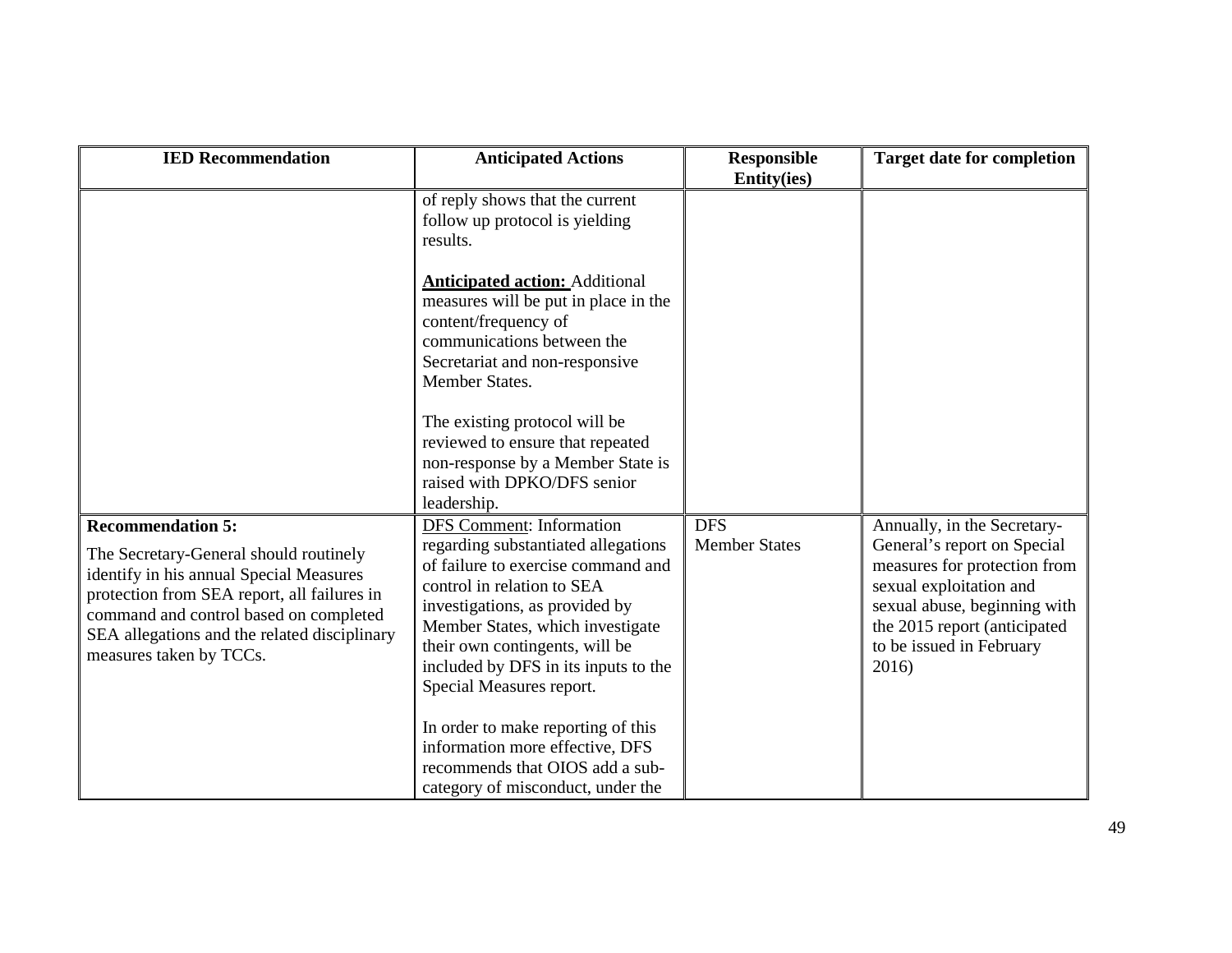| <b>IED Recommendation</b>                                                                                                                                                                                                                | <b>Anticipated Actions</b>                                                                                                                                                                                                                                                                                                                                                                                                                                                                                                                                                            | <b>Responsible</b><br><b>Entity(ies)</b> | <b>Target date for completion</b> |
|------------------------------------------------------------------------------------------------------------------------------------------------------------------------------------------------------------------------------------------|---------------------------------------------------------------------------------------------------------------------------------------------------------------------------------------------------------------------------------------------------------------------------------------------------------------------------------------------------------------------------------------------------------------------------------------------------------------------------------------------------------------------------------------------------------------------------------------|------------------------------------------|-----------------------------------|
|                                                                                                                                                                                                                                          | description of sexual exploitation<br>and abuse, to reflect a failure to<br>exercise effective command and<br>control, as the sub-categories are<br>the basis for entries in the<br>Misconduct Tracking System and<br>related reporting functions.<br><b>Anticipation Actions: Information</b><br>regarding substantiated allegations<br>of failure to exercise command and<br>control in relation to SEA<br>investigations, as provided by<br>Member States, which investigate<br>their own contingents, will be<br>included by DFS in its inputs to the<br>Special Measures report. |                                          |                                   |
| <b>Recommendation 6:</b><br>The Secretary-General should clarify the<br>provisions in his bulletin (ST/SGB/2003/13)<br>that strongly discourage sexual relations<br>between United Nations personnel and<br>beneficiaries of assistance. | DFS Comment: No comment as<br>this recommendation is not for<br>DFS. The lead department for the<br>ST/SGB/2003/13 would be the<br>Department of Management and<br>DFS stands ready to offer support.                                                                                                                                                                                                                                                                                                                                                                                 |                                          |                                   |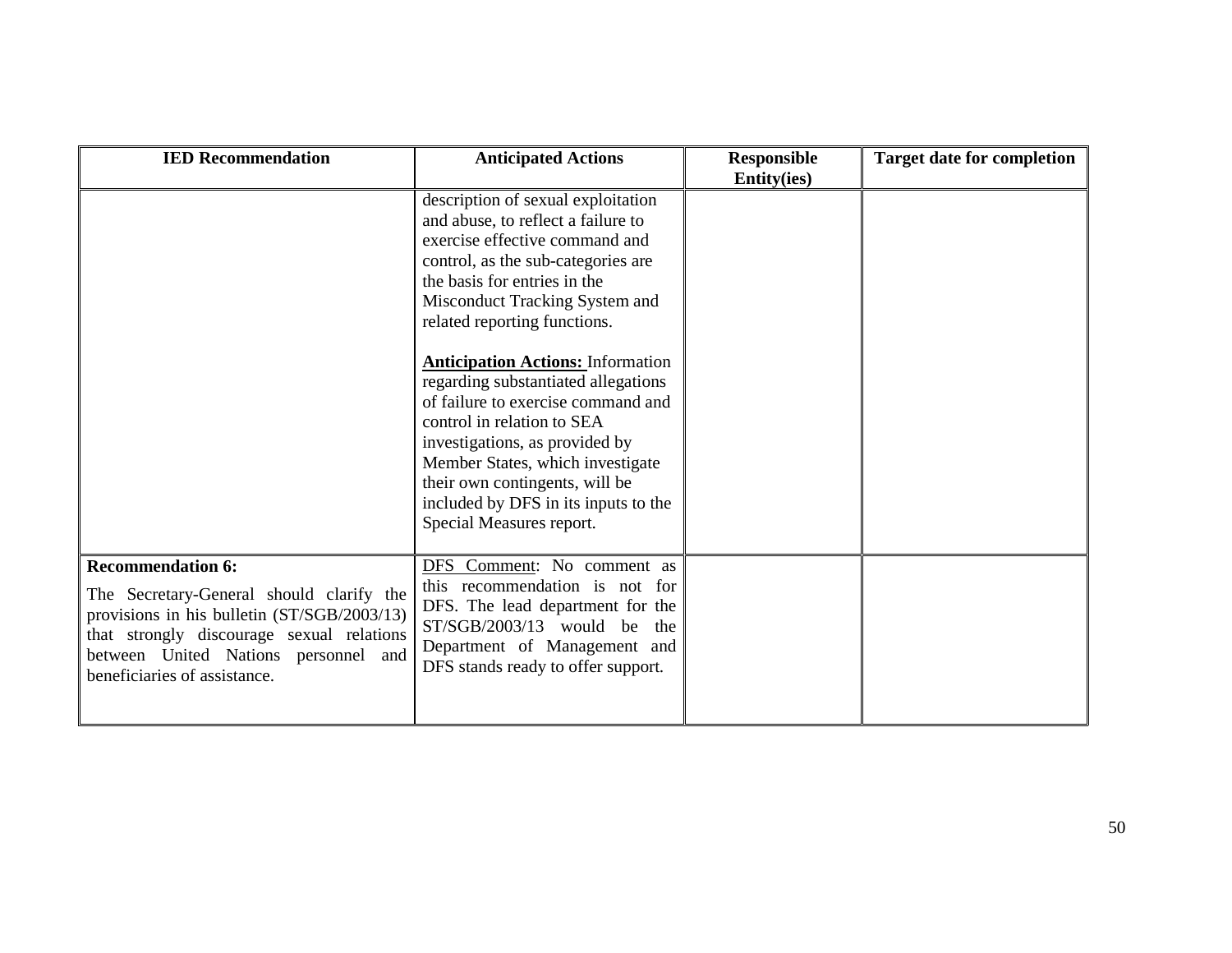# **Annex 2**

#### **OIOS comments on DPKO/DFS response**

- 1. OIOS thanks DPKO/DFS for their written comments and ongoing dialogue during the evaluation.
- 2. Paragraph 3: OIOS fully agrees with DPKO/DFS that the prevention prong is central in the Organization's response to sexual exploitation and abuse. However, it should be noted that OIOS had communicated the scope of the evaluation to DPKO/DFS on 12 December 2013, in which prevention was specifically excluded. Comments were invited but none were received. OIOS interpreted this silence as assent to the scope of the evaluation.
- 3. Additionally, OIOS refers to the Secretary-General's bulletin that deals with methods of evaluation. (ST/SGB/2000/8) This states, *inter-alia,* that evaluations should give due consideration "to the specific nature of the varied activities" and that "an attempt shall be made to identify and analyse the factors associated with effectiveness and impact." Such analyses are both complex and time consuming and impose a natural limit on what can be achieved. Keeping its limited staff and budgetary resources in mind, OIOS decided that a narrower, more focused report would best "enable the Secretariat and Member States to engage in systematic reflection, with a view to increasing the effectiveness of the main programmes of the Organization." OIOS chose quality over quantity.
- 4. At the same time, OIOS notes that despite the focus of the evaluation on the enforcement and remedial prongs, it did retrieve, albeit in a limited way, information relevant to prevention. For example, during interviews conducted in Haiti with 231 individuals (229 women and two men), who admitted to having transactional sex with peacekeepers, there was some concern over how and why MINUSTAH would accept complaints from Haitians about treatment by peacekeepers. The respondents relied on their past experience and their difficulties in communicating them to the mission due to language barriers and physical inaccessibility. They were also concerned about the neutrality and reliability of the reporting process. Similarly, the results of the DFS independent experts reports also suggest much improvement is needed in prevention.
- 5. Paragraph 4: OIOS wishes to make three points. First, with respect to case management, the evaluation demonstrated the limitations of the misconduct tracking system (MTS). Management attention to its functionalities would be useful so that it can be made capable of generating information and analysis both at the case level as well as broader issues.
- 6. Second, the refined indicators of performance can reasonably be expected to yield examples of progress and success but equally may also reveal difficulties and challenges. Both should be shared broadly, including with civil society as they will enhance the credibility of the Organization.
- 7. Third, OIOS fully agrees that partnership between the United Nations and its Member States remains essential and welcomes the steps taken by DPKO/DFS. At the same time, given the results with respect to the information requested from Member States